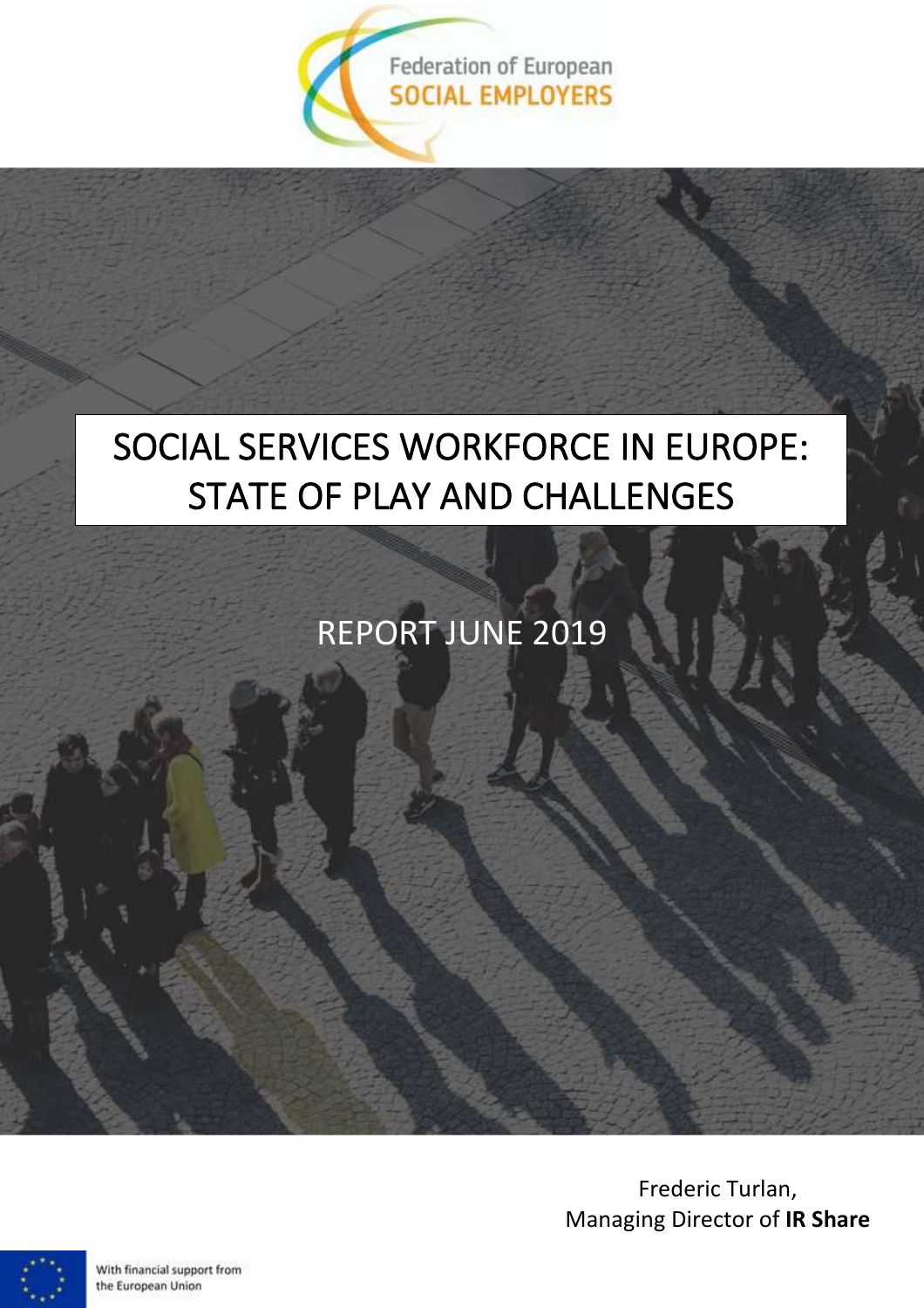# **Report prepared in the framework of the PESSIS+ project (VS/2017/0376)**

**June 2019**

# **Frederic Turlan**



**The information and views set out in this report are those of the author(s) and do not necessarily reflect the official opinion of the European Union. Neither the European Union institutions and bodies nor any person acting on their behalf may be held responsible for the use which may be made of the information contained therein.**

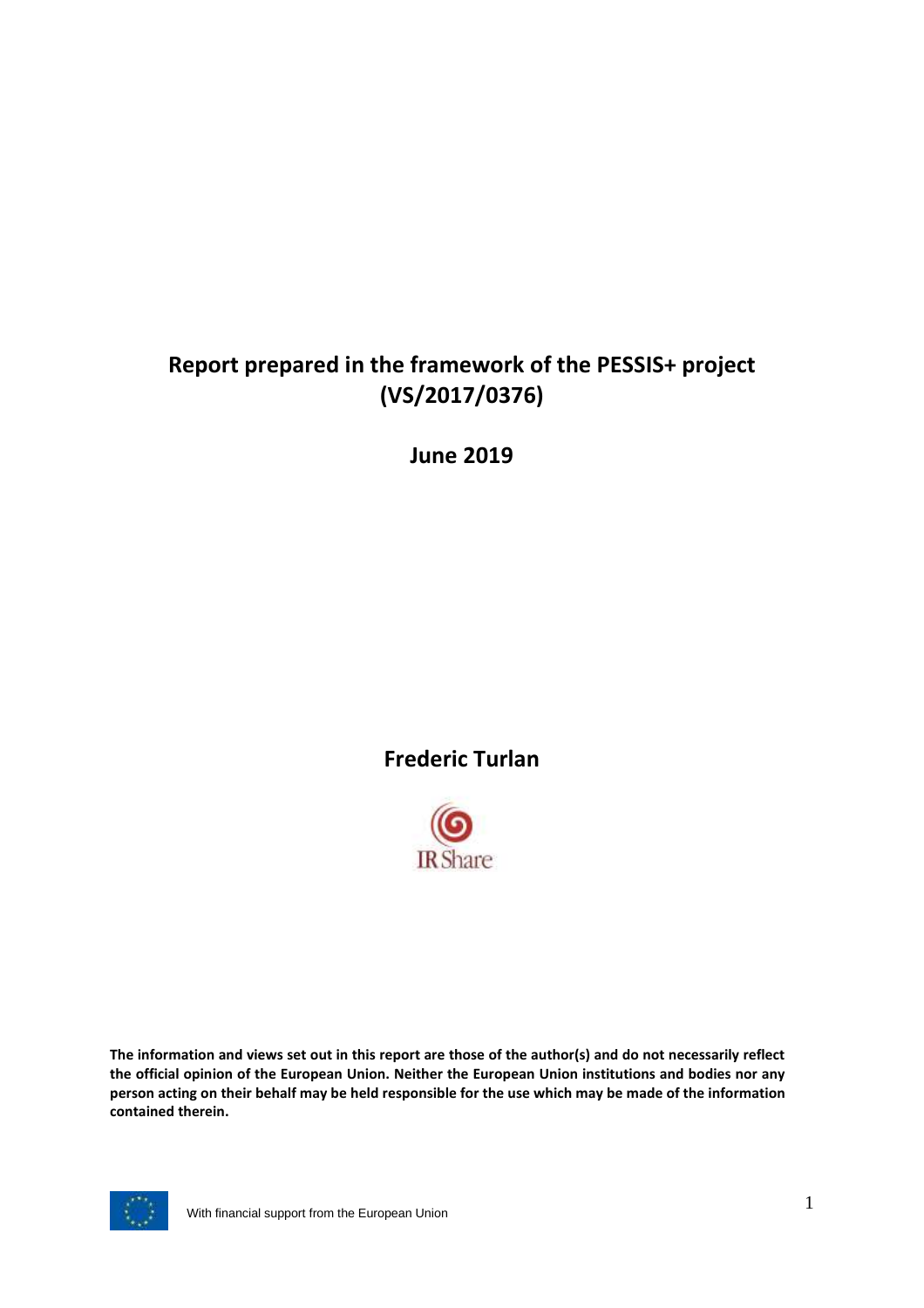## **Foreword**

We knew that social services were one of the biggest job creators in Europe today, are contributing significantly to the European economy and are also playing a crucial role in the implementation of the European Pillar of Social Rights. However, we were lacking precise data on the sector's workforce and challenges.

This led to the creation of Social Employers' Observatory, whose first task has been to launch a study on employment, industrial relations, qualifications and training, working conditions and the main challenges facing the social services sector across Europe.

The task force in charge of the observatory decided to launch this study on the basis of official European data and a survey of the membership of social employers whom we thank for the time spent and their important input.

To guarantee the quality of the study, the task has been assigned to an independent consultant, Frederic Turlan, managing director of Industrial Relations Share in the framework of the PESSIS+ project, that received financial support from the European Union.

We hope this report will provide all stakeholders interested in social services with relevant information to further develop this crucial sector.

Sylvain Renouvel

Chair of Social Employers **Observatory** 

The Federation of European Social Employers (Social Employers) represents the voice of employers in the field of social services at European level. It understands social services to comprise all care and support services, especially those pertaining to:

- elderly people,
- people with disabilities,
- children,

and other excluded and disadvantaged persons.

To learn more about the Federation, please visit:<http://socialemployers.eu/en/>

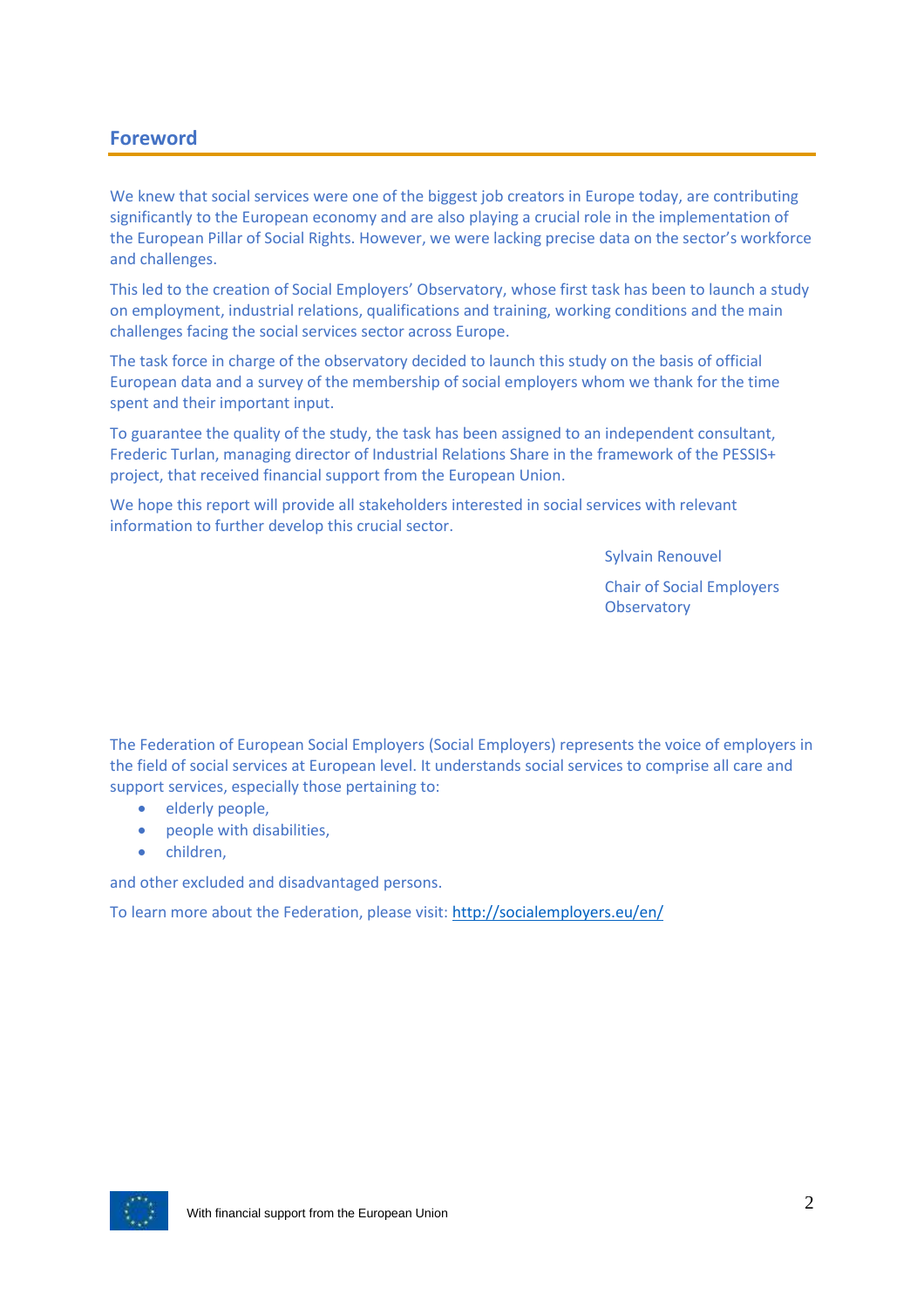## **Table of contents:**

| Distribution of female and male employment in the social services sector in 2018  11 |              |
|--------------------------------------------------------------------------------------|--------------|
|                                                                                      |              |
|                                                                                      |              |
|                                                                                      |              |
|                                                                                      |              |
|                                                                                      |              |
|                                                                                      |              |
|                                                                                      |              |
|                                                                                      |              |
|                                                                                      |              |
|                                                                                      |              |
|                                                                                      |              |
|                                                                                      |              |
|                                                                                      |              |
|                                                                                      |              |
|                                                                                      |              |
|                                                                                      |              |
|                                                                                      |              |
|                                                                                      |              |
|                                                                                      |              |
|                                                                                      |              |
|                                                                                      |              |
|                                                                                      |              |
|                                                                                      |              |
|                                                                                      |              |
|                                                                                      |              |
|                                                                                      |              |
|                                                                                      |              |
|                                                                                      |              |
|                                                                                      |              |
|                                                                                      |              |
|                                                                                      |              |
|                                                                                      |              |
| $1.11 + 1.1$                                                                         | $\mathbf{r}$ |

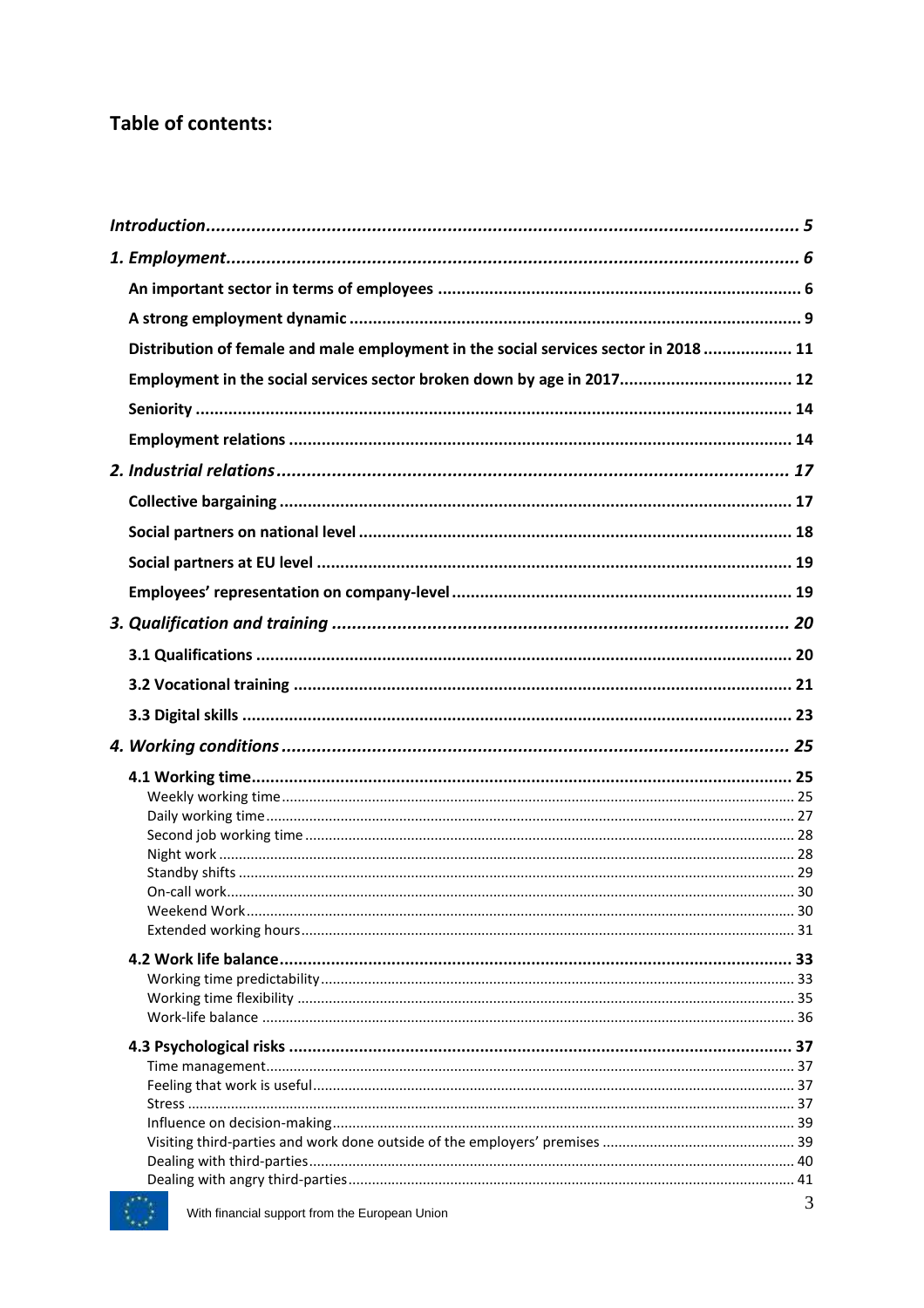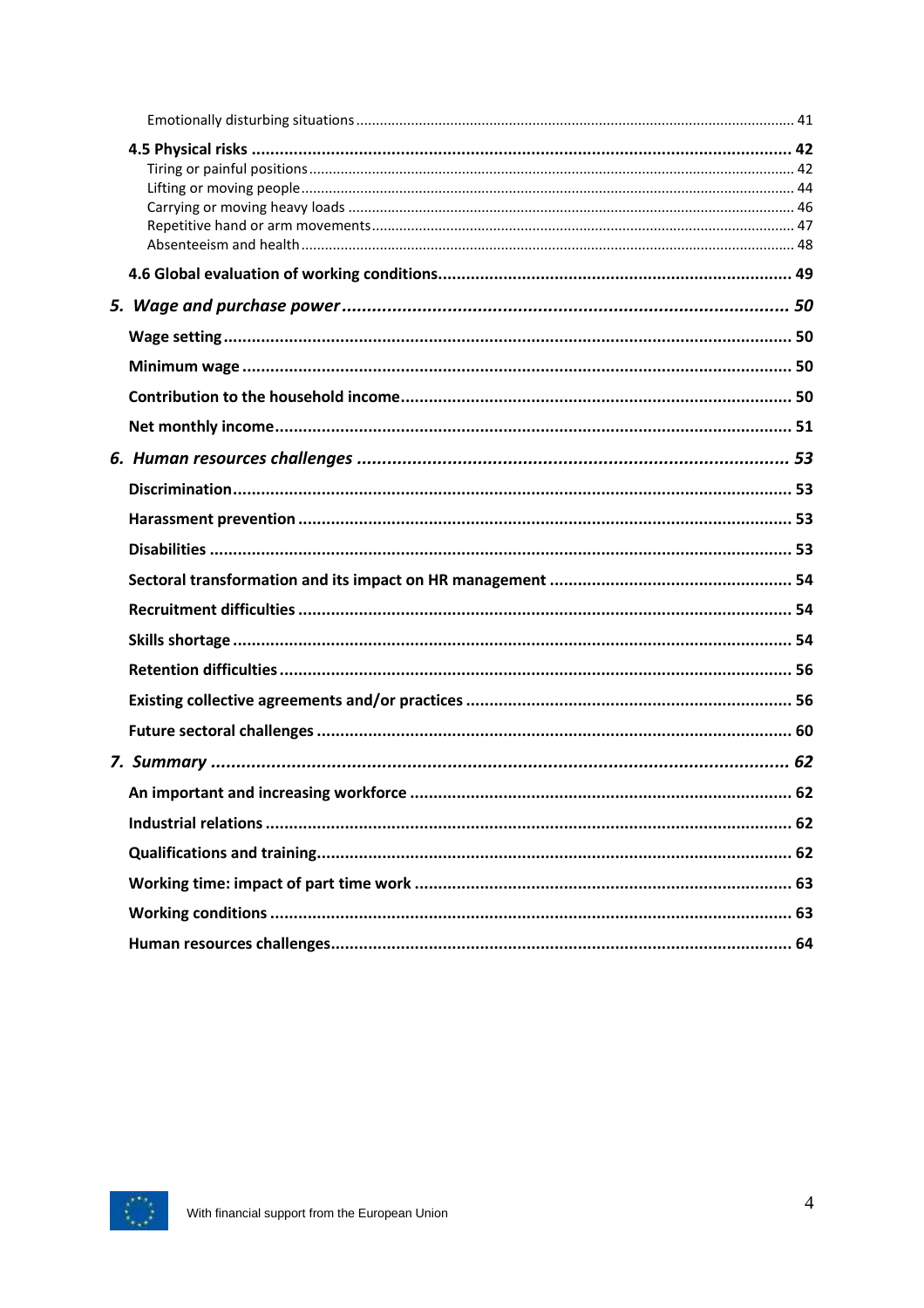## <span id="page-5-0"></span>Introduction

This report is based on three main sources:

- Answers provided by Employer organisations affiliated with Social employers and representing 10 Member States, on a questionnaire sent in May 2019.
- A set of data kindly extracted by Eurofound from its sixth European Working Conditions Survey<sup>1</sup>, related to the NACE codes 87 and 88. The European Working Conditions Survey is based on a random sample of workers (employees and self-employed individuals) who were interviewed in person. The sixth survey, carried out in 2015, interviewed nearly 44,000 workers in 35 countries. Its findings provide detailed information on a broad range of issues, including exposure to physical and psychosocial risks, work organisation, work–life balance, and health and well-being.
- A set of statistics kindly extracted by Eurostat from its Labour Force Survey 2018. Eurostat has extracted data for Residential care activities (NACE 87) and Social work activities (NACE 88).

This report contains six chapters. The first chapter focuses on employment data mainly provided by Eurostat, based on the labour force survey. It highlights the strong job creation dynamic in the social services sector. The second chapter provides an overview on social dialogue and industrial relations in the social services sector. The third chapter focuses on qualifications and skills, with some inputs from the European Working Conditions Survey conducted by Eurofound. This survey is also the main source used for chapter 4, which looks at working conditions. Chapter 5 provides data on wages and purchasing power of employees in the social services sector. Finally, the report provides an overview on the main challenges faced by the social services sector in the area of human resources management. This overview is based on answers provided by the national members of the Federation of European Social Employers (Social employers).

*The report has been drafted by Frédéric Turlan, manager of IR Share. [IR Share](http://www.irshare.eu/en/) is a privately- owned, independent, apolitical company whose aim is to inform and assist all players involved in social dialogue within and outside Europe. It has been the correspondent organisation for France of the [European](https://www.eurofound.europa.eu/)  [Foundation for the Improvement of Living and Working Conditions](https://www.eurofound.europa.eu/) since 2009. IR Share also provides a fortnightly newsletter, IR Notes, produced with its network of experts and which is available in several European languages (English, French, German, Italian, Spanish). It offers Europe-wide monitoring of employment law, labour relations and employment policy.*

<sup>1</sup> Eurofound (2017), *European Working Conditions Survey Integrated Data File, 1991-2015*, [data collection], UK Data Service. SN: 7363, [https://doi.org/10.5255/UKDA-SN-7363-4.](https://doi.org/10.5255/UKDA-SN-7363-4)

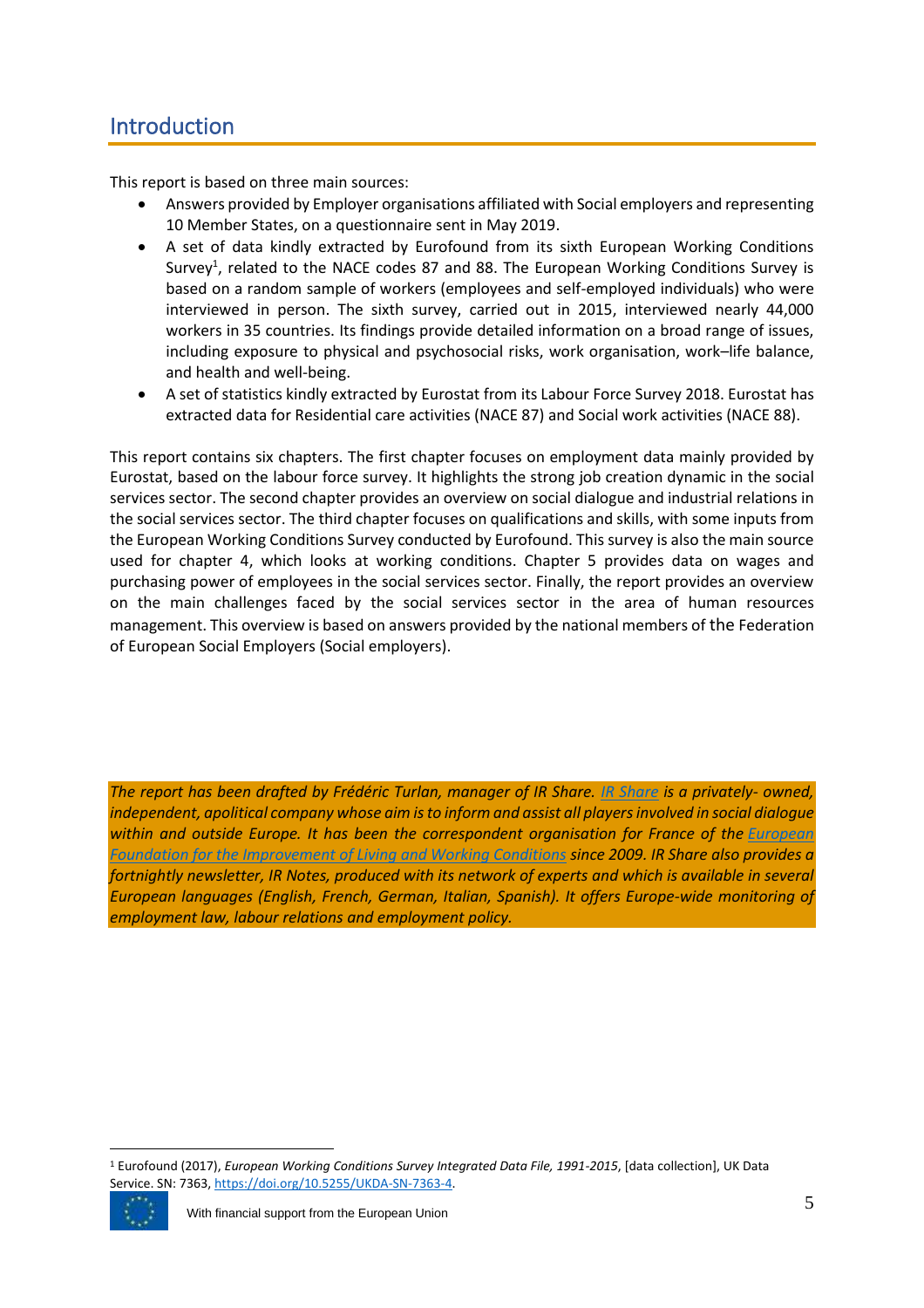# <span id="page-6-0"></span>1. Employment

## <span id="page-6-1"></span>An important sector in terms of employees

**The social services sector employed about 10.9 million people in 2018 in the EU**, for a total labour force of 230.4 million persons in 2018, according to the Eurostat Labour Force Survey. **The social services sector represents 4.7% of the EU labour force.**

Table 1: Total sectoral workforce (Residential care activities - NACE 87. + Social work activities - NACE 88), per country (workers over 15 years old (in thousands, in 2018), from the smallest country to the largest.

| <b>Countries</b> | Social service workforce |
|------------------|--------------------------|
| <b>CY</b>        | 3,800                    |
| MT               | 9,700                    |
| EE               | 11,700                   |
| LU               | 17,200                   |
| LV               | 19,200                   |
| LT               | 21,200                   |
| <b>SV</b>        | 22,000                   |
| <b>HR</b>        | 27,600                   |
| EL               | 35,700                   |
| <b>BL</b>        | 50,400                   |
| <b>RO</b>        | 81,200                   |
| <b>SK</b>        | 83,000                   |
| <b>CZ</b>        | 105,100                  |
| HU               | 119,800                  |
| IE               | 121,000                  |
| AT               | 172,100                  |
| PT               | 195,300                  |
| FI               | 228,600                  |
| PL               | 285,000                  |
| DK               | 325,900                  |
| BE               | 373,700                  |
| <b>SE</b>        | 428,000                  |
| ES               | 521,900                  |
| IT               | 572,500                  |
| <b>NL</b>        | 707,800                  |
| UK               | 1959,700                 |
| <b>FR</b>        | 2 020,000                |
| DE               | 2 399,700                |
| EU               | 10 918,600               |

Source: EUROSTAT, Labour Force Survey, extraction for Residential care activities (NACE 87) + Social work activities (NACE 88). Employment by sex, worker aged 15 and over <sup>2</sup>

<sup>&</sup>lt;sup>2</sup> Household survey where people who are employed have indicated the sector they work in.

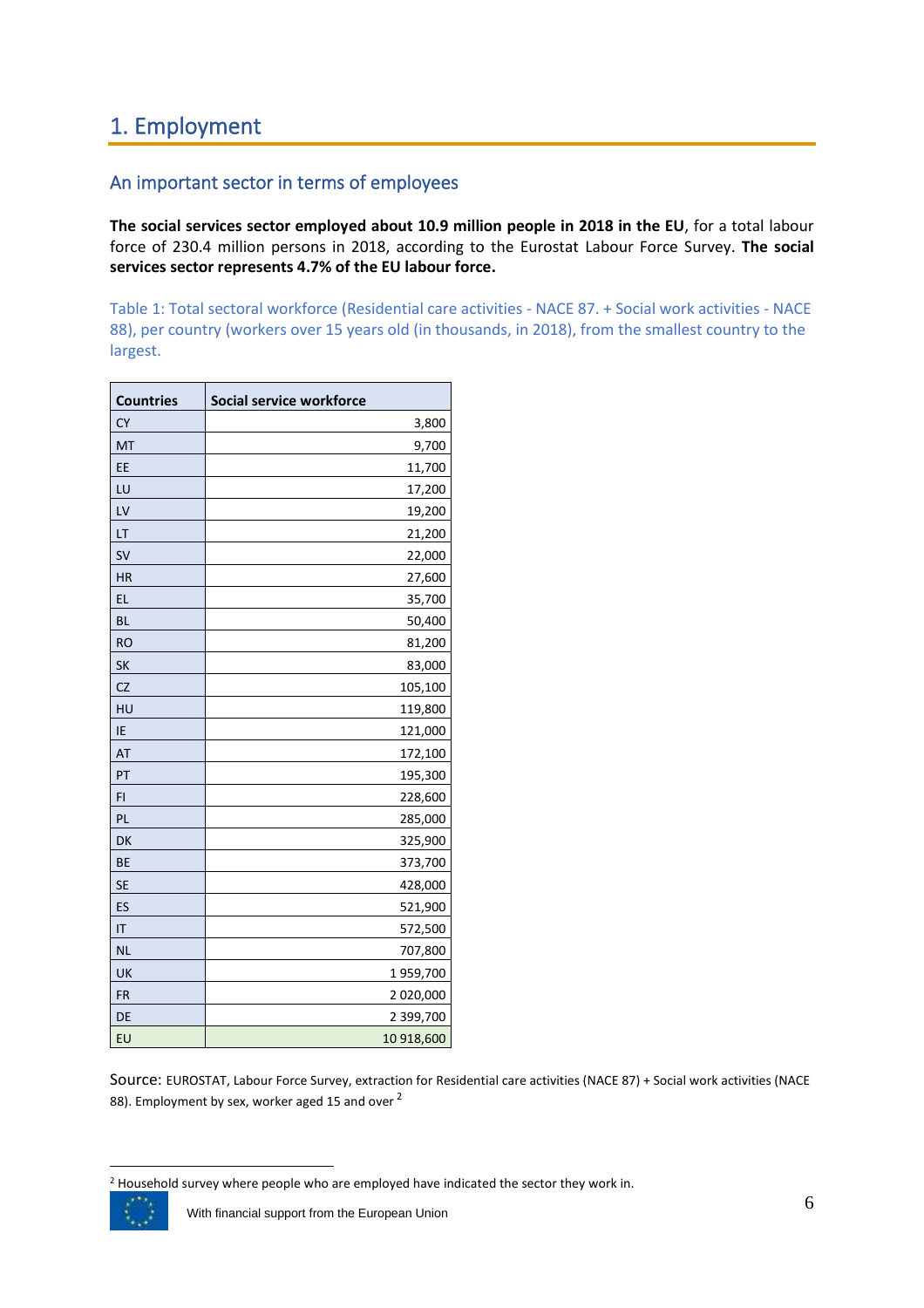## Table 2: Total workforce per country and total sectoral workforce (Nace 87 +, Nace 88), per country, and share of social services workforce in comparison to the total workforce (workers over 15 years old, in thousands, in 2018)

The share of social services employees in comparison to the total workforce varies a lot between the Member-States. In addition, Nordic countries (DK, FI, NO, SE) provide the largest share, around 10% of the total workforce, i.e. more than double the EU average.

|             | <b>Total workforce</b> | Social service workforce | Share social services workforce /<br>total workforce |
|-------------|------------------------|--------------------------|------------------------------------------------------|
| AT          | 4 3 1 9,000            | 172,100                  | 4.0                                                  |
| BE          | 4755,200               | 373,700                  | 7.9                                                  |
| BL          | 3 152,700              | 50,400                   | 1.6                                                  |
| <b>CY</b>   | 400,900                | 3,800                    | 0.9                                                  |
| <b>CZ</b>   | 5 293,800              | 105,100                  | 2.0                                                  |
| DE          | 41 914,500             | 2 399,700                | 5.7                                                  |
| DK          | 2 867,900              | 325,900                  | 11.4                                                 |
| EE          | 664,700                | 11,700                   | 1.8                                                  |
| EL          | 3 828,000              | 35,700                   | 0.9                                                  |
| ES          | 19 327,700             | 521,900                  | 2.7                                                  |
| FI          | 2 539,900              | 228,600                  | 9.0                                                  |
| <b>FR</b>   | 27 122,200             | 2 020,000                | 7.4                                                  |
| HR          | 1655,000               | 27,600                   | $1.7\,$                                              |
| HU          | 4 4 69,500             | 119,800                  | 2.7                                                  |
| Iceland     | 198,300                | 11,400                   | 5.7                                                  |
| IE          | 2 2 5 7,500            | 121,000                  | 5.4                                                  |
| IT          | 23 214,900             | 572,500                  | 2.5                                                  |
| LT          | 1374,700               | 21,200                   | $1.5\,$                                              |
| LU          | 279,900                | 17,200                   | 6.1                                                  |
| LV          | 909,400                | 19,200                   | 2.1                                                  |
| MT          | 234,200                | 9,700                    | 4.1                                                  |
| <b>NL</b>   | 8798,000               | 707,800                  | 8.0                                                  |
| <b>NO</b>   | 2 685,800              | 321,100                  | 12.10                                                |
| PL          | 16 484,000             | 285,000                  | 1.7                                                  |
| PT          | 4866,700               | 195,300                  | 4.0                                                  |
| <b>RO</b>   | 8688,500               | 81,200                   | 0.9                                                  |
| <b>SE</b>   | 5 112,600              | 428,000                  | 8.4                                                  |
| SK          | 2 566,700              | 83,000                   | 3.2                                                  |
| <b>SV</b>   | 980,600                | 22,000                   | 2.2                                                  |
| Switzerland | 4 675 300              | 305,400                  | 6.5                                                  |
| UK          | 32 354,100             | 1959,700                 | 6.1                                                  |
| EU          | 230 433,000            | 10 918,600               | 4.7                                                  |

Source: EUROSTAT, Labour Force Survey, extraction for Residential care activities (NACE 87) + Social work activities (NACE 88). Employment by sex, worker aged 15 and over <sup>3</sup>

<sup>&</sup>lt;sup>3</sup> Household survey where people who are employed have indicated the sector, they work in.

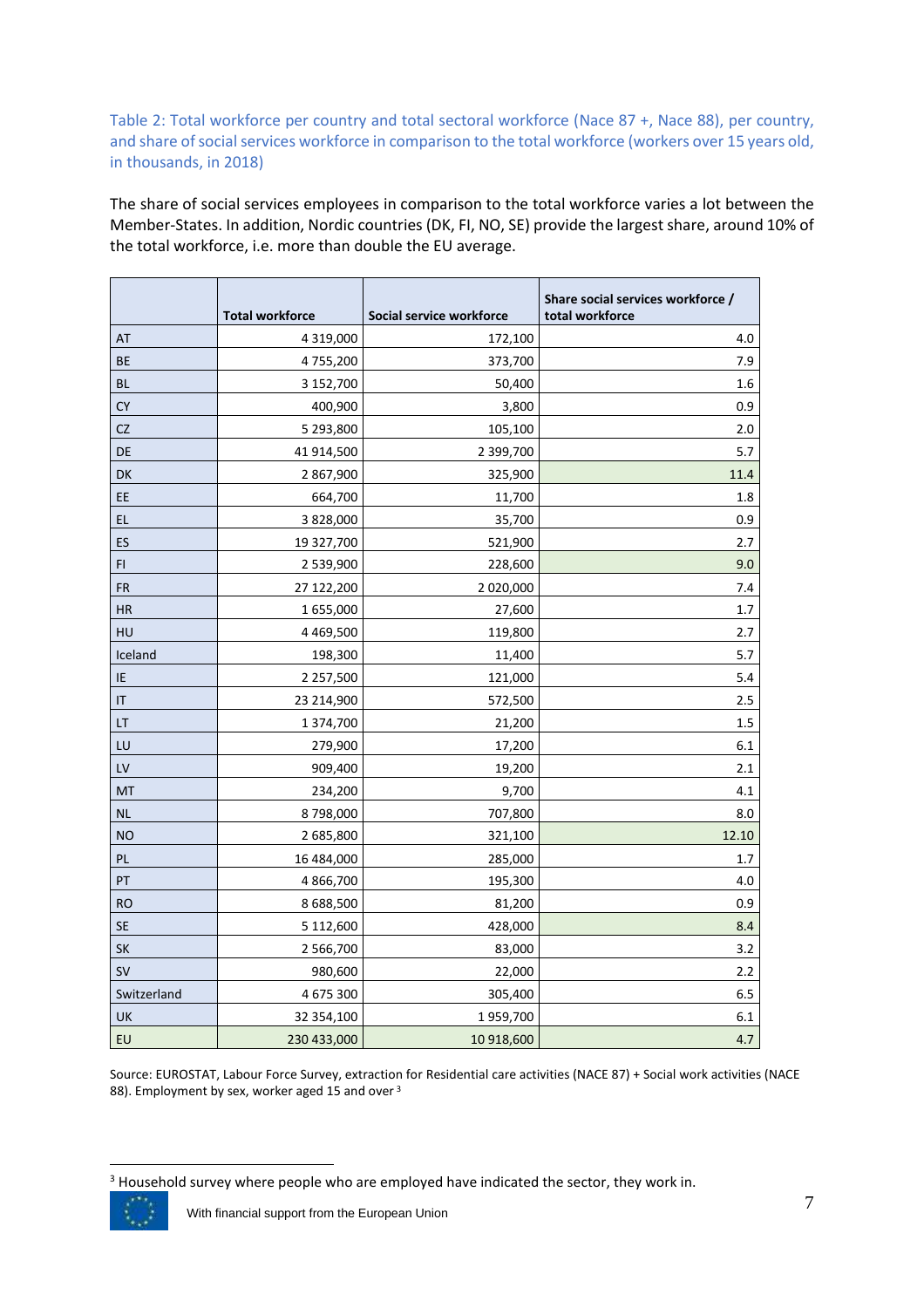

Graph 1: Part of the workforce of social services in comparison to the total EU workforce in 2018

Source: EUROSTAT, Labour Force Survey, extraction for Residential care activities (NACE 87) + Social work activities (NACE 88). Employment by sex, worker aged 15 and over <sup>4</sup>

According to the survey launched to the national correspondents of the Federation of European Social Employers (Social employers)<sup>5</sup>, the data issued from Eurostat seem to be reliable, except for : 1° **Slovakia**, where the data are estimated to be too high (83,000 people, according to Eurostat, but probably no more than 60,000 people according to the national correspondent, who highlighted that the increase of 63% since 2008 is over-estimated). 2° **The Netherlands**, where the national correspondent provided higher data for 2017 (740,325 in comparison to the 691,600 figure provided by Eurostat, and less in 2016, 713,835 in comparison to the 717,300 figure provided by Eurostat).

<sup>5</sup> Jiri Horecky – Association of social services providers (CZ), Kristina Kovacs, Association of social services providers in the Slovak Republic (SK), Antonion Molina Schmid, LARES (ES), Bernhard Berckenbrinck, Arbeitgeberverband AWO Deutschland e.V. (DE), Mathieu de Poorter and Elise Lay, UNIPSO (BE), Patrikas Skrudupis, LARG (LT), Sylvain Renouvel, Nexem (FR), Tuomas Mänttäri, Hyvinvointiala HALI (FI) ; Netty Klein, COPAS (LU) ; Michiel Kooijman ActiZ (NL).



<sup>4</sup> Household survey where people who are employed have indicated the sector, they work in.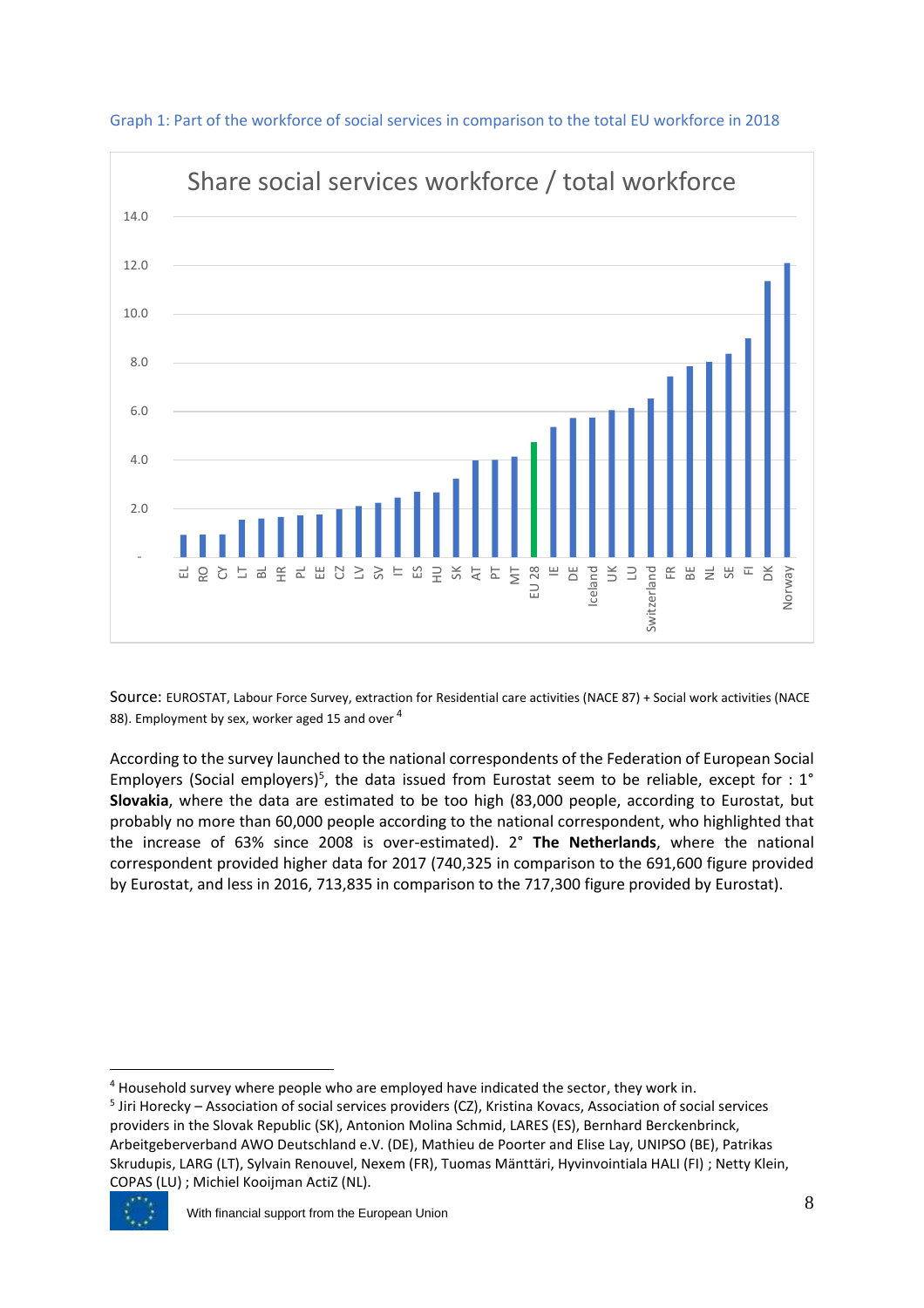## <span id="page-9-0"></span>A strong employment dynamic

The social services sector has a strong employment dynamic with **an increase of 24% in the number of people (aged 15 and over) employed between 2009 and 2018** (green column in graph 2) while the entire EU workforce increased about 5% during the same period. Sectors such as metallurgy and the food industry have experienced a significant decline in their workforce, –39% and –20% respectively. However, developments at the national level are mixed. One Member States experienced a fall in employment in this sector (NL) and three others an increase of less than 10% (RO, DK, EL). At the other end of the spectrum, seven countries saw employment growth of more than 40% (HU, PT, SV, LU, SK, LV, MT)<sup>6</sup>.



#### Graph 2: Employment evolution 2009-2018 in the social services sector, in %

Source: EUROSTAT, Labour Force Survey, extraction for Residential care activities (NACE 87) + Social work activities (NACE 88). Employment by sex, for workers aged 15 and over <sup>7</sup>

<sup>7</sup> Household survey where people who are employed have indicated the sector, in which they work.

With financial support from the European Union 9

<sup>6</sup> Data for EE and LT are not reliable (data for Nace code 88 are missing for 2008), but the workforce has increased in both countries.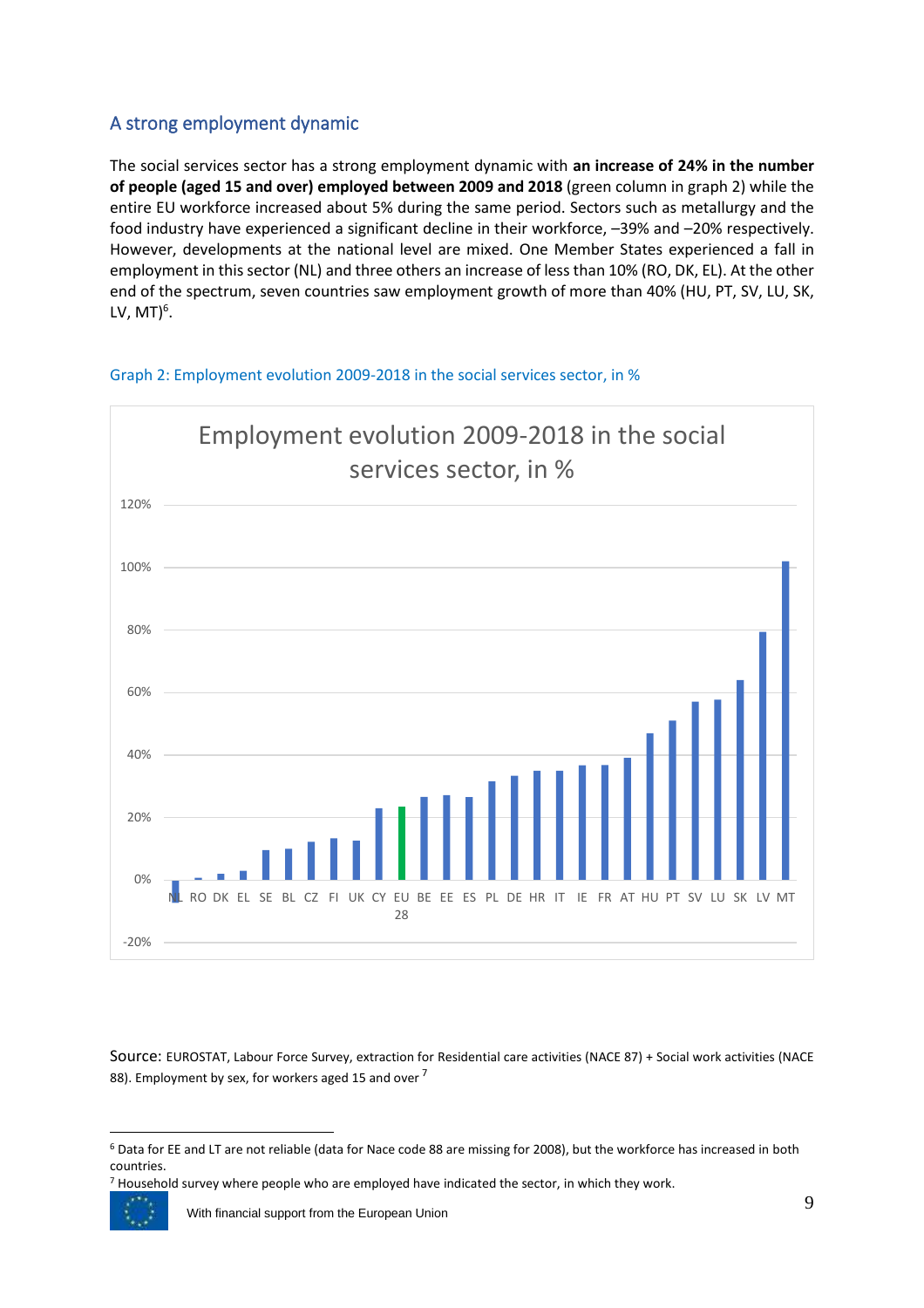According to the survey launched by the Federation of European Social Employers (Social employers), almost all the interviewed employers' organisations believe that the number of employees is expected to increase further in the next two years (BE, ES, DE, FI, NL), in particular due to the growing needs of the population, particularly care of the elderly (FR, LT), and new services (FR). In **Slovakia** and **Germany**, the number of employees would not, according to the national correspondents, increase proportionately to the increasing number and needs of the elderly. Some Eastern European countries also have to cope with an increase in migration of staff to other EU Member States that may reduce the structural increase of the social services workforce. However, as mentioned by the Czech correspondent, wages and salaries in new Member states like **Czech Republic**, **Poland**, **Romania**, **Slovakia** are currently growing, and migrant workers tend to slowly return to their countries of origin.

#### **Migration**

According to the report *Project PESSIS +: Promoting employers' social services in social dialogue*<sup>8</sup>, in several countries, a relatively high proportion of social services workers are migrant workers, in for example, Austria, the Netherlands and the United Kingdom. In some Central and Eastern European countries, social services workers leave to work in other European countries in search of higher wages, which results in a 'care deficit'. Countries then have to recruit social services workers from other countries, e.g. Ukraine, Vietnam.

<sup>8</sup> Lethbridge J. *Project PESSIS +: Promoting employers' social services in social dialogue*, Final European Report 2019 , May 2019.

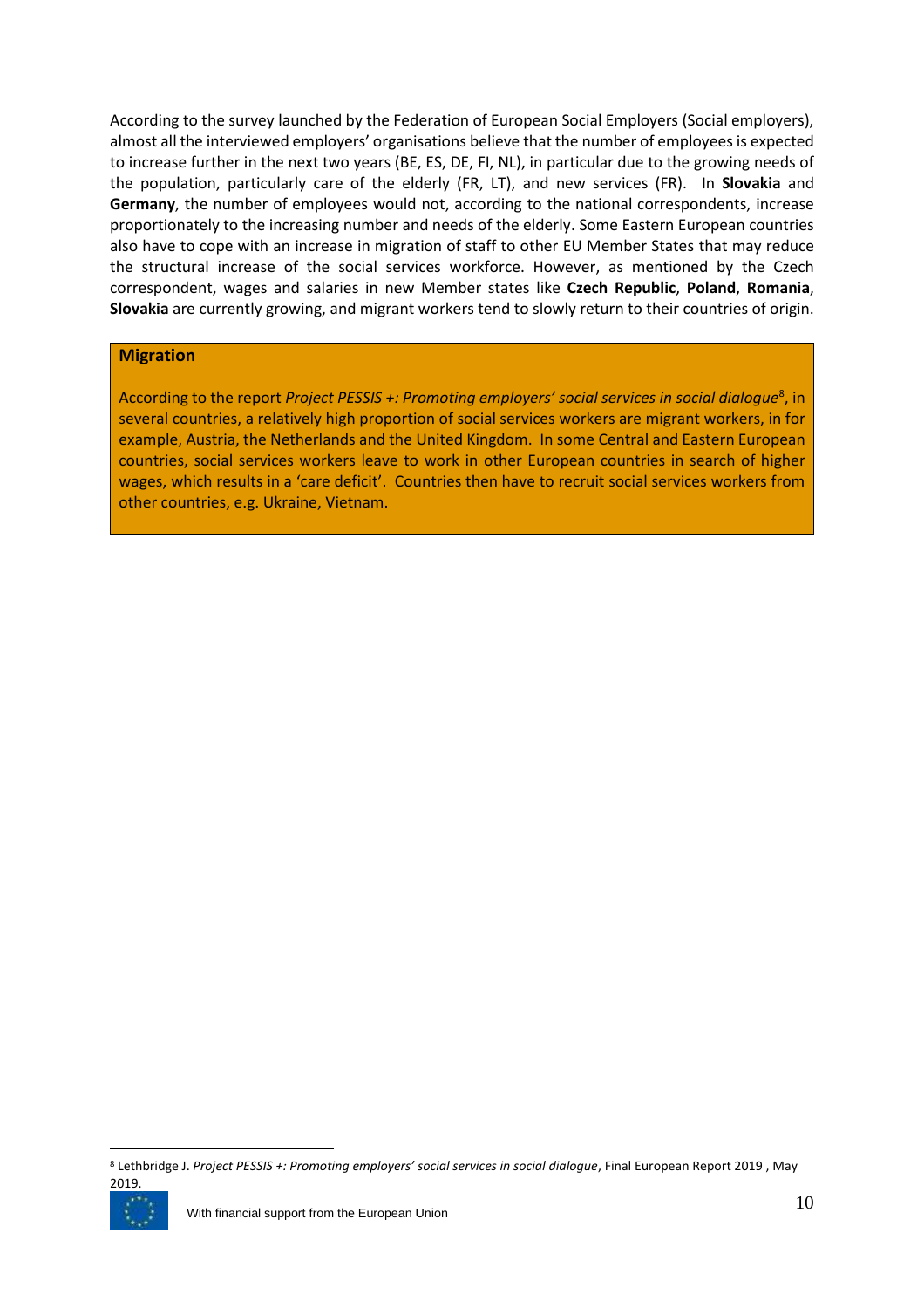## <span id="page-11-0"></span>Distribution of female and male employment in the social services sector in 2018

In 2018, employment in the social services sector remained overwhelmingly female. In the European Union (28 members), women represented 81.56% of total social services employment (see Graph 3 and 4). The female employment rate in this sector exceeded 90% in two Member States (PT, SK). In only five Member States, the proportion of men exceed 20% (DE, LU, AT, SE, UK). Germany is the only country where men represented almost a quarter of the workforce (24.8%)<sup>9</sup>. According to the national statistics, they represented 32% of the workforce under Nace code 88 and 20% under Nace code 87. But for both Nace codes together, the rate was 19.5%.<sup>10</sup>



Graph 3: Share of female and male jobs in social services at EU level in 2018

Source: EUROSTAT, Labour Force Survey, extraction for Residential care activities (NACE 87) + Social work activities (NACE 88). Employment by sex, for workers aged 15 and over <sup>11</sup>

<sup>&</sup>lt;sup>11</sup> Household survey where people who are employed have indicated the sector, in which they work.



<sup>9</sup> Data for EE, LT and RO are not reliable and do not figure in this graph.

<sup>&</sup>lt;sup>10</sup> Statistik der Bundesagentur für Arbeit. Tabellen, Beschäftigte nach Wirtschaftszweigen (WZ 2008) (Quartalszahlen), Nürnberg, März 2019[. http://statistik.arbeitsagentur.de/Navigation/Statistik/Statistik-nach-Themen/Statistik-nach-](http://statistik.arbeitsagentur.de/Navigation/Statistik/Statistik-nach-Themen/Statistik-nach-Themen-Nav.html)[Themen-Nav.html](http://statistik.arbeitsagentur.de/Navigation/Statistik/Statistik-nach-Themen/Statistik-nach-Themen-Nav.html)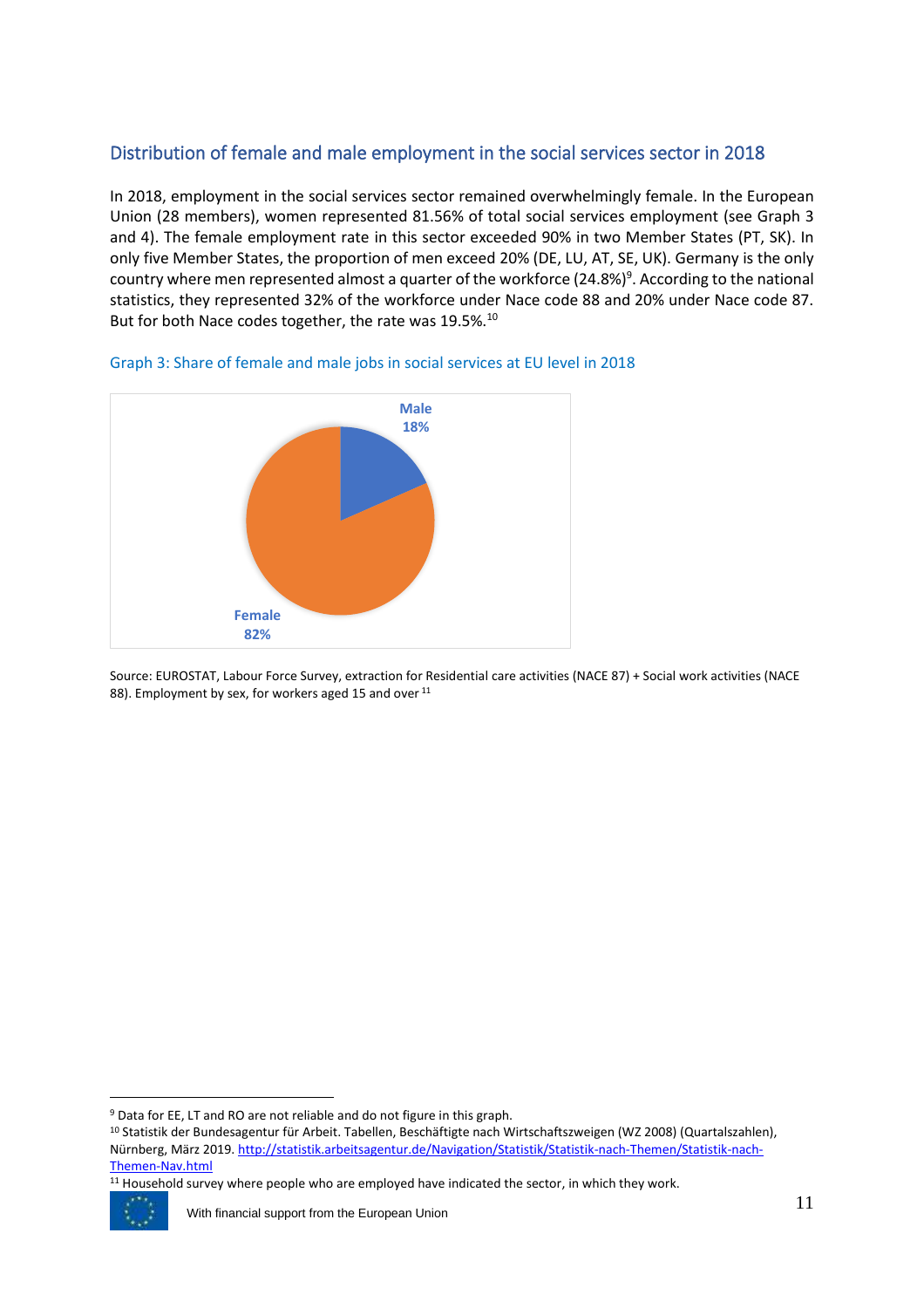

#### Graph 4: Share of female and male jobs in social services in the  $EU^{12}$

Source: EUROSTAT, Labour Force Survey, extraction for Residential care activities (NACE 87) + Social work activities (NACE 88). Employment by sex, worker aged 15 and over, in thousands and percentages. Data for EE, CY, RO, LI, HR, SV are not fully reliable.

According to the survey sent to the national correspondents of Social Employers, the data issued from Eurostat seem to be reliable, though the high rate of female employment in France seems to be slightly overestimated according to observations on the ground.

## <span id="page-12-0"></span>Employment in the social services sector broken down by age in 2017

The 25-49 age group is of course the largest in the social services sector in the European Union (see Graph 5). It represents 57% of total employment, with relatively little difference between the sexes: 56.7% for women and 59.7% for men.

**The 50-64 age group represents more than a third of total employment in the social services sector (34.6%)**, compared to 29.6% for the whole economy, and poses many challenges for operators in the sector, in terms of active ageing and recruitment to replace those staff who will retire in the coming years. Paradoxically, according to the Social employers' correspondents, this subject is rarely addressed by public policies or by the social partners in the sector.

Again, gender variations are moderate, with this age group accounting for 35% of female employment and 31% of male employment.

<sup>12</sup> Data for EE, LT and RO are not reliable et don't figure in this graph.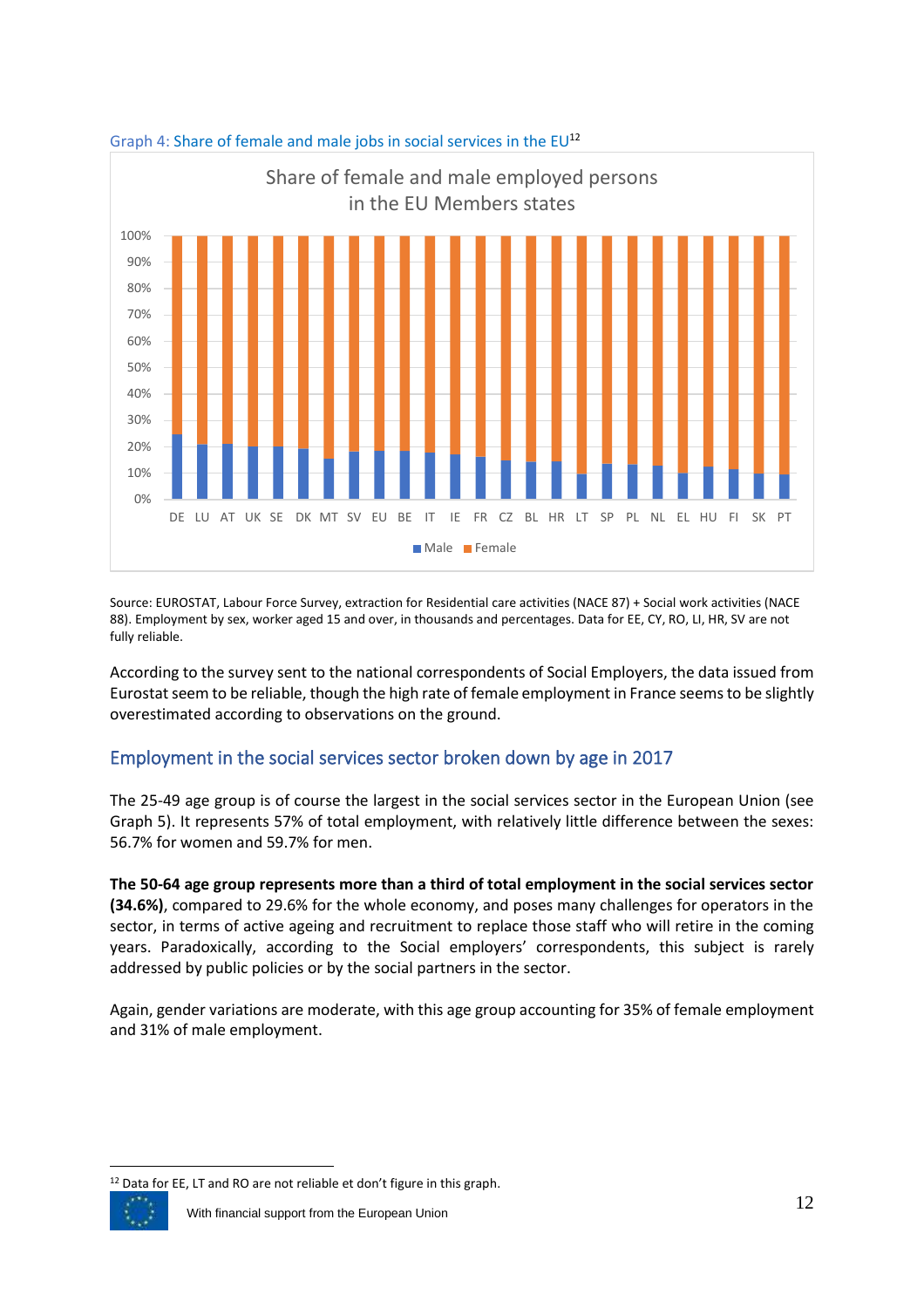Caution should be used when reading the results by country given that the European Labour Force Survey sometimes covers only a small number of workers. Countries with the least reliable data, according to Eurostat, have been excluded from graph 5. Nevertheless, some results do not necessarily reflect reality, such as the lack of data on employment of 15-24-year-olds in some countries (PL). However, there are significant differences at the national level, where for example, the 50-64 age group exceeds 35% (DK, DE, NL, FI). This range is smaller, around 29% to 32%, in 5 countries (BE, IE, IT, AT, PL).

Graph 5: Employment in social services broken down by age, in 2017 (in %)<sup>13</sup> from the country with the smallest 54-60 years old group (AT) to the largest (DE)



#### Table 3: Employment in social services broken down by age, in 2017 (in %)

|           | 15-24 years | 25-49 years | <b>50-64 years</b> |
|-----------|-------------|-------------|--------------------|
| UE        | 8,21        | 57,19       | 34,60              |
| AT        | 7,50        | 63,03       | 29,47              |
| BE        | 6,83        | 61,99       | 31,18              |
| <b>CZ</b> | 3,94        | 63,12       | 32,94              |
| DE        | 9,27        | 52,96       | 37,77              |
| DK        | 10,47       | 52,14       | 37,38              |
| FI.       | 10,81       | 51,71       | 37,48              |
| <b>FR</b> | 6,56        | 58,85       | 34,58              |
| IE        | 8,39        | 60,56       | 31,05              |
| IT        | 3,79        | 65,69       | 30,52              |
| <b>NL</b> | 9,99        | 53,19       | 36,82              |
| PL        | 0,00        | 68,07       | 31,93              |
| <b>SE</b> | 11,90       | 54,72       | 33,38              |
| <b>SP</b> | 5,55        | 62,14       | 32,31              |
| UK        | 11,53       | 55,79       | 32,68              |

<sup>&</sup>lt;sup>13</sup> This graph and the table below are based only on the countries with the most reliable data. There is no data for the 15-24 year old age group for Poland.

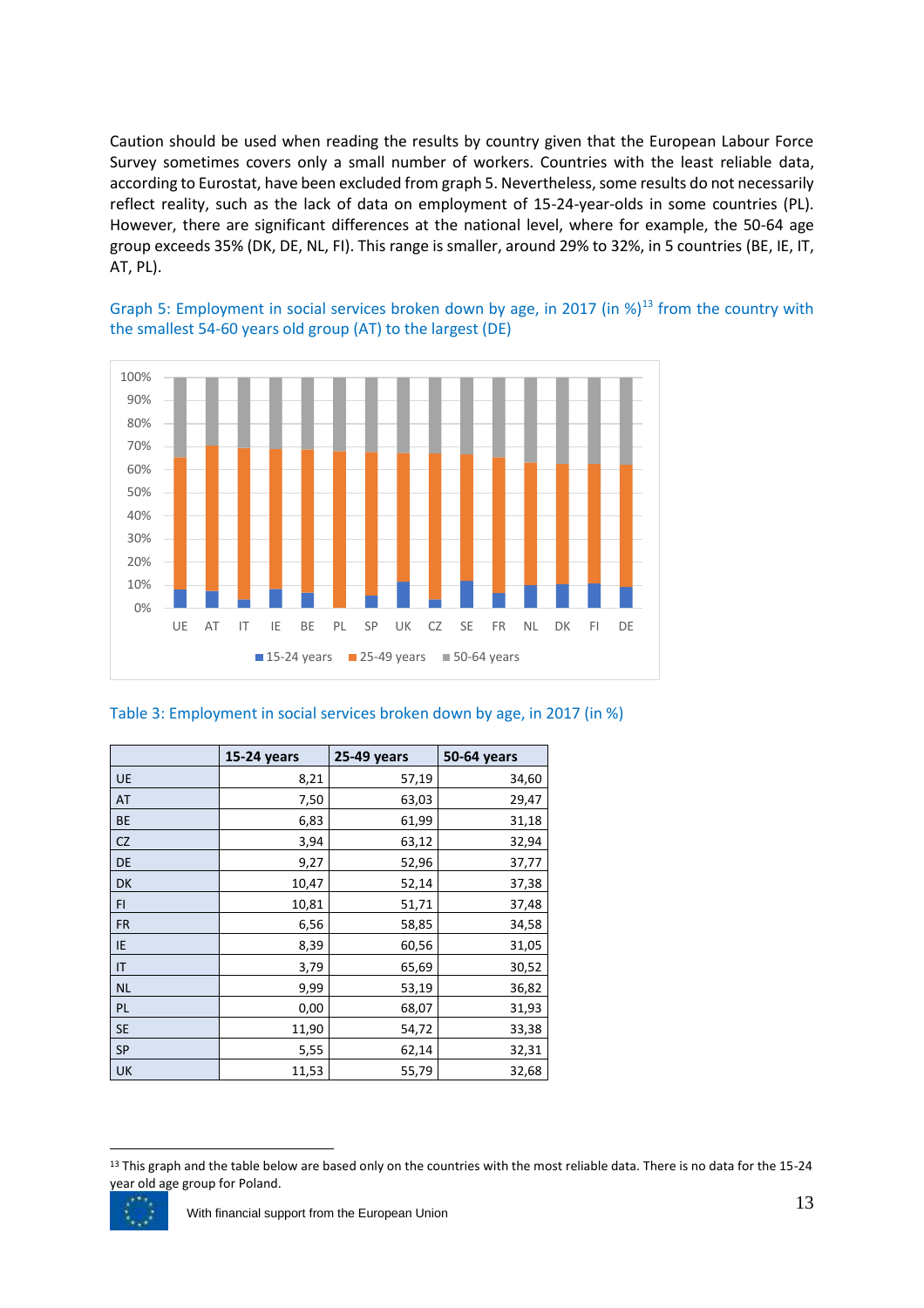## <span id="page-14-0"></span>Seniority

According to the European Working Conditions Survey<sup>14</sup>, 57% of the employees in the social services have more than 5 years of experience with the company (in comparison to 79% for the whole economy) and 14% of the employees have seniority of less than a year. In the sector, 29% of the employees have a seniority of 1 to 4 years in the company, in comparison to 21% for the economy as a whole. There are some variations between countries with some new Member States reporting higher seniority with a share of 10 years or more over the average of 32%, as in Hungary (60%), Bulgaria (45%), Czech Republic (48%), Poland (45%) or Croatia (42%). France (46%, maybe due to the standardized wage grid that provides higher salaries for employees at the end of their careers) and Greece also have higher seniority levels.



#### Graph 6: Seniority in social services broken down by year groupings (in 2015)

Source: EUROFOUND (2016), European Working Conditions Survey<sup>15</sup>

## <span id="page-14-1"></span>Employment relations

In the social services sector, permanent employment contracts remain the norm. This type of contract concerns more than half of the workforce in seven of the ten countries that participated in the Social Employers survey (see countries in dark blue on graph 8: BE, DE, ES, FR, LU, LT, NL). It represents between 25% and 50% of the workforce in four other Member states (see countries in light blue Graph 8). Public sector jobs, that offer high employment stability, are also well represented, mainly in Eastern European countries (CZ, SK) and Northern European countries (FI) where they represent more than half of the jobs in the sector (see countries in dark blue, graph 9) or between 1/4 and 1/2 for LT (see country in medium blue Graph 9). In a majority of Member states, the share of public contracts is less than 25% (see countries in light blue, in Graph 9). The use of fixed-term contracts represents less than 25% of the workforce in all countries. Temporary agency workers remain very minimal in all countries.

<sup>15</sup> Eurofound (2017), *European Working Conditions Survey Integrated Data File, 1991-2015*, [data collection], UK Data Service. SN: 7363, [https://doi.org/10.5255/UKDA-SN-7363-4.](https://doi.org/10.5255/UKDA-SN-7363-4) Eurofound has kindly extracted data from this sixth survey related to the NACE code 87 and 88, used in this study



<sup>&</sup>lt;sup>14</sup> In the framework of the European Working Conditions Survey a random sample of workers (employees and self-employed) wasinterviewed in person. In 2015, Eurofound carried out it[s sixth survey.](https://www.eurofound.europa.eu/surveys/european-working-conditions-surveys/sixth-european-working-conditions-survey-2015) This sixth survey interviewed nearly 44,000 workers in 35 countries. Its findings provide detailed information on a broad range of issues, including exposure to physical and psychosocial risks, work organisation, work–life balance, and health and well-being. Eurofound has kindly extracted data from this sixth survey related to the NACE codes 87 and 88, used in this study.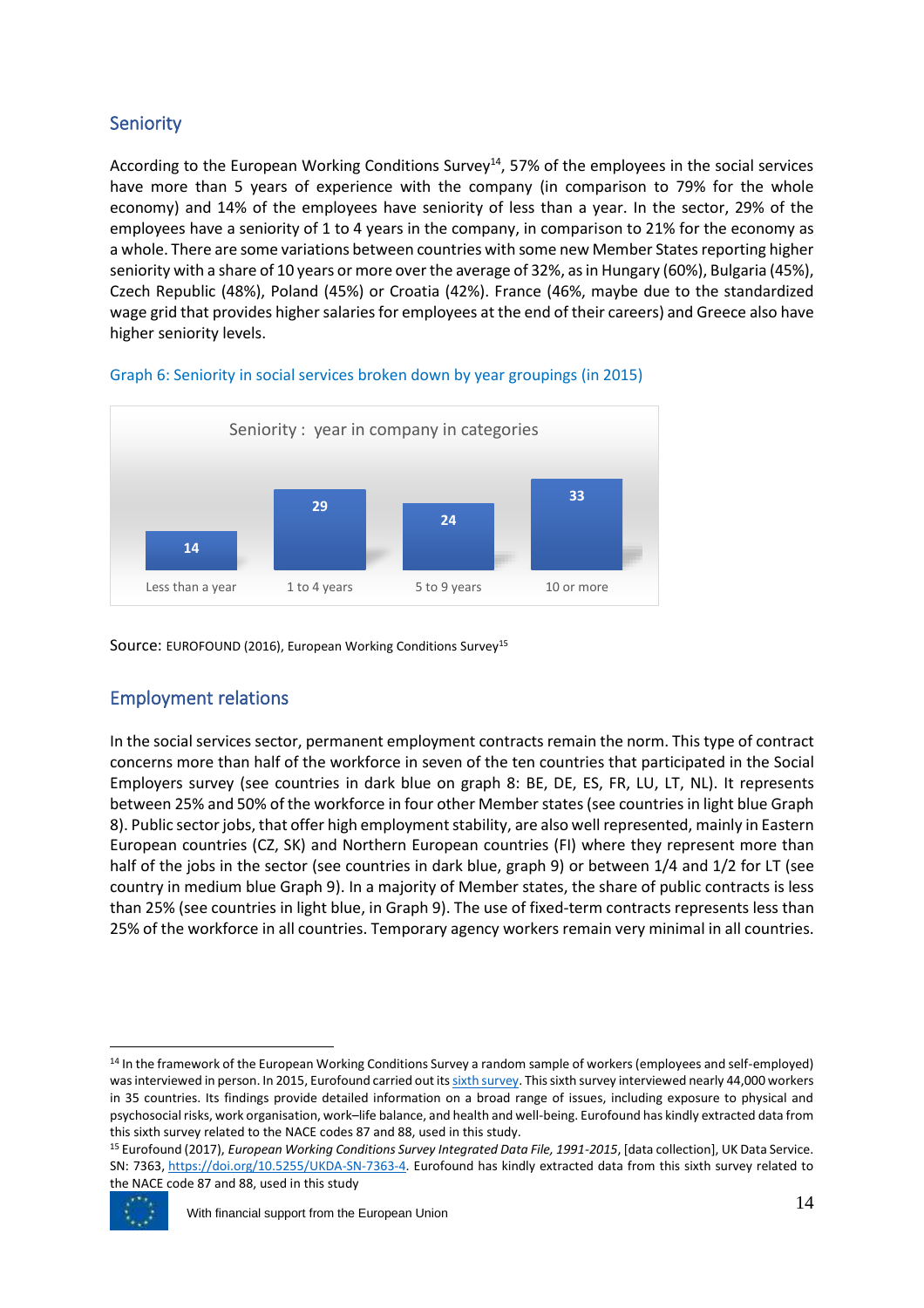#### **Structure of the sector**

As highlighted in the report "Project PESSIS +: Promoting employers' social services in social dialogue"<sup>16</sup> , comparing national social services data to obtain a complete picture of the contribution of public, for-profit and not-for profit actors to overall social services provision is difficult because of the use of different terminology in each country. Although several countries, such as, Finland, Bulgaria, Lithuania, still have a large public sector provision, the contributions of not-for-profit and for-profit sectors are growing throughout the 25 study countries. In Italy, the not-for-profit sector provides 73% of social services. In Bulgaria, Hungary, Slovenia and Poland, there has been some expansion of the not-for-profit sector. There is some evidence that the not-for-profit sector specialises in certain types of services, for example, caring for people with disabilities in France. Childcare provision is most often found in the for-profit/ not-for-profit sectors.



#### Graph 7: Private law permanent employment contracts and their weight in the national labour market

<sup>16</sup> Lethbridge J. *Project PESSIS +: Promoting employers' social services in social dialogue*, Final European Report 2019, May 2019

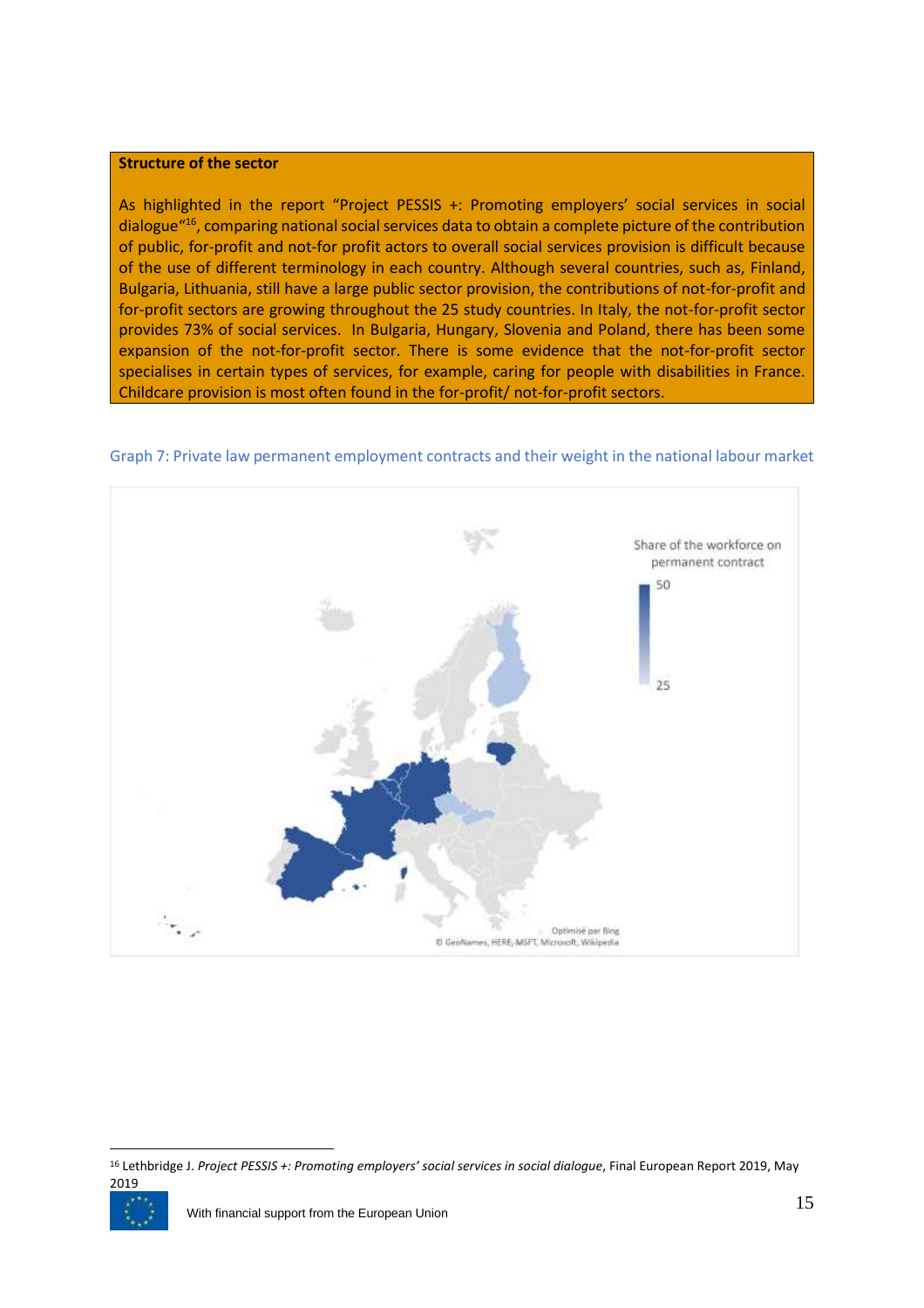

Graph 8: Public employment contracts (civil servants, workers employed by local authorities, etc.…) and their weight in the national labour market

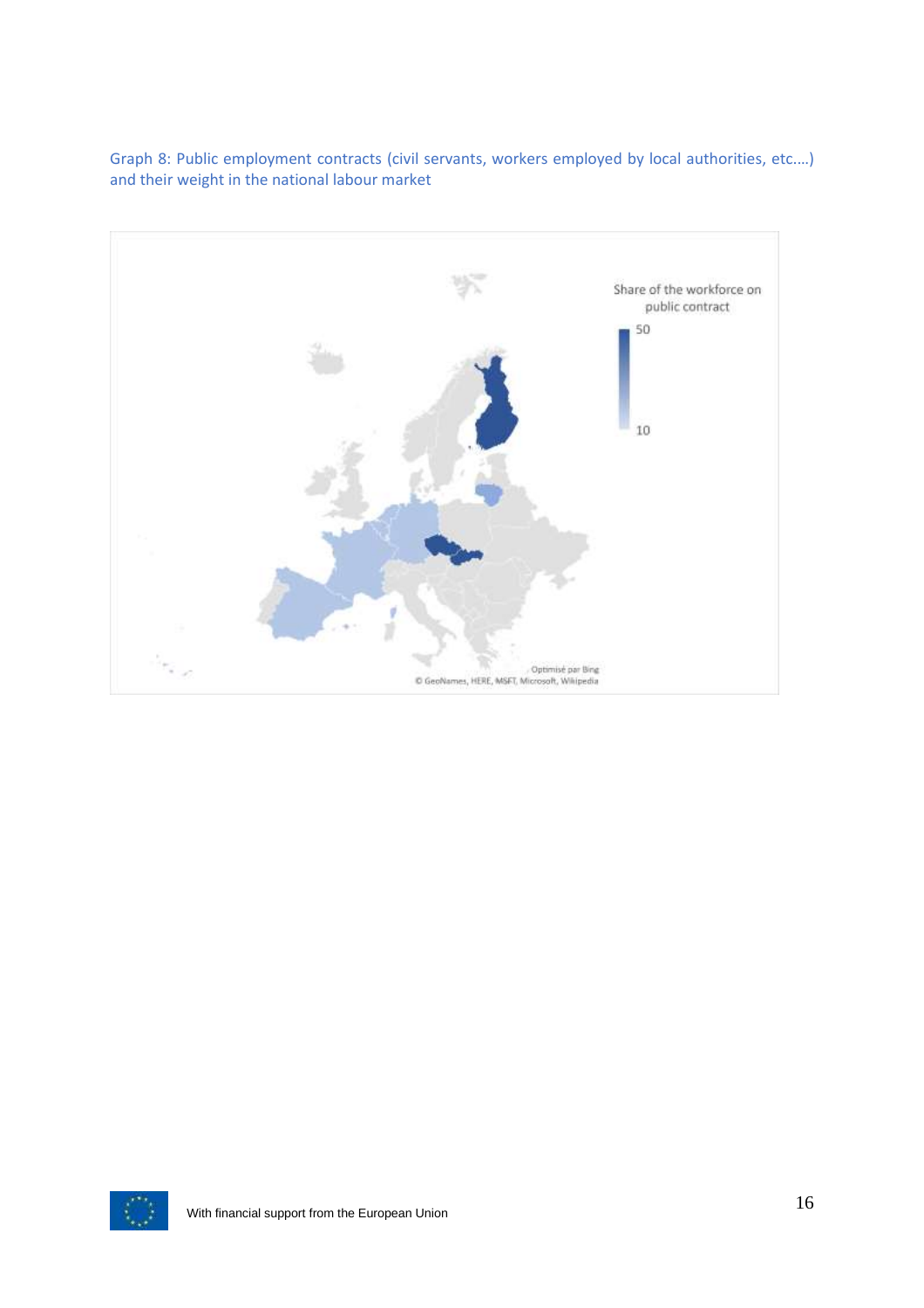# <span id="page-17-0"></span>2. Industrial relations

One of the characteristics of social relations in the social services sector is that these services are provided by both public sector organisations, as well as private, for-profit and non-profit organisations. Thus, depending on the country, the system of industrial relations is closely related to the weight of the private sector and the public sector in the different countries. In the private sector there is significant social dialogue and collective bargaining (see below), while another part of the sector is governed by the industrial relations in the public sector. Sometimes, as in Lithuania, social dialogue can even be tripartite. In some countries, social services are mainly provided by the private non-profit sector (FR, NL where this is 90%, only 2% of social services depending on the public sector) or to a significant extent by the private, for-profit and non-profit sector (40% in Spain and Slovakia). In other countries, the public sector represents the majority (FI, LT, SK). There are also structural differences within countries depending on the activities. In Finland, the private sector accounts for 40% of the social services covered by the NACE code 87, but only 18% of the services covered by the NACE Code 88.91. In Germany, 50% of the elderly care is managed by private providers, and 50% by not-for-profit providers or public providers. In social work there are no for-profit private providers, but many notfor-profit providers which are publicly funded. These differences in market structure between countries therefore have an impact on the functioning of social relations in the sector.

## <span id="page-17-1"></span>Collective bargaining

**Social dialogue is strong in the social services sector.** All national correspondents of Social employers who responded to the survey highlighted that collective bargaining exists in their sector, mainly on different levels (company, branch/sector), accordingly to the national collective bargaining norms. These responses confirm the results of the Pessis 3 study<sup>17</sup> which mentioned that "all of the twentytwo countries have some form of collective bargaining agreements covering all or part of the social services sector". Furthermore, in some countries, collective bargaining practices are observed at all collective bargaining levels (BE, FR). Collective bargaining is also important in the New member states where it is generally weak in the economy overall (CZ, LT, SK).



<sup>&</sup>lt;sup>17</sup> Project PESSIS 3: Promoting employers' social services in social dialogue, Final European Report, 3 July 2017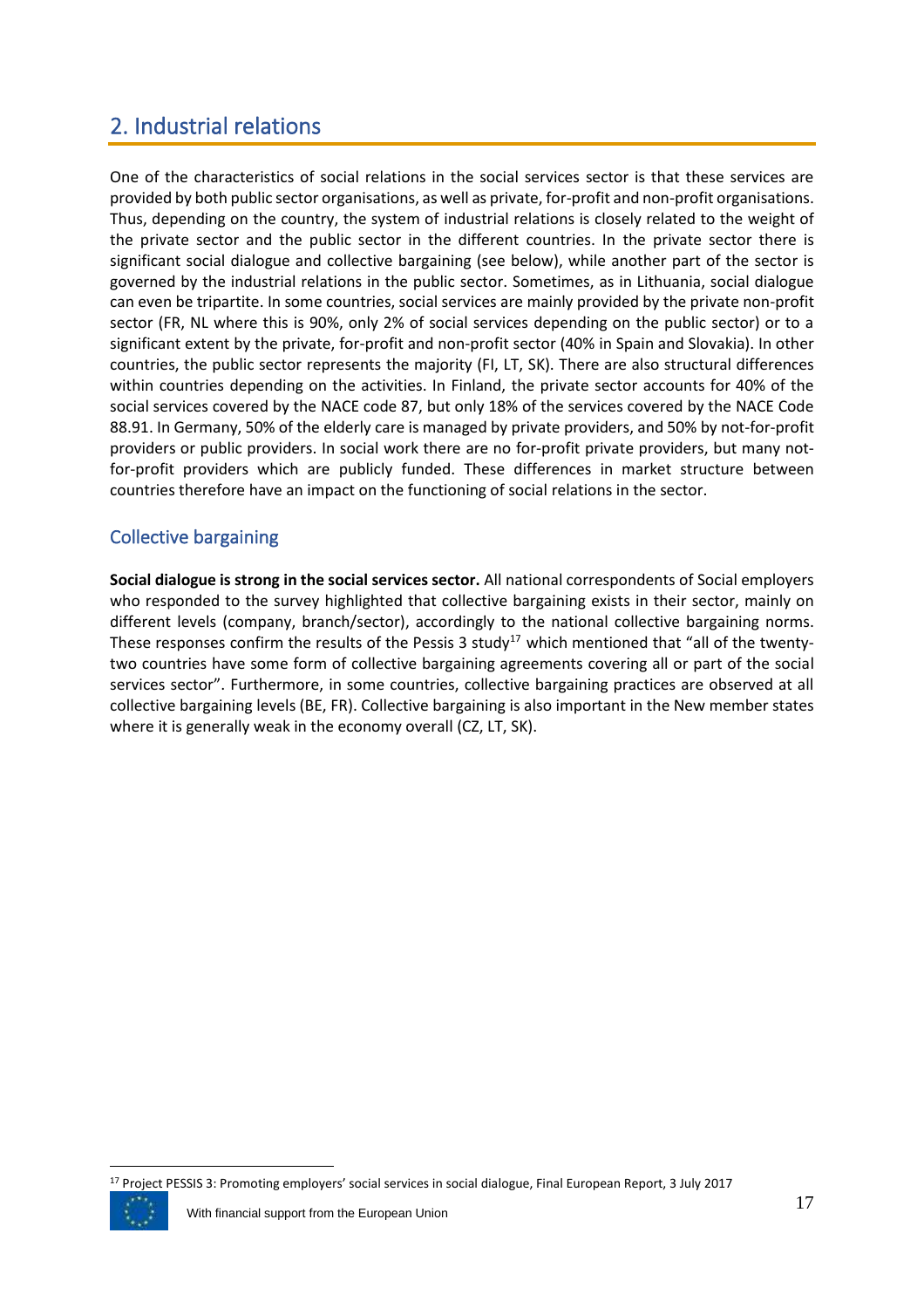| <b>Countries</b> | <b>Collective bargaining level</b>                                                                                                                            |                                                                                                                                |                                                                                                                                                                             |                                                                                                             |  |  |  |  |  |  |
|------------------|---------------------------------------------------------------------------------------------------------------------------------------------------------------|--------------------------------------------------------------------------------------------------------------------------------|-----------------------------------------------------------------------------------------------------------------------------------------------------------------------------|-------------------------------------------------------------------------------------------------------------|--|--|--|--|--|--|
|                  | <b>National</b>                                                                                                                                               | Inter-sector                                                                                                                   | Sector/Branch                                                                                                                                                               | Company                                                                                                     |  |  |  |  |  |  |
| <b>BE</b>        | Minimum wage,<br>vocational training,<br>part-time schemes<br>(Crédit-temps)                                                                                  | Annual bonuses,<br>increases in pay<br>scales, extra days<br>off, bonuses for<br>"uncomfortable<br>hours", early<br>retirement | Job scales and<br>descriptions,<br>employment in "at-risk<br>groups", early<br>retirement, annual<br>bonus, additional leave<br>days, number of<br>vocational training days | Additional benefits (meal<br>vouchers) or additional<br>days off                                            |  |  |  |  |  |  |
| <b>CZ</b>        | <b>National Tripartite</b><br>annual negotiation<br>about minimum<br>wage, working<br>conditions and the<br>Labour Act (but not<br>specific to the<br>sector) |                                                                                                                                | Remuneration                                                                                                                                                                | Remuneration, work<br>conditions and safety                                                                 |  |  |  |  |  |  |
| <b>DE</b>        |                                                                                                                                                               |                                                                                                                                | Grid of wages, working-<br>time, classification,<br>holidays, night-shift<br>work, shift work, annual<br>bonuses                                                            | Grid of wages, working-<br>time, classification,<br>holidays, night-shift work,<br>shift work, annual bonus |  |  |  |  |  |  |
| ES               | Wages and all<br>working conditions                                                                                                                           |                                                                                                                                | Wages and all working<br>conditions                                                                                                                                         |                                                                                                             |  |  |  |  |  |  |
| <b>FI</b>        |                                                                                                                                                               |                                                                                                                                | All issues                                                                                                                                                                  |                                                                                                             |  |  |  |  |  |  |
| <b>FR</b>        | All issues                                                                                                                                                    | All issues. A new EO<br>confederation has<br>been set up to<br>negotiate on cross-<br>sectoral issues                          | All issues                                                                                                                                                                  | All issues, especially<br>working time, eg. night<br>shifts.                                                |  |  |  |  |  |  |
| LT               |                                                                                                                                                               |                                                                                                                                | Additional holidays,<br>wages, health and<br>safety                                                                                                                         | Wages, working<br>conditions, health and<br>safety                                                          |  |  |  |  |  |  |
| LU               |                                                                                                                                                               |                                                                                                                                | All issues                                                                                                                                                                  |                                                                                                             |  |  |  |  |  |  |
| <b>NL</b>        | Wages, labour<br>conditions,                                                                                                                                  |                                                                                                                                |                                                                                                                                                                             | Special arrangements for<br>work/life balance                                                               |  |  |  |  |  |  |
| <b>SK</b>        | Wages, work-time,<br>labour relations,<br>work conditions                                                                                                     | Wages, work-time,<br>labour relations,<br>work conditions                                                                      | Wages, work-time,<br>labour relations, work<br>conditions                                                                                                                   | Wages, work-time, labour<br>relations, work conditions                                                      |  |  |  |  |  |  |

## Table 4: Collective bargaining level and issues per level (2019)

Source: National correspondents responding to the survey launched by Social employers (2019)

## <span id="page-18-0"></span>Social partners on national level

Concerning the actors in collective bargaining, the survey shows that social dialogue is generally practised in all countries by employers' and trade union organisations. There is some diversity related to the sector structure. For instance, in the Netherlands, there are two employers' organisations, one mainly representing private not-for-profit organisations, and a smaller one mainly representing private for-profit organisations. In Germany, each service provider (non-profit) has its own employers' organisation (AWO, DRK, Parität). Some national particularities are also observed, for instance in

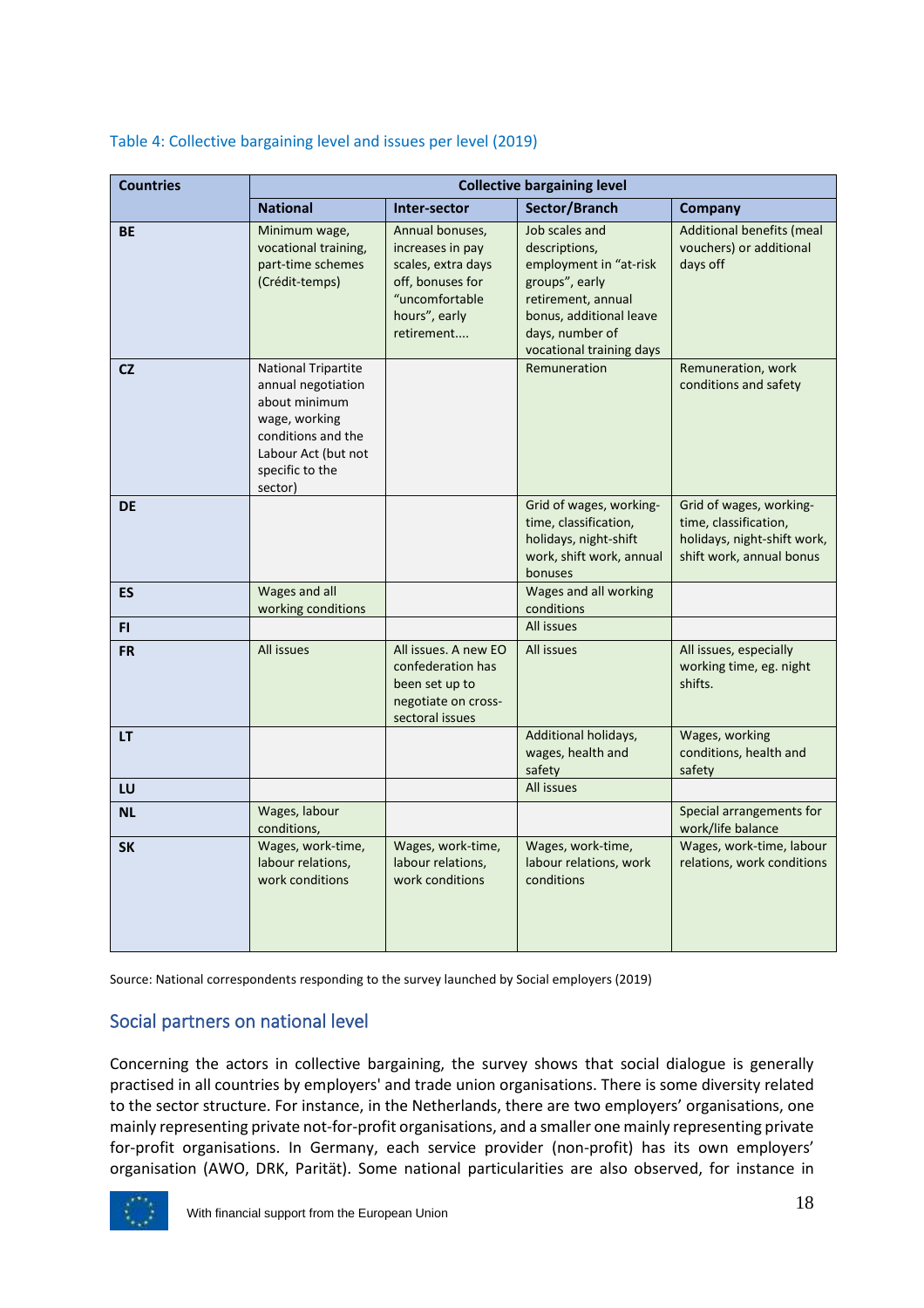Germany where churches (catholic and protestant) are a huge service provider, they have their own regulation framework with their own collective bargaining. A tripartite social dialogue is found to exist in countries where a large part of the social services sector is managed by the public sector (SK, LT). For instance, in Slovakia, public entities, such as municipalities and regions, are represented by the Federation of employers' associations of the Slovak Republic, while not-for-profit private organisations<sup>18</sup>, members of APSSvSR are represented by The National Union of Employers.

## <span id="page-19-0"></span>Social partners at EU level

Concerning the affiliation of national employers' organisations to EU employers' organisations, the study shows, based on answers provided by 10 Member States, that national employers' organisations in the social services sector and members of Social employers, are not affiliated to sectoral EU employer's organisations like Hospeem and CEMR. Nexem (FR) is directly affiliated with CEEP and a Belgian organisation is indirectly affiliated with CEEP through its umbrella organisation. According to the on-going representativeness study launched by Eurofound, national trade unions are mainly affiliated with EPSU but also, in the case of the private for-profit sector, with UNI Europa.

## <span id="page-19-1"></span>Employees' representation on company-level

According to the Sixth European Working Conditions Surveys, 62% of the respondents in the social services sector highlighted that a trade union, a work council or such similar committee exists within their company. This is higher than the EU average for the overall economy (50%). However, there are strong variations between Member states with countries reporting "yes" answers below 30% (CZ, CY, LT, PL) and the top three with over 80% (SE, NO, DK). According to the Spanish correspondent of Social employers (CEAPS), there are many SMEs in Spain, about 95% of the companies have no employees' representation, which would be also the case in the social services sector.

68% of the respondents also noted that they have a health and safety committee or delegate in their company in the social services sector with also important variation between countries, from less than 40% (EE, LT, PT, SK<sup>19</sup>, SV) to over 80% (DK, FR, SE, NO).

68% of the respondents explained that a regular meeting in which employees can express their views about what is happening in the organisation exists in their company. The rate is over 80% in four countries (FR, FI, SE, NO) and less than 40% in seven countries (EE, EL, LT, PL, PT, SV, SK).

<sup>&</sup>lt;sup>19</sup> In Slovakia every company must contract an external organisation to provide health and safety services and every organisation must nominate a delegate within the company to represent the organisation.



<sup>&</sup>lt;sup>18</sup> in Slovakia there are public and non-public organisations providing social services. Both kinds of organisations are not-for profit. There are only a few (up to 20) for-profit organisations in Slovakia.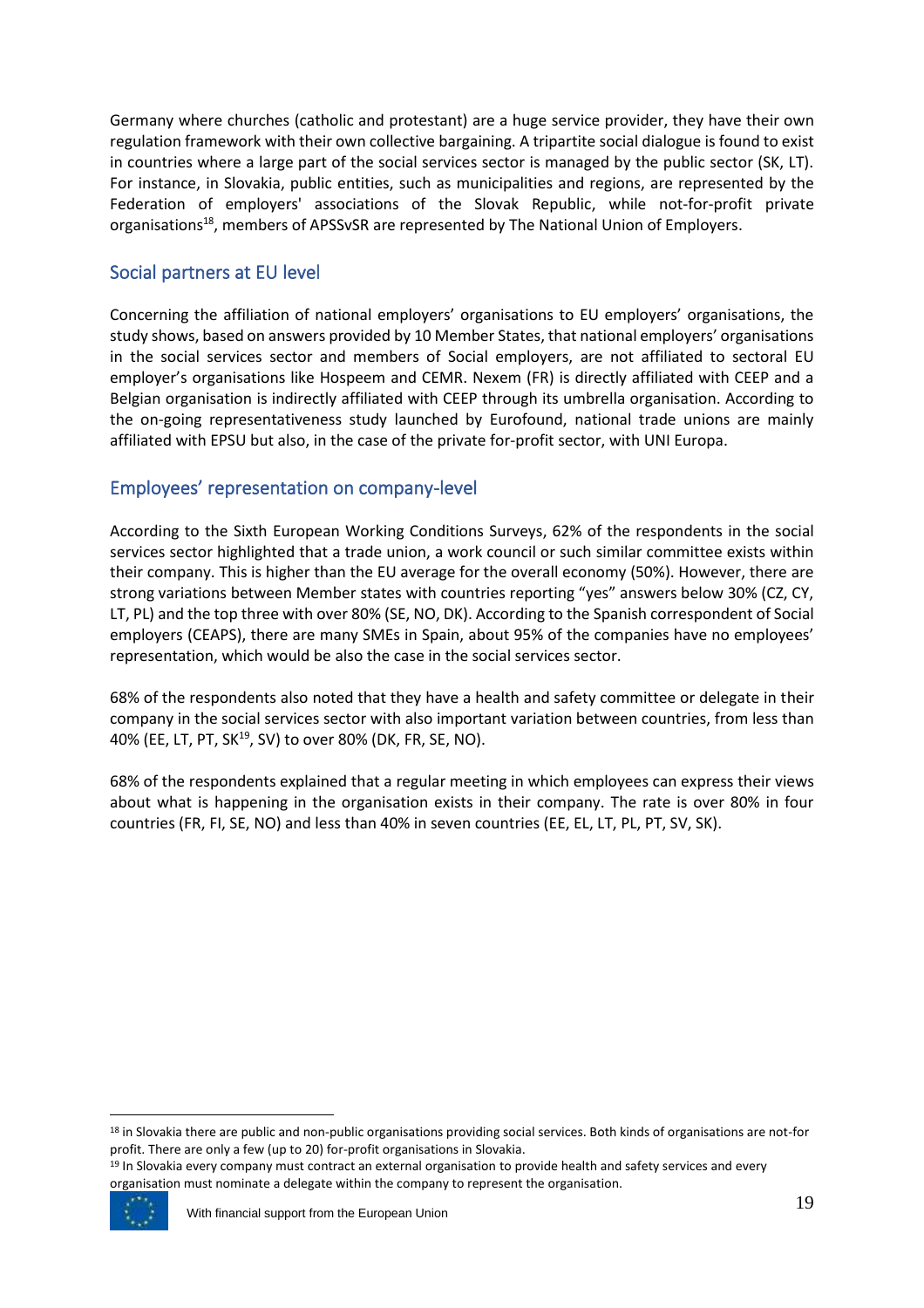# <span id="page-20-0"></span>3. Qualification and training

## <span id="page-20-1"></span>3.1 Qualifications

Applicable collective agreements generally include job classifications. These grids are based on criteria of experience and diploma earned (FR, BE) or typical work characteristics ("Tätigkeitsmerkmale") (DE), diploma earned, experience and competence (ES), diploma earned, experience and skills (FI) or only diploma (LT). There is no applicable classification issued from a collective agreement in the **Netherlands** and **Luxembourg**. However, in the Netherlands, classifications for nurses are established by law (in an act called *Wet Beroepen Individuele Gezondheidszorg*). In **Slovakia**, the classification is established by law and is based on criteria related to the diploma earned and experience. But the collective agreement sets wages and working time according to the level of qualification and experience.

Minimum qualifications are required to obtain employment in the sector in all countries covered by the study. Access to jobs in the sector is in principle reserved, at least for a majority of positions, for persons with a qualification recognised by the branch collective agreement (BE, FR) and/or the law (BE, CZ, DE, ES, lT, LU, SK). It should be noted that in the **Netherlands**, there are access conditions, set by law, only for nurses.

According to the EWC, a large majority of employees in the social services sector estimate that their present skills correspond well with their duties (53%). 23% estimate they have the skills to cope with more demanding duties. However, **almost a quarter of the workforce reported the need for further training to cope well with their current duties**. One reason could be that tasks are changing (digitalisation, less human interaction…) so that professionals who are qualified, may need further training to adequately cope with the new responsibilities. According to the national correspondent in Germany, this is the case, especially with an ageing workforce, who is not accustomed to using digital tools. Young employees who grew up with technology and do not have the same training needs.

The national correspondent in **Slovakia** provides another reason. The correspondent stresses that due to a significant shortage of personnel in the social services sector, employers often employ personnel with only a basic level of education and insufficient skills. This can explain why employees may declare that they to need further training to cope well with their responsibilities. Furthermore, in Slovakia, due to insufficient financing of the social services, providers are often not able to provide their personnel with adequate training.

In **France**, the Social employers' correspondent recognizes that employees may feel that their jobs will evolve due to changes in practices, whether because of digitalization or because of the evolution of people's support needs (the need for more autonomy, strengthening of self-determination and deinstitutionalization). In addition, for managers and directors, new skills are becoming necessary, in terms of human resources, research funding, lobbying, reporting to justify each grant received or to respond to calls for proposals.

Concerning employees in direct contact with the public, they feel their training needs are evolving because the public is also evolving, often precarious, and also more demanding. Trained employees are more so trained to serve the "average" audience rather than the epiphenomena of violence, racism, deviance and complicated situations which are becoming daily occurrences.

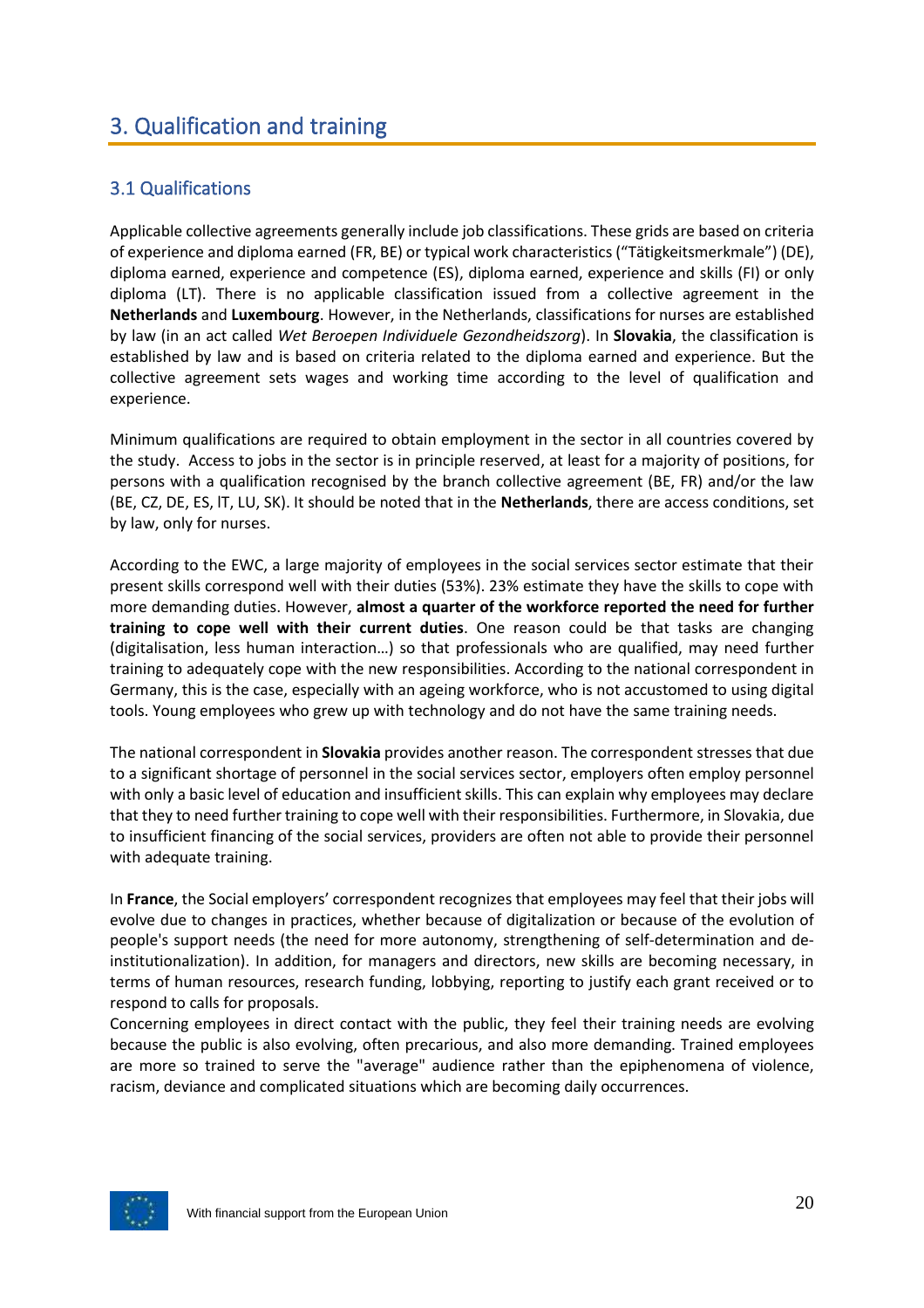#### Graph 9: Worker's appreciation of their skills in their own work



Source: EUROFOUND (2016), European Working Conditions Survey

## <span id="page-21-0"></span>3.2 Vocational training

According to the survey sent to the Social employers' national correspondents, in general, employers are not required to organise a minimum number of trainings per year or to finance a minimum number of training hours per year (FR, FI, NL<sup>20</sup>, DE, ES).

In **France**, employers are required to provide training at least every six years. They also have a general obligation to adapt employees to changes in their employment. Employees have a Personal training account (*Compte personnel de formation* - CPF) that allows people aged 16 or over to acquire training entitlements to be logged in an account which remains valid throughout their working lives<sup>21</sup>. Each employee has received, since January 2019, €500 per year, paid by the employer, into his CPF (with the limit of €5,000). Medical staff have to undertake a specific training every three years to retain their right to pursue their activity (*Développement professionnel continu*, DPC). The objectives of the DPC are to maintain and update knowledge and skills and to improve practices. It is an obligation for all health professionals, regardless of their title or sector of activity. Each health professional must justify, over a period of three years, his commitment to a DPC approach involving actions to analyse, evaluate and improve his practices and risk management. Furthermore, in company with 300 employees or more (or in transnational companies employing 150 employees or more in France), employers have a commitment to negotiate the Jobs and Skills Planning System (*Gestion prévisionnelle des emplois et des compétences*, GPEC) every three years. This GPEC aims to adapt jobs, staff and skills to the requirements resulting from companies' strategies and changes in their economic, social and legal environments.

Furthermore, some legal requirements exist in several countries for the entire private sector and not pertain specifically to social services.

<sup>&</sup>lt;sup>21</sup> Eurofound (2017)[, France: Occupational personal accounts take effect,](https://www.eurofound.europa.eu/publications/article/2017/france-occupational-personal-accounts-take-effect) 29 May 2017



<sup>20</sup> Except for nurses.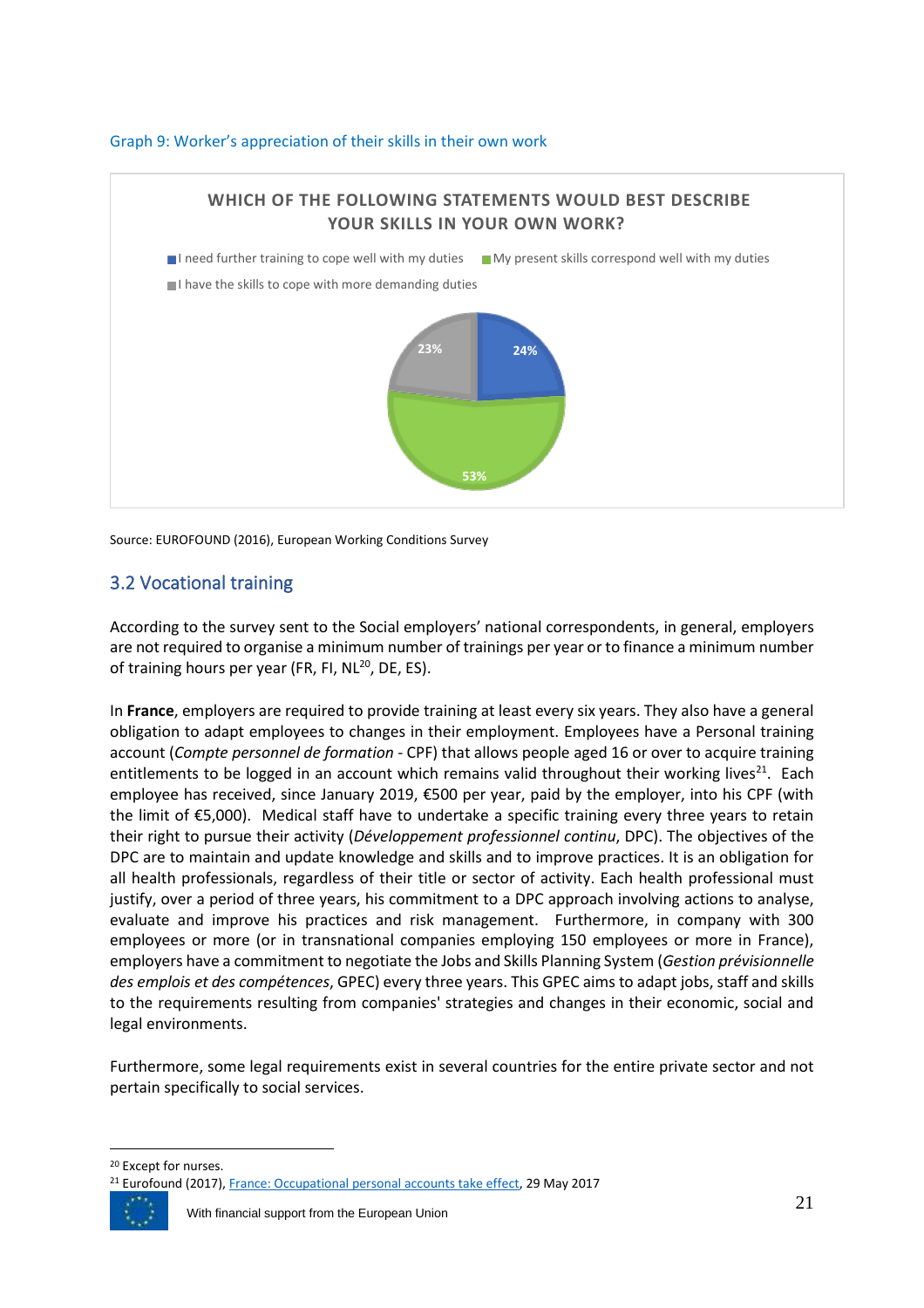In **Belgium**, employees enjoy a legal individual right to 2 days of training per year (with the objective defined in sectoral or company agreements to achieve 5 days of training, but without sanction or deadline).

In **Spain**, there is a legal obligation to provide training (20 hours per year, cumulative over five years). In **Lithuania**, employers must organise at least 16 hours of training per year.

In **Luxembourg**, according to the extended sectoral collective agreement, employers must finance 24 hours of training per year per full-time employee and allow health professionals to be trained to maintain their right to practice, which concerns, for example, nurses or occupational therapists. The same commitment also exists in the **Czech Republic**.

In **Slovakia**, there is no obligation to train social services' employees. The organisation of training depends on the will of the employer and its financial resources. However, the employers must provide training or allow health professionals to be trained to maintain their right to practice. Health professionals must acquire a number of credits (100) within a five-year period.

According to the Social Employers survey, employers are generally not required to contribute to the financing of vocational training by devoting a certain proportion of the pay-roll (BE, DE, LU, SK). However, in **France**, employers are required to spend 1.35% of the wage bill on training with an option to go to 2%. This is a contractual obligation, which goes beyond the legal requirements, at the level of the branch, but which can also be instituted at the level of a company.

In the **Netherlands**, employers are required by collective agreement to spend 2% of the wage bill on training. In addition, in **Lithuania**, by collective agreement, the employer must devote 30 working days to training (compared to 20 hours in other sectors). In Finland, employers have a legal requirement to spend a proportion of the pay-roll to finance vocational training.

**Finally, all employers' organisations who responded to the Social Employers survey believed that the current budget available for vocational training is too low.** Furthermore, excluding **France**, where all companies are incentivized to create a training plan (*Plan de développement des compétences*) European countries do not obligate training plans, though in some of them such practices exist at the company-level (NL, LT, LU).

In the framework of the European Working Conditions Survey, one question was how many days in total the workers spent, over the past 12 months, in training paid for or provided by their employer. Over 30% reported spending 2-3 days in such training and almost a quarter reported spending 4-5 days. Only 13% of the interviewees had spent one day of training or less over the past 12 months. In comparison, on the EU level, a majority of interviewees reported that they haven't spent any days of remunerated training over the past 12 months (62%).

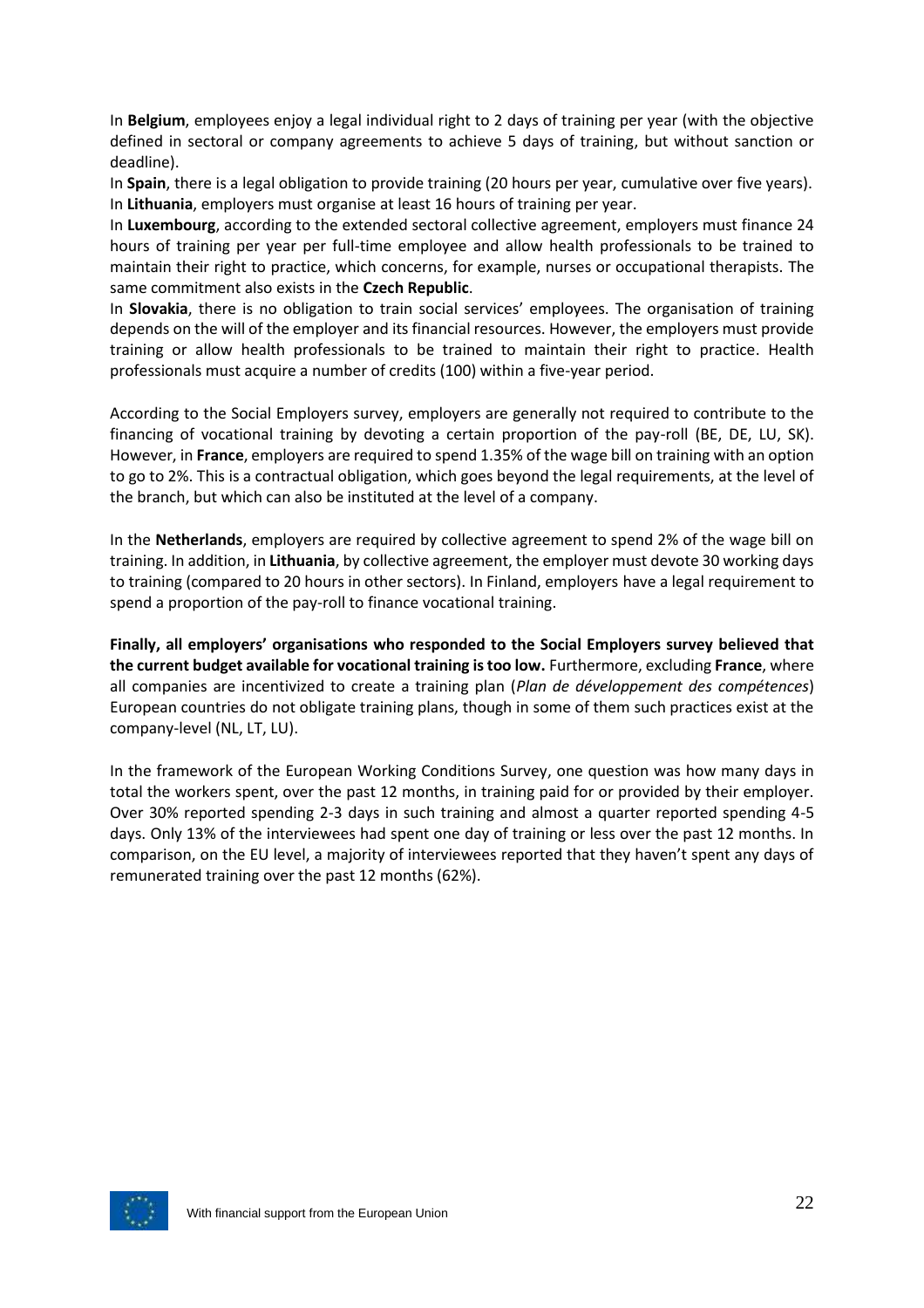



## <span id="page-23-0"></span>3.3 Digital skills

In the whole economy, **43% of the workforce never (or almost never) works with a computer, laptop, smartphone, etc.** The rate is higher in the social services sector (50%). One reason could be that for the social services activities, the need for such tools is not as great, so employees are not required to use them (FR, ES). The distinction should be made between the different activities of the social services. For instance, in **France**, digitalisation is used in the early childhood and animation sectors, for reporting and institutional communication. Furthermore, in some countries, as in **Germany, France** or **Netherlands**, the use of smartphone apps in home care activities (e.g. for documentation) for the elderly is very common. In other social activities technology is not very common but its use is increasing. Documentation is getting more and more digitalised in every field of social work.

On the contrary, in **Slovakia**, there is very little digitalisation in this sector. Everything is still done on paper, as providers are often not able to offer their personnel training on digital tools and also because the education and skill level of employees, as well as their age, means they are not proficient enough to use a smartphone, tablet or computer for work.

31% of the workforce works with a computer, laptop or smartphone and this constitutes between ¼ and ¾ of their working time (compared to 25% in the wider economy).

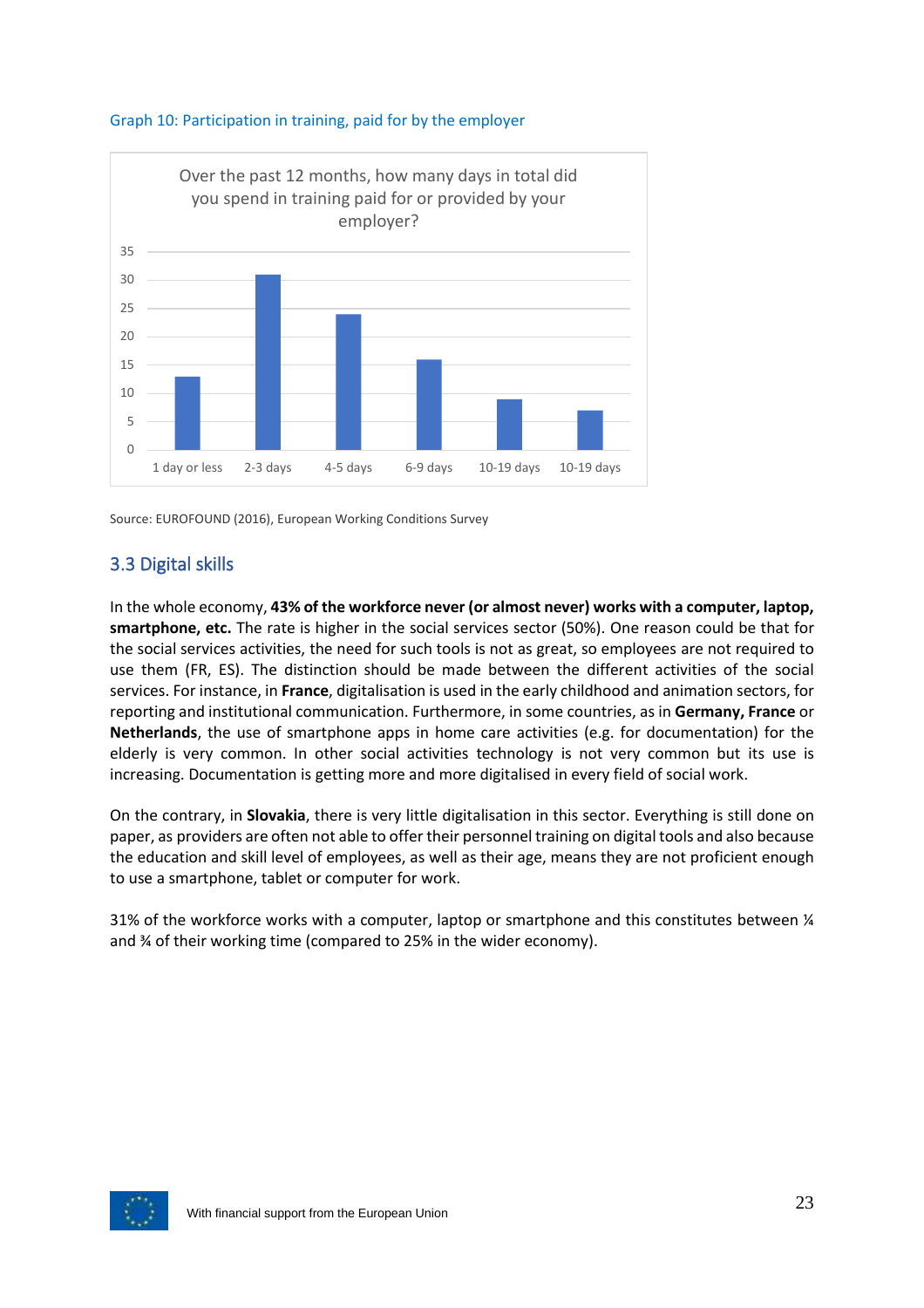



In all the countries that participated in the Social Employers study, national correspondents reported that employees use information and communication technology for their daily tasks. Furthermore, they estimate that their use of these tools will increase in the coming years. Digitalisation is being used in the management of cared person's files in order to reduce administrative tasks (ES, DE, NL, LT, SK) and the management of services (LT). A particular difficulty concerning access to software should be noted: in **Slovakia**, the Social Employers national correspondent highlights that the language barrier prevents staff from using some digital tools developed in English or German. Also, when institutions use a tool, they will use software developed by a Czech company (Cygnus). Otherwise, a majority of respondents highlighted that employees are trained to use digital tools (BE, FI, NL). No specific training has been reported yet in some countries (BE, FR, LT).



Source: EUROFOUND (2016), European Working Conditions Survey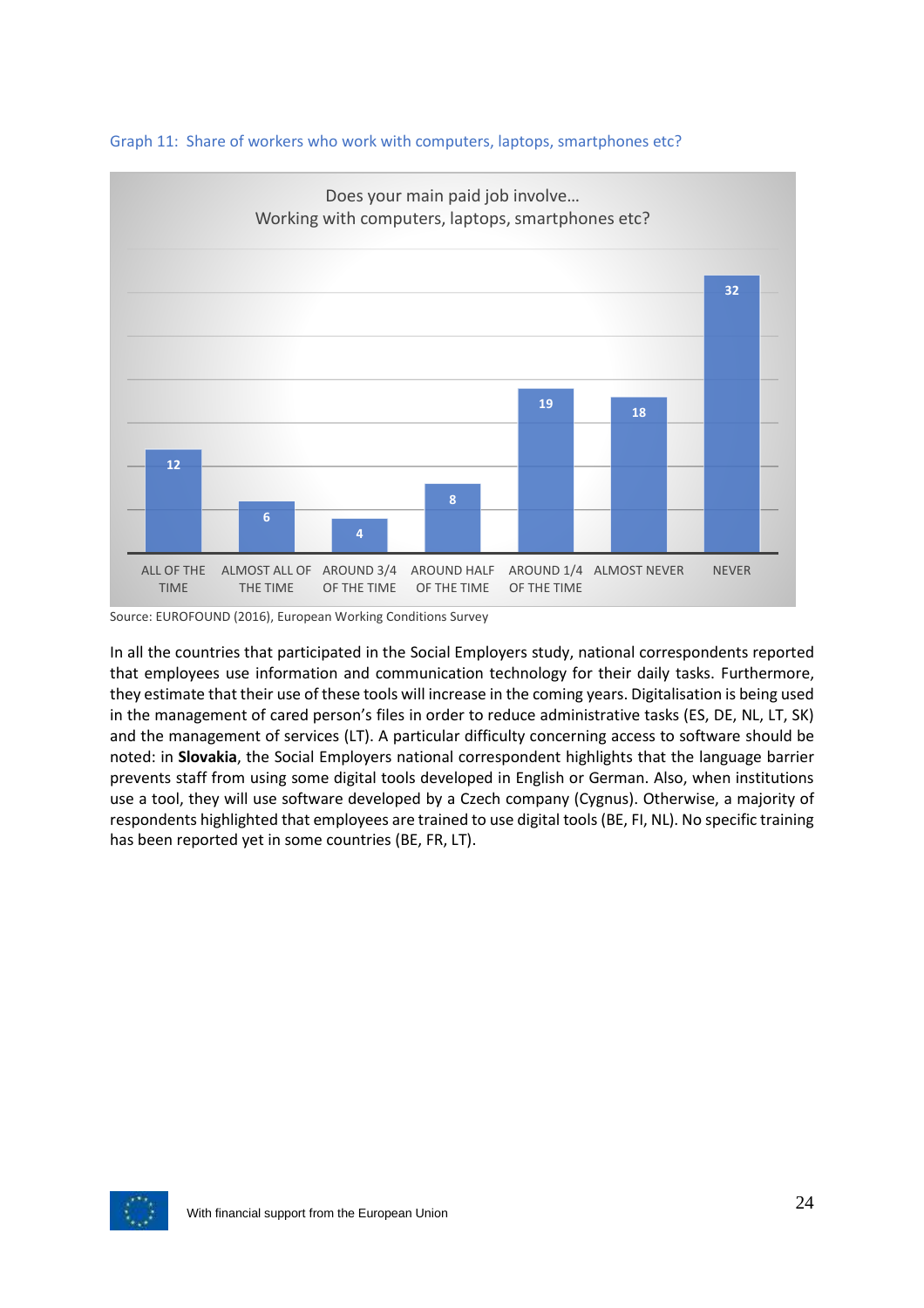# <span id="page-25-0"></span>4. Working conditions

## <span id="page-25-1"></span>4.1 Working time

## <span id="page-25-2"></span>Weekly working time

As highlighted by the Social Employers survey, there is great diversity regarding the legal working time between the different countries, from 35 hours per week in France to 40 hours in **Luxembourg** and Lithuania. In some countries, some variation may exist<sup>22</sup> through collective agreement as in France where the weekly working time can be extended to more than 35 hours per company-level agreement and individual agreement ('forfait-jours').

In **Germany**, the average working time is 39 hours but depending on the collective agreement, the weekly working time is in general between 38.5 hours to 40 hours. In **Lithuania**, the weekly working time is 40 hours, but is reduced to 38 hours for medical staff.

According to the European Working Conditions Survey, **on average, workers in the social services sector work about 31,37 hours per week in their main paid job**. On the EU level, for the entire economy, the rate of workers working less then 35 hours a week is 28% while 49% work between 35 and 40 hours. On average, the working time of social services' employees is lower than what is found in the overall economy.



### Graph 12: Number of hours usually work per week on the main paid job

Source: EUROFOUND (2016), European Working Conditions Survey

**The main contributor to the low average working time is the importance of part-time work in the sector.** For instance, according the survey launched by Social Employers, part-time workers represent over 2/3 of the social services workforce in **Germany**<sup>23</sup> and in the **Netherlands** (two of the largest

 $22$  Variation exists also for the annual working time from 1,589 hours (FR) to 2,000 (SK) and 2,001 (LT). <sup>23</sup> According to national statistics, the part-time rate reaches 58.5% in Nace code 87 and 45.54% in Nace code 88. Statistik der Bundesagentur für Arbeit. Tabellen, Beschäftigte nach Wirtschaftszweigen (WZ 2008) (Quartalszahlen), Nürnberg, März 2019[. http://statistik.arbeitsagentur.de/Navigation/Statistik/Statistik-nach-Themen/Statistik-nach-Themen-Nav.html](http://statistik.arbeitsagentur.de/Navigation/Statistik/Statistik-nach-Themen/Statistik-nach-Themen-Nav.html)

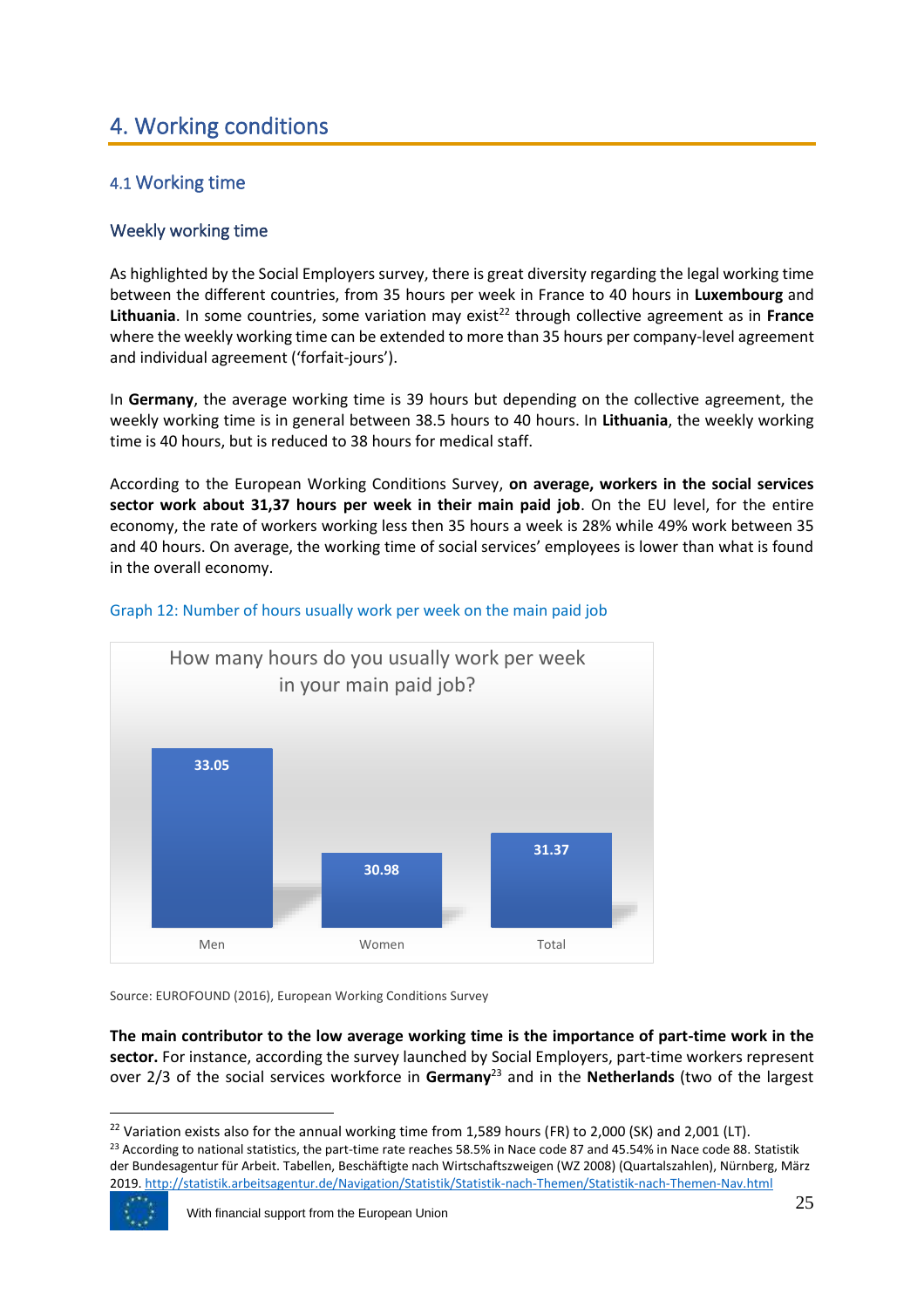countries in terms of the social services workforce). In Spain, about one third of the workforce works part-time and the rate reaches 40% in **Luxembourg**, in the human health and social action activities. The rate is below one-third in **France** (23%), **Finland**, **Lithuania** and **Slovakia**. It must be noted that in **France**, a sectoral collective agreement in social services was reached which aims to reduce the rate of part-time work to fight precariousness and/or in-work poverty by offering more full-time positions. Whereas in the **Netherlands**, practices and collective agreements are being recorded to increase the rate of part-time employees with the aim of addressing the labour shortage. In **Finland**, employers are obligated by law, to offer full time positions if possible.

Average working time for workers in the social services sector is given below for the countries where the data from the European Working Conditions Survey are found to be the most reliable due to adequate response numbers. It shows the low level of average working time in the Netherlands, as the part-time work rate there is the highest in the EU.



#### Graph 13: Usual working time per week

Source: EUROFOUND (2016), European Working Conditions Survey`

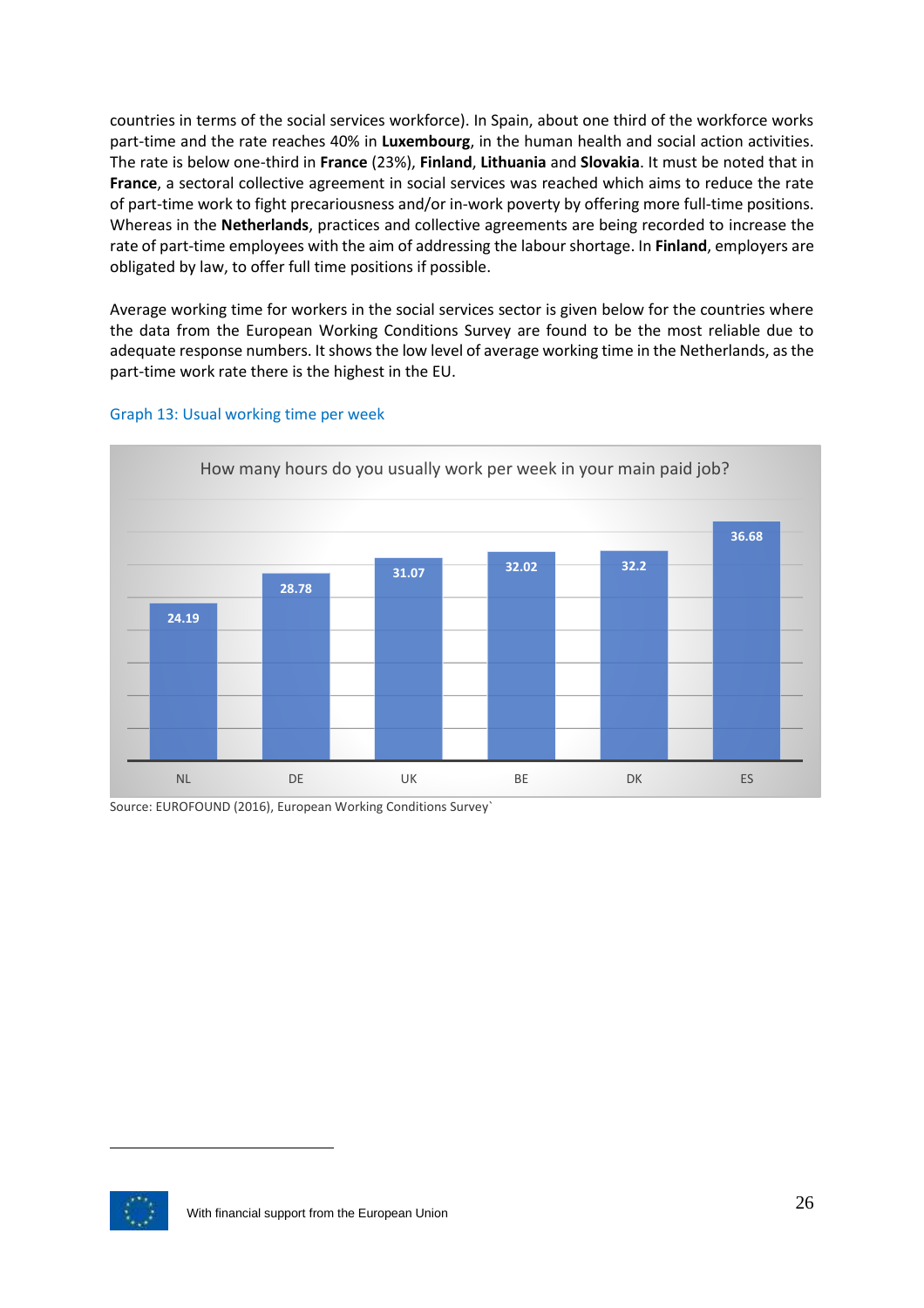The graph below focuses on the countries with the highest average working time. These data should be viewed with caution, due to the low sample size. These national level data show that the highest average weekly working hours are found in new Member States.





Source: EUROFOUND (2016), European Working Conditions Survey

## <span id="page-27-0"></span>Daily working time

According to the European Working Conditions Survey, on average, workers in the social services sector work about 4.63 hours per day in their main paid job, with a slightly difference between men (4.78 h) and women (4.6 h).





Source: EUROFOUND (2016), European Working Conditions Survey

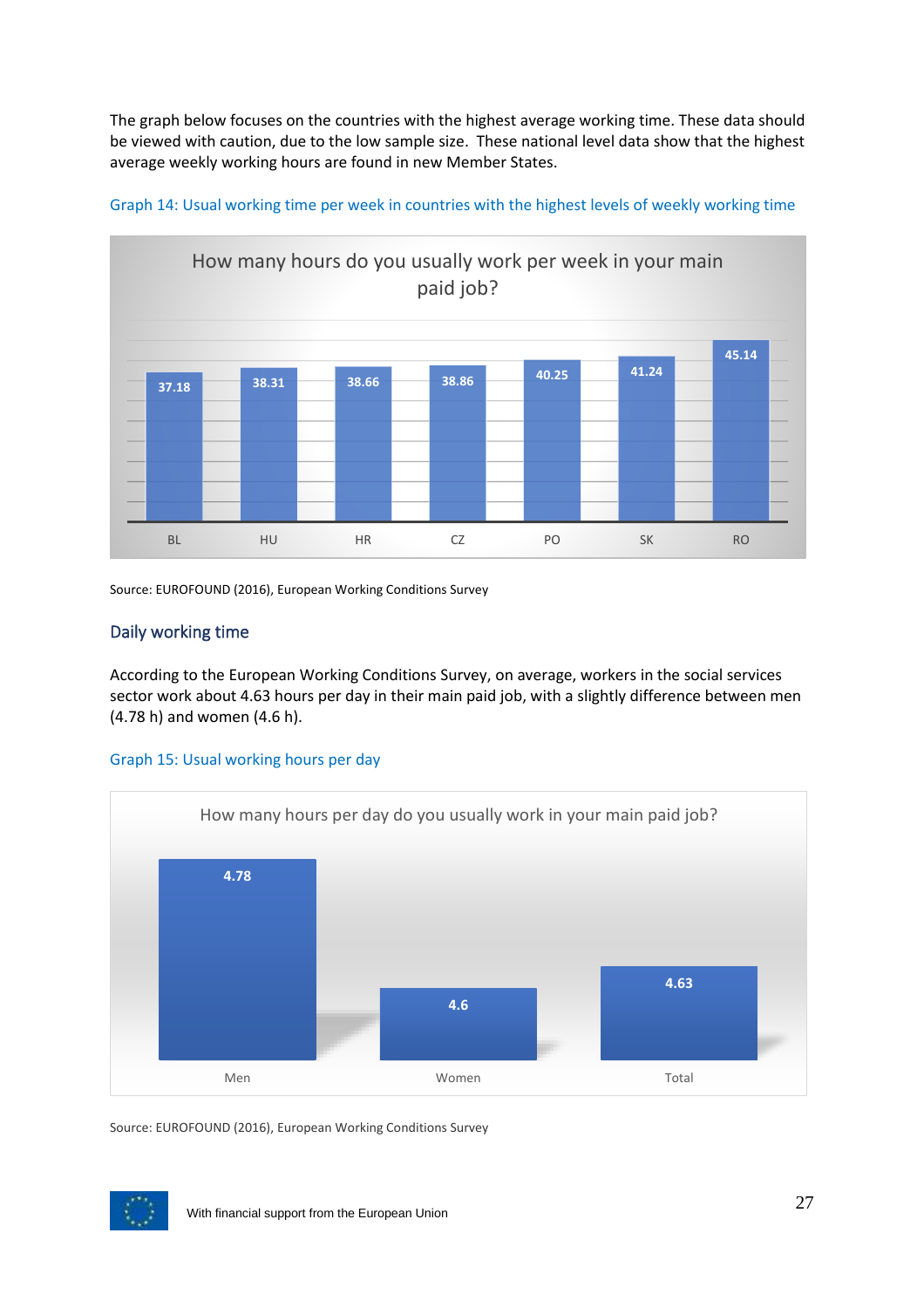## <span id="page-28-0"></span>Second job working time

According to the European Working Conditions Survey, workers in the social services sector who have an additional job on top of their main paid position, spend on average about 9.15 hours per week working at their second job. This figure is higher for men (10.91) than for women (9.01).



#### Graph 16: Number of hours per week spent working at second job

Source: EUROFOUND (2016), European Working Conditions Survey

## <span id="page-28-1"></span>Night work

In the EU, according to the European Working Conditions Survey, 19% of the workforce works at night at least once a month. In the social services sector, the employees work on average 1.49 times per month at night, for at least 2 hours between 10.00 pm and 05.00 am. According to the Social Employers survey, night work is an important practice in residential care activities which provide continuous service. However, the proportion of employees in all activities where night work is involved is relatively low, particularly in **France** (1.3% of the employees<sup>24</sup>); though some countries, such as the **Netherlands**, report that more than 30% of employees work at night. In all the countries surveyed, the share of night workers seems fairly stable (ES, DE, LU, NL, SK), except in **France** where the rate increased by 9% between 2012 and 2017 and in Lithuania where the number of employees working at night is expected to increase in the coming years. One limitation to night work is that employers are required to pay employees the compulsory compensation for night work (SK).

<sup>&</sup>lt;sup>24</sup>In France, it may be due to the fact that since 2015, night shifts normally performed by social workers have been replaced by specialised workers who only work at night ("*surveillants de nuit qualifiés*")

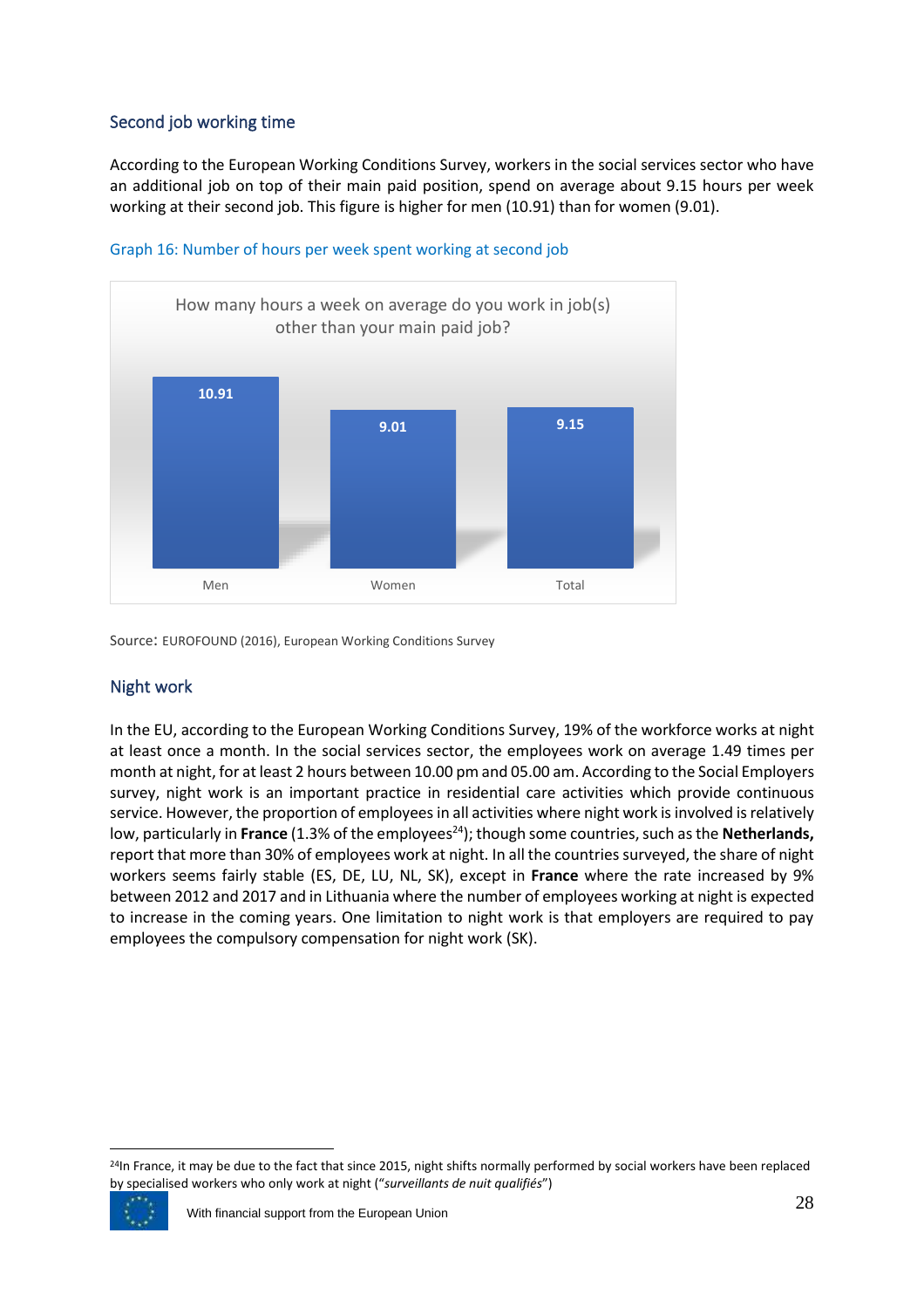



According to the Social employers' survey, night work is often regulated by sectoral collective agreements (BE, ES, DE, FR, FI) which include limits, night work bonuses and overtime rest hours. In the **Netherlands**, night hours are paid from +44% to %60% more than normal working time and nightshifts are a requirement for every employee under 55 years. The rate reaches +40% in **Finland**, while in **Lithuania**, night hours must be paid 1.5 times more than the usual hourly rate. In **Spain** and **Luxembourg**, the collective agreement provides the same compensation as that fixed by law. In other countries, employees in the sector are simply covered by the legal provisions on night work, which also provide for this type of compensation (LT, SK).

### <span id="page-29-0"></span>Standby shifts

The practice of standby shifts, where the employee must remain reachable at all times, whether at home or in a place of their choice, is important in **France**, especially for managers. It is used at the rate of a maximum of one week out of two in return for a financial compensation of €373 per week. It is also regularly practiced in **Belgium**, in sectors where there is accommodation and in **Germany**, for home care activities for the elderly. This practice is also common in **Finland** and **Luxembourg** where specific provisions exist in the sectoral collective agreement for employees aged 50 and over. Three countries consider this practice not to be important (LT, ES, SK). The Social employers' national correspondent for **Slovakia** points out that this is linked to the fact that employers do not have the resources to finance standby time.

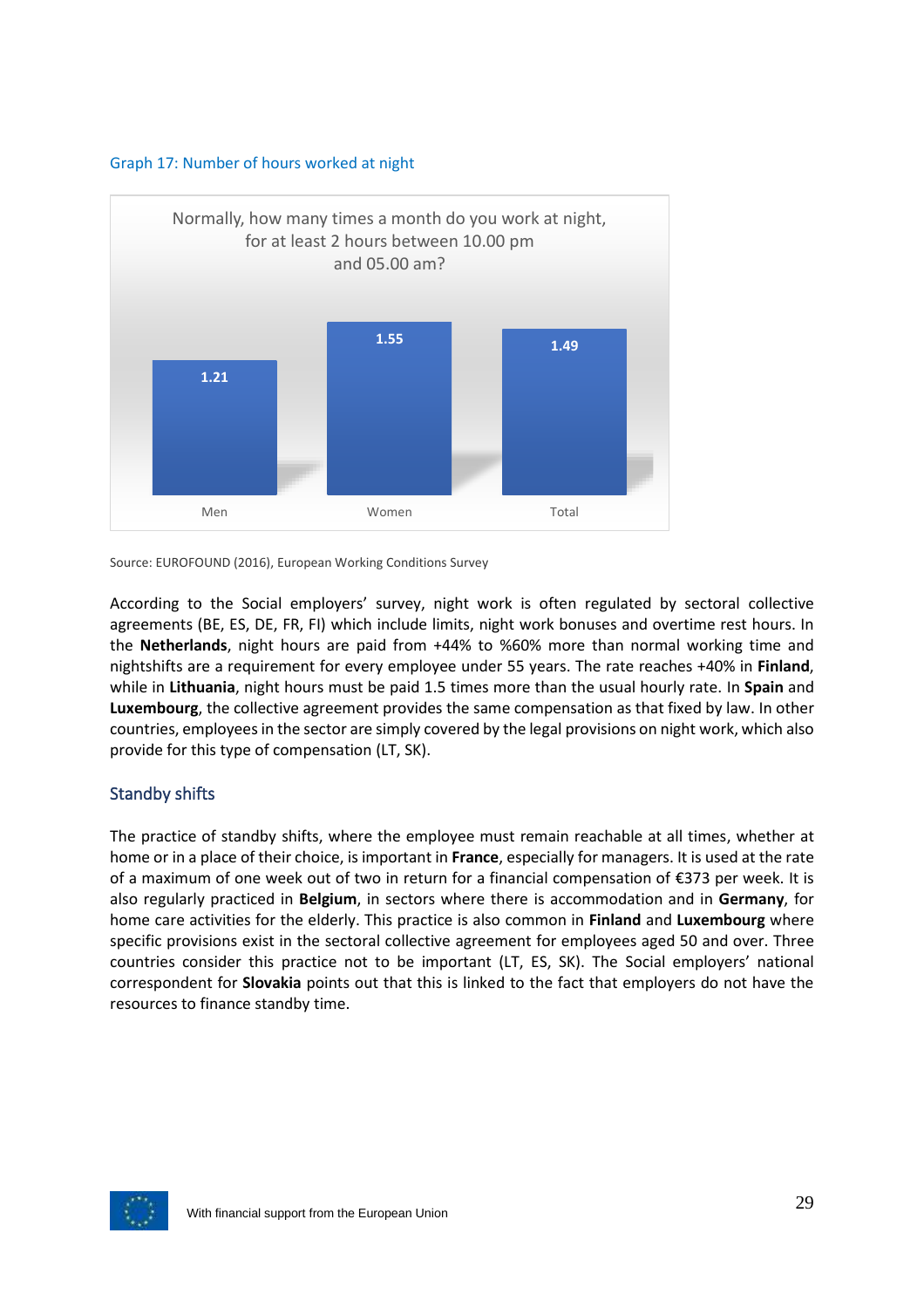## <span id="page-30-0"></span>On-call work

The practice of on-call work, when employees stay at the social services' premises (workplace) and will intervene if necessary, is considered important in several countries (BE, specifically in-home care for the elderly; FI, NL, but limited to 24 hours; LU; LT). In **Lithuania**, with the increase in home care services, this practice is becoming increasingly important. On the other hand, it is not considered to be important in **Slovakia**, **Spain** and **France** where it is no longer widespread since a case in the EU Court of Justice qualified these periods as effective working time. In **Germany**, on-call work (*Arbeit auf Abruf*) plays quite a minor role due to strict compensation obligations.

## <span id="page-30-1"></span>Weekend Work

In the EU, according to the European Working Conditions Survey, 54% of the workforce works during one or more weekend per month. In the social services sector, employees work on average 1.09 Sunday per month and 1.24 Saturday par month. Female employees work on weekends more often than male employees at 1.1 times per month in comparison to 1.05. We predict the reason behind this is that female employees are over-represented in the social services activities where caregivers are needed all the time, including on Sundays. As the Social employers' correspondent in **Slovakia** explains, the sector there is highly female dominated. Men are usually found in management or more specialised positions, and therefore do not work on weekends.



### Graph 18: Number of Sundays worked per month, with gender breakdown

Source: EUROFOUND (2016), European Working Conditions Survey

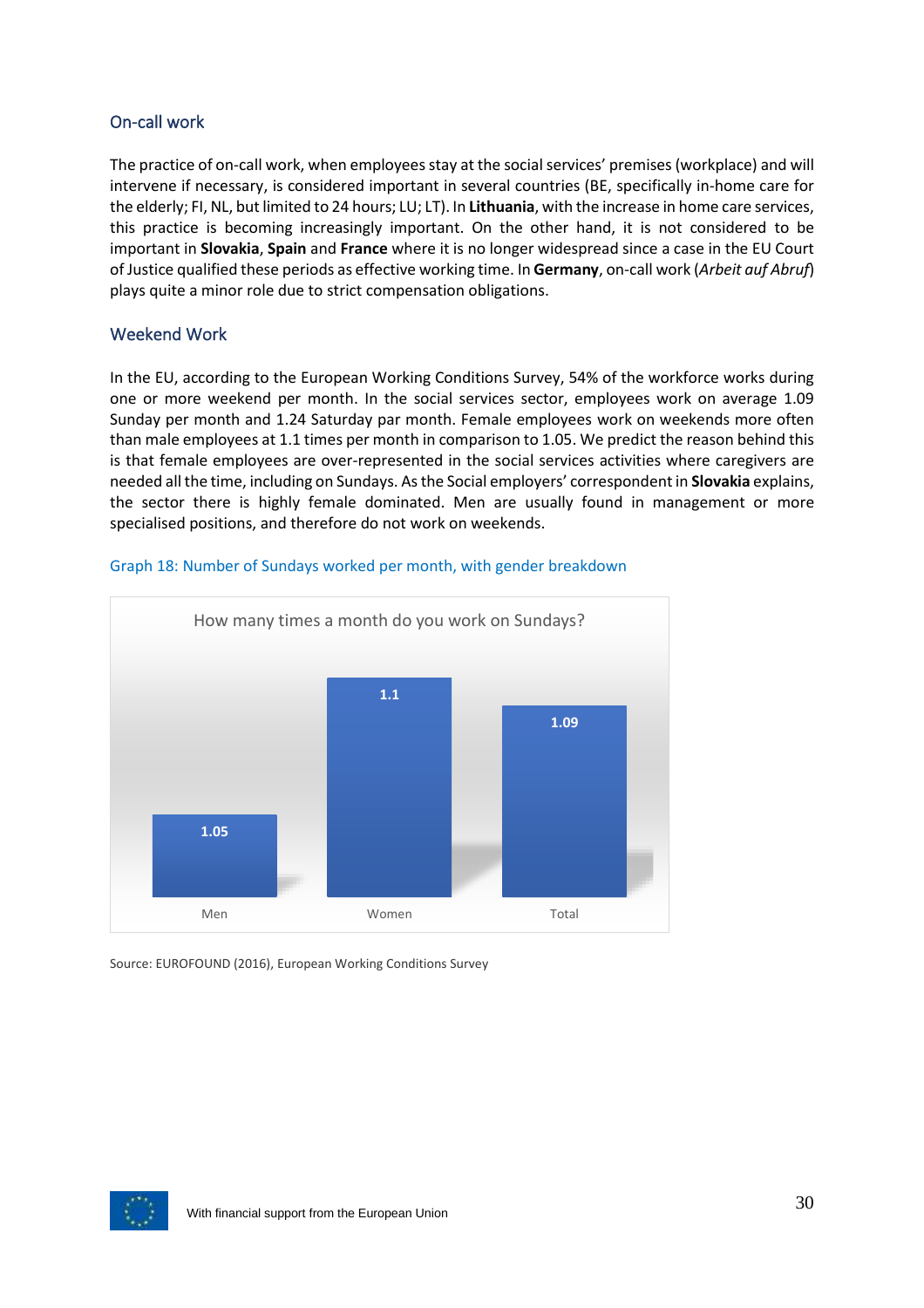

#### Graph 19: Number of Saturdays worked per month, with gender breakdown

Source: EUROFOUND (2016), European Working Conditions Survey

## <span id="page-31-0"></span>Extended working hours

In the EU, according to the European Working Conditions Survey, 32% of employees work 10+ hour days at least once a month. In the social services sector, the workforce works on average 1.91 10+ hour days per month, with an important difference between men (2.43) and women (1.79), which may be related to the significant number of women in part-time positions. These long working hours may be explained by individuals working on weekends, when employees often work 12 hours shifts (FR). In **Slovakia**, an important reason is the workforce shortage. Employees work either 8 hours shifts (3 in 24 hours care) or 12 hours shifts (2 in 24-hour care). Decisions regarding lengths of shifts are made by employers. When there is a lack of personnel, 12 hours shifts are favoured. This helps to explain why employees reported experiencing long working hours. In **Spain**, at least in this sector, the longest working shifts usually happen at night, where the average shift lasts 10 hours.

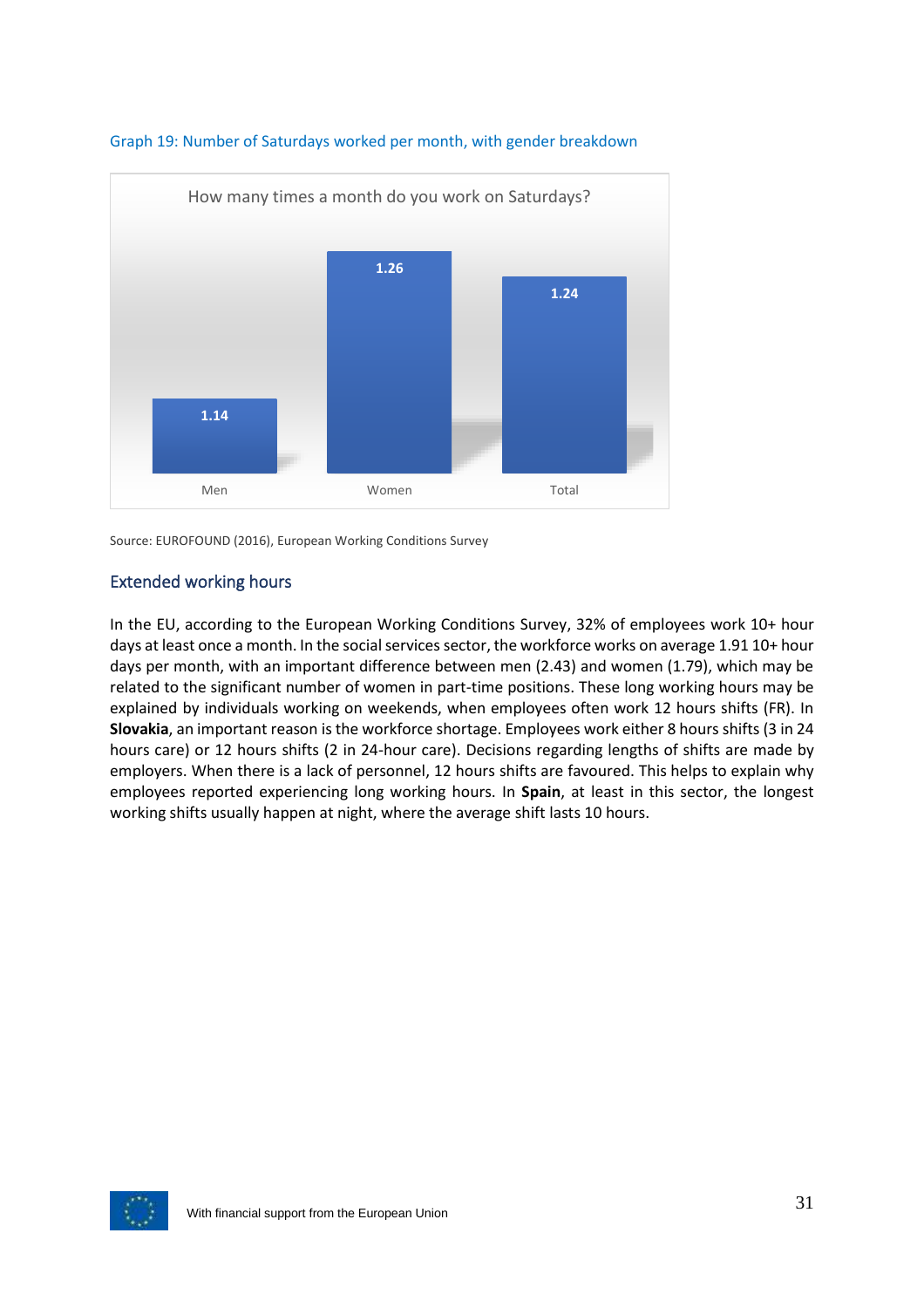Graph 20: Number of days per month where workers' shifts were over 10 hours, with gender breakdown



Source: EUROFOUND (2016), European Working Conditions Survey

The national data stress important differences between countries, with some reporting figures higher than the EU average (ES, FI, SE, UK) and others far below (NL) mainly because restrictions enforced by law (DE). The highest rates (more than 4 extended days per month) are found in EE, IE, MT, PL, HR.

In **Slovakia**, 12 hours shifts are quite common in the social services sector. Employees are not allowed to work shifts that are longer than 12 hours (by law). Therefore, employees work 12 hours shifts or regular 8 hours shifts.





Source: EUROFOUND (2016), European Working Conditions Survey

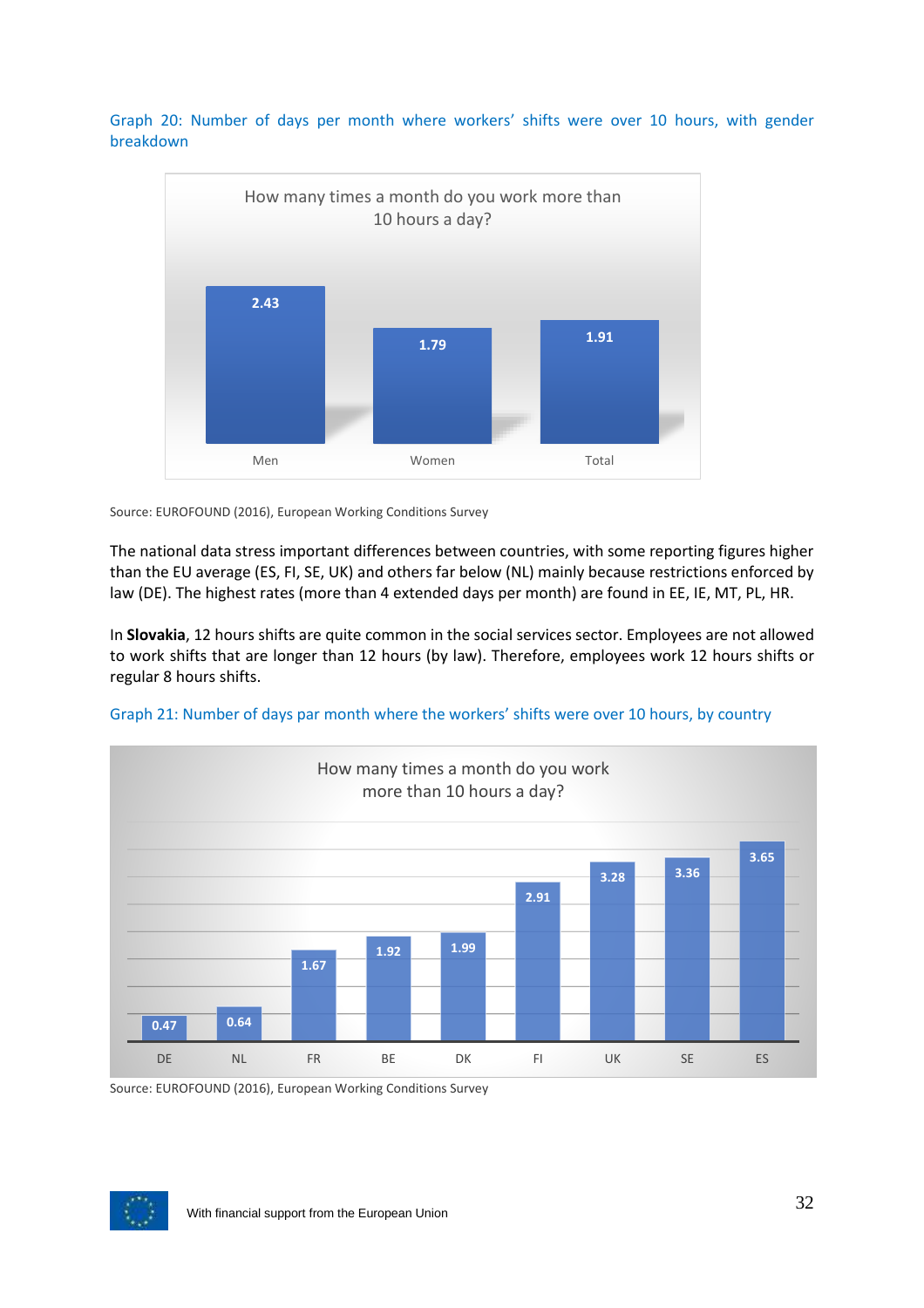## <span id="page-33-0"></span>4.2 Work life balance

## <span id="page-33-1"></span>Working time predictability**<sup>25</sup>**

In the EU, according to the European Working Conditions Survey, 56% of the workforce works the same number of hours every day. In the social services sector, the average is similar with 57% of the workforce working the same number of hours each day.



#### Graph 22: Share of workers working the same number of hours every day

Source: EUROFOUND (2016), European Working Conditions Survey

In the EU, according to the European Working Conditions Survey, 63% of the workforce worksthe same number of days each week. In the social services sector, the average is also similar with 64% of the workforce working the same number of days each week.

<sup>&</sup>lt;sup>25</sup> The sector will have to adapt to the requirements of the new EU directive on predictable and transparent working condition which will be transposed in national legislation in the next two years.

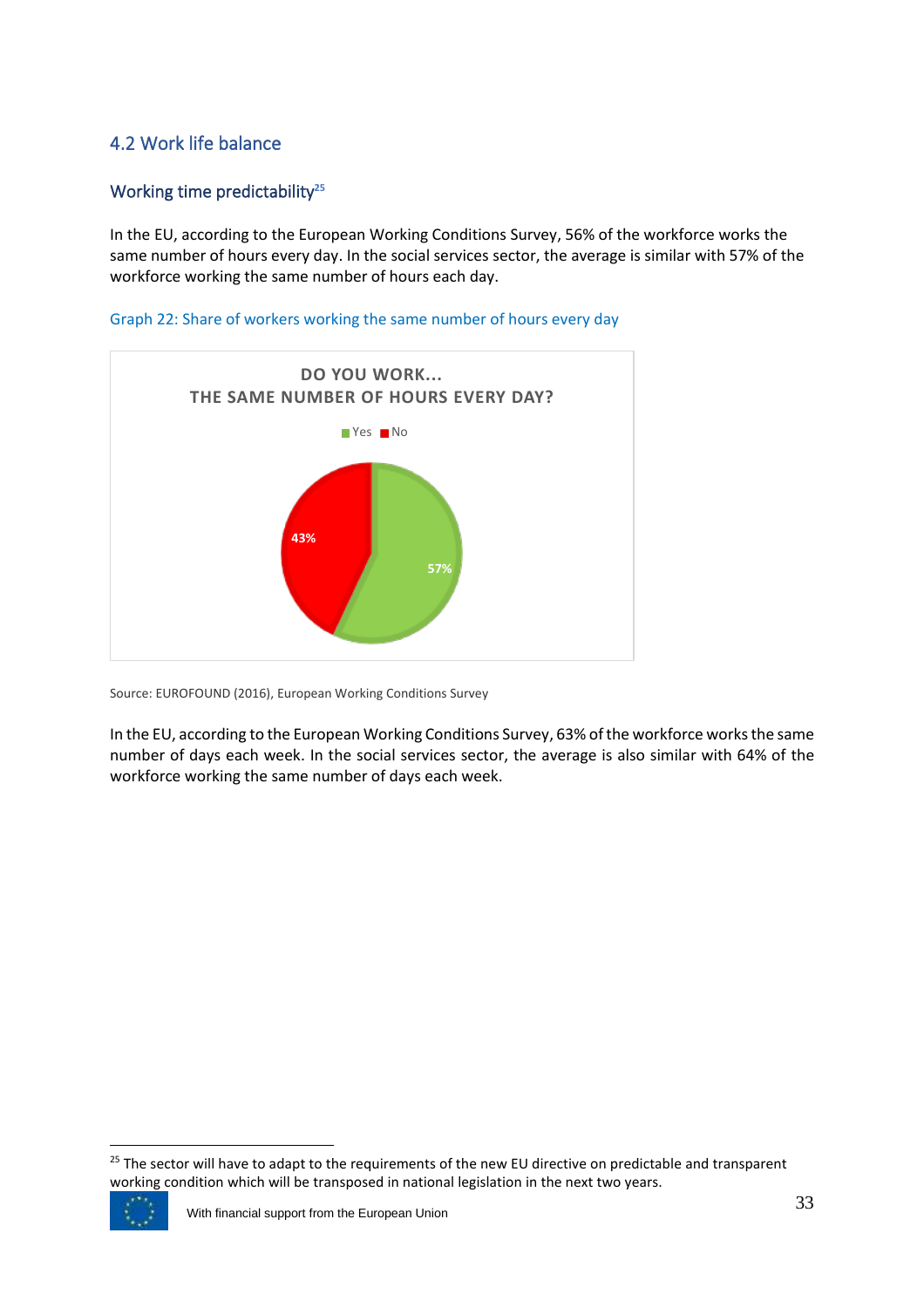#### Graph 23: Share of workers working the same number of days each week



(2016), European Working Conditions Survey

In the EU, according to the European Working Conditions Survey, 63% of the workforce worksthe same number of hours each week. In the social services sector, the average is the same.



#### Graph 24: Share of workers working the same number of hours every week

Source: EUROFOUND (2016), European Working Conditions Survey

In the EU, according to the European Working Conditions Survey, 61% of the workforce has a fixed start and finish time at work. The rate is higher in the social services sector at 63%.

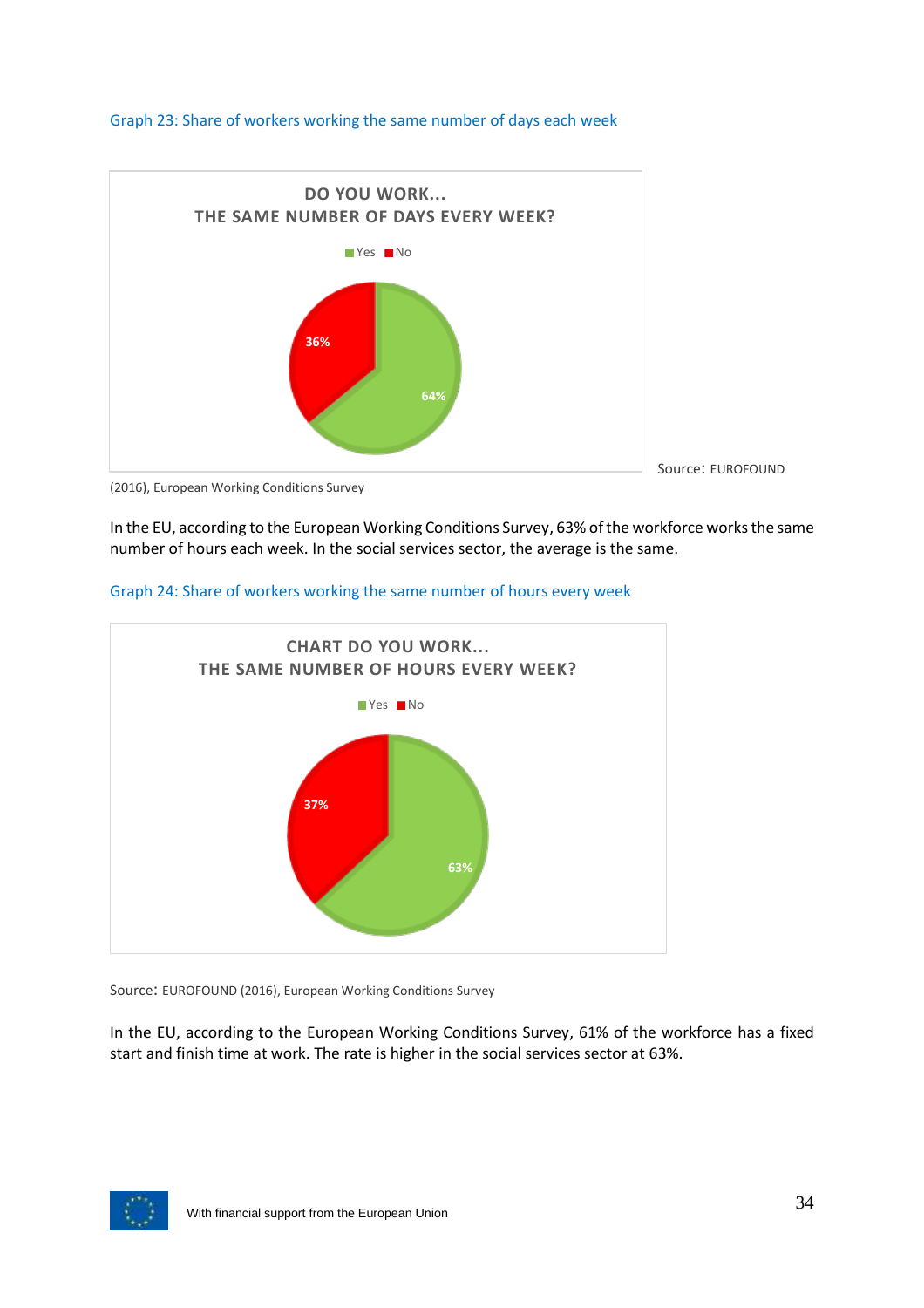



Source: EUROFOUND (2016), European Working Conditions Survey

## <span id="page-35-0"></span>Working time flexibility

In the EU, according to the European Working Conditions Survey, 61% of the workforce never experiences changes to their working time arrangements on short notice. The rate is slightly lower in the social services sector (59%). When changes occur, it is usually several days in advance (17%) but also sometimes occurs the day before for 10% of the workers or the **day of for 7% of employees(which is significatively higher than the EU average of less than 1%). Short notice changes seem to be more common in the social service sector than in the wider economy**.





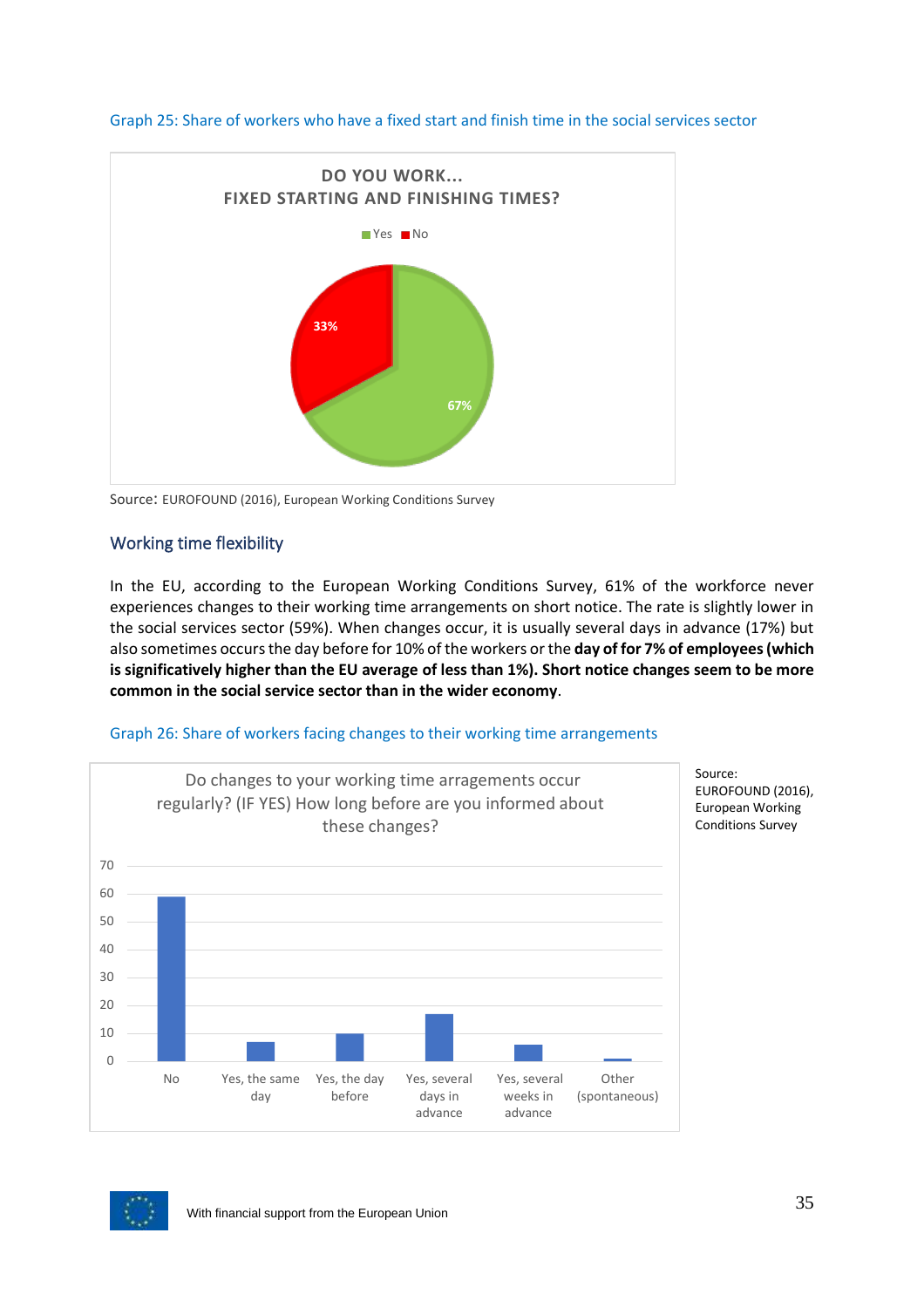## <span id="page-36-0"></span>Work-life balance

In the EU, according to the European Working Conditions Survey, a large part of the workforce feels that their working hours fit well (54%) or very well (28%) with their family and/or social commitments outside of work. 18% feel their working hours do not fit very well (15%) or very well at all (3%) with their outside commitments. The rates are found to be quite similar in the social services sector. The main difference relates to the workers feeling that their working hours fall into the "fit very well" category: this rate is higher in the social services sector (33% as opposed to 28% in the entire economy). However, **48% of workers in this sector feel that their working hours fit "well" which is 7 points less than the EU average.**

Graph 27: Working hours and family and social commitments outside of work in the social services sector



Source: EUROFOUND (2016), European Working Conditions Survey

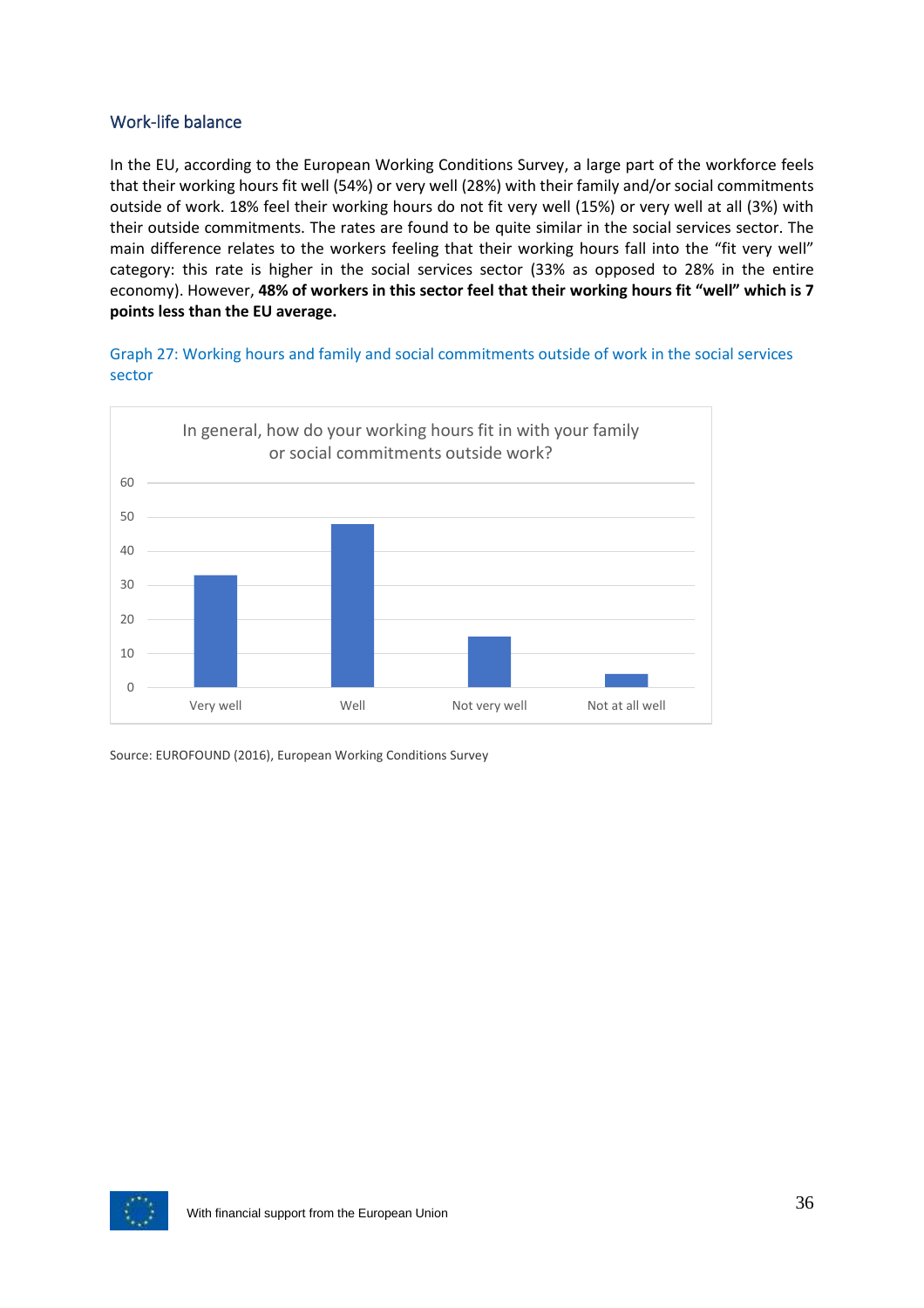## <span id="page-37-0"></span>4.3 Psychological risks

In the EU, according to the European Working Conditions Survey**, a large part of the workforce feels that they have enough time to get their job done. 73% reported that they always or most of the time have enough time to complete their responsibilities**. In the social services sector, this rate falls to 66%. About 20% of respondents estimated that they sometimes do not have enough time (compared to 11% for the broader economy), while 11% felt that they rarely have enough time or never have enough time (4% compared to 5% in economy as a whole). **Compared to the broader EU economy, twice as many social services workers reported feeling that they do not have enough time to complete their work.**

### <span id="page-37-1"></span>Time management



Graph 28: Share of workers who feel that they are doing useful work

Source: EUROFOUND (2016), European Working Conditions Survey

## <span id="page-37-2"></span>Feeling that work is useful

In the EU, according to the European Working Conditions Survey, a large part of the workforce (85%) feels that they always or most of the time are doing useful work. The rate is higher in the social services sector (94%) (see Graph 28).

This result is not a surprise for some of the Social employers' national correspondents (DE, ES, NL) who thought the rate should be higher than the EU average.

#### <span id="page-37-3"></span>Stress

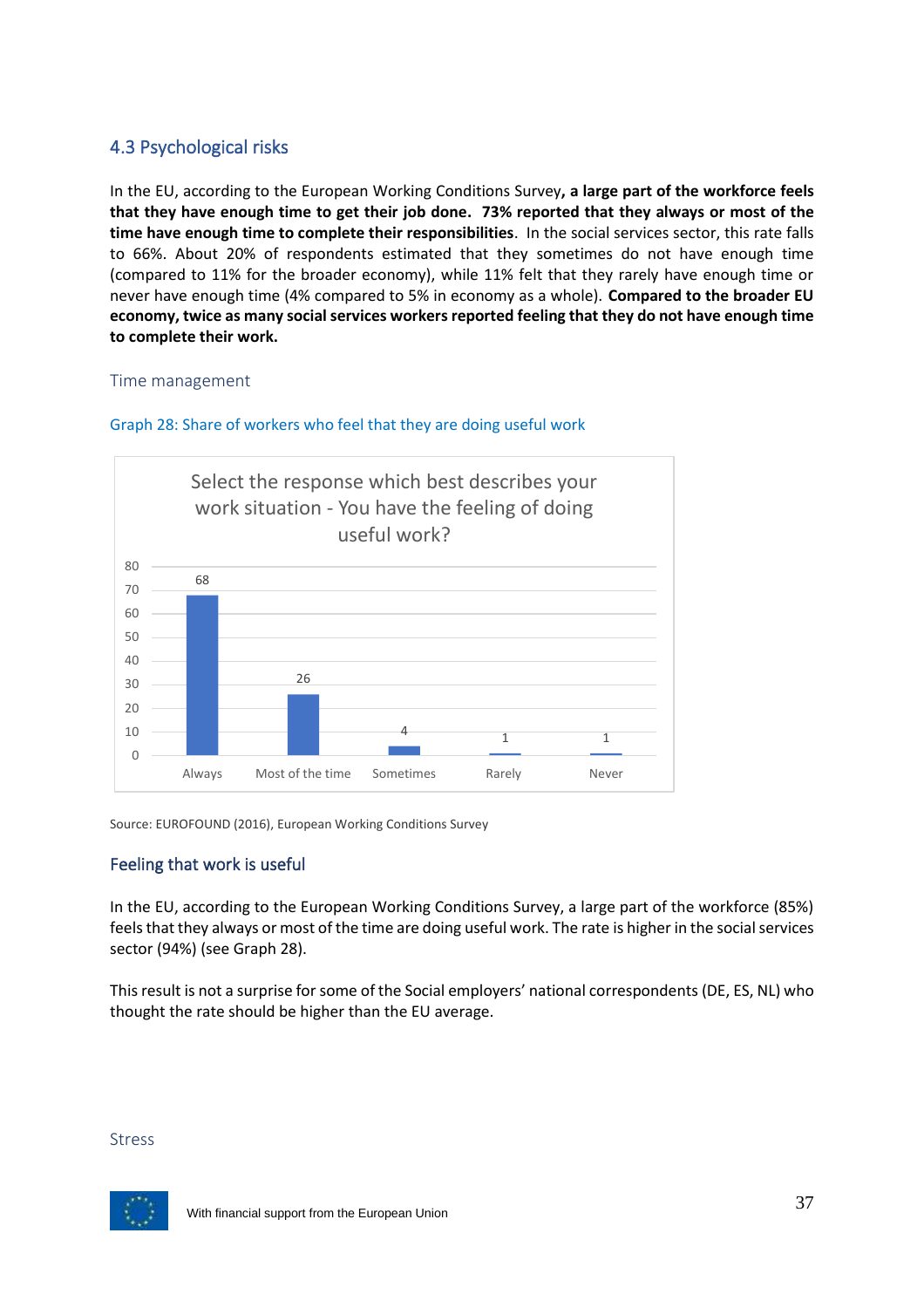According to the European Working Conditions Survey, nearly a third of the workforce in social services reports experiencing stress at work (compared to 27% for the broader economy) and 43% report experiencing stress sometimes (compared to 40% for the broader economy). Only a quarter of the workforce feels that they rarely or never experience a stressful situation at work.

In **Slovakia**, the Social employers' correspondent highlights that working with certain groups can be stressful, as they are not the easiest clients to care for. Furthermore, the low wages and shortage of staff can also lead to stress as the longer hours, higher client load and more responsibilities add additional pressure to existing employees.

In the **Netherlands**, according to the national correspondent, recent research shows that work-related stress has increased due to poor staffing, the amount of red tape, the lack of autonomy in organising workload and an unhealthy work-life balance.

In **Spain**, the national correspondent estimates that stressful situations stem from the need for 24 hours a day, 7 day a week service coverage and the importance of the labour cost factor in personal services, which leads to over-rationalisation by companies and low wages.

Difficult working conditions are also highlighted in **France**. The fact that employees are confronted with difficult situations, are exposed to death in certain services, are faced with a lack of prospects for improving the conditions of some of the people they care for, and risk making mistakes which can have a significant impact on the life of the person receiving care. In addition, under-staffing in some activities may reinforce the difficulties for workers to do their job well. Due to budget cuts, some organisations may give employees less and less time to do their work.



#### Graph 29: Share of workers who report experiencing stress in their work

Source: EUROFOUND (2016), European Working Conditions Survey

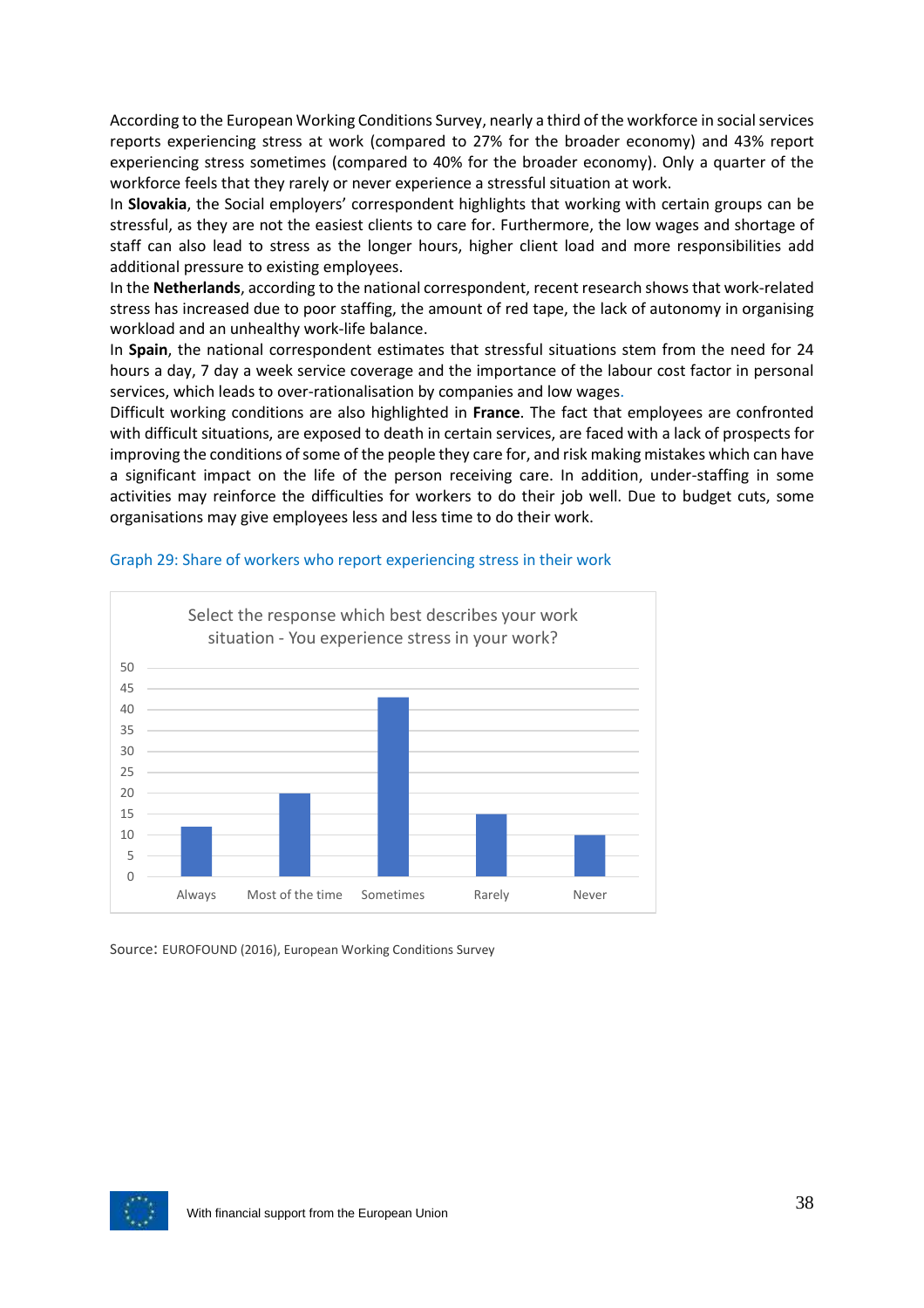## <span id="page-39-0"></span>Influence on decision-making

When asked 'Can you influence decisions that are important for your work?', 47% of the workforce for the overall economy answered 'always or most of the time'. In the social services field, the rate was similar at 48%. The social services workforce was more likely to feel that they are able to influence decisions sometimes (30%) in comparison to the workforce of the economy as a whole (26%). And 22% of social services workers estimated that they have rarely or never influence decision-making, compared to 27% in the wider economy

Graph 30: Share of workers who report having influence on decision-making that is important for their work



Source: EUROFOUND (2016), European Working Conditions Survey

## <span id="page-39-1"></span>Visiting third-parties and work done outside of the employers' premises

According to the European Working Conditions Survey, 70% of the EU workforce does not visit customers, patients or clients at their place of work or home. In the social services sector, the situation is very different, with the rate down by 15% to 55%. A total of 44% of workers visit customers, patients or clients at their place of work or home compared to 30% in the wider economy.

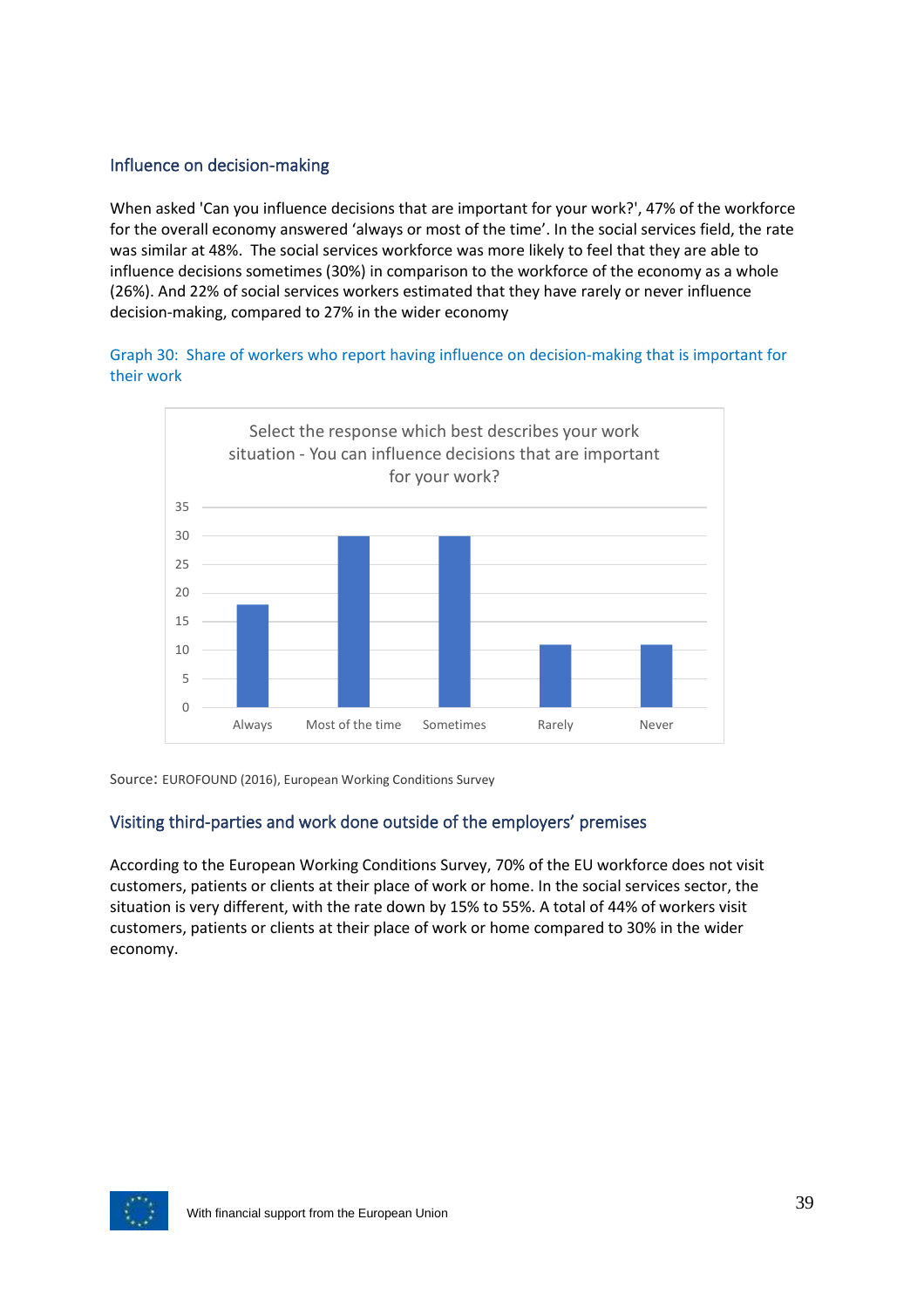



## <span id="page-40-0"></span>Dealing with third-parties

According to the European Working Conditions Survey, in the social services sector, 60% of the workforce has to deal directly with people who are not employees at their workplace such as users or passenger (compared to 42% for the wider economy).

Graph 32: Share of workers who have to deal directly with people who are not employees at their workplace such as users, customers, passengers…



Source: EUROFOUND (2016), European Working Conditions Survey

The gender breakdown shows that female employees are more exposed to dealing directly with people who are not employees at their workplace (such as customers or users) than men.

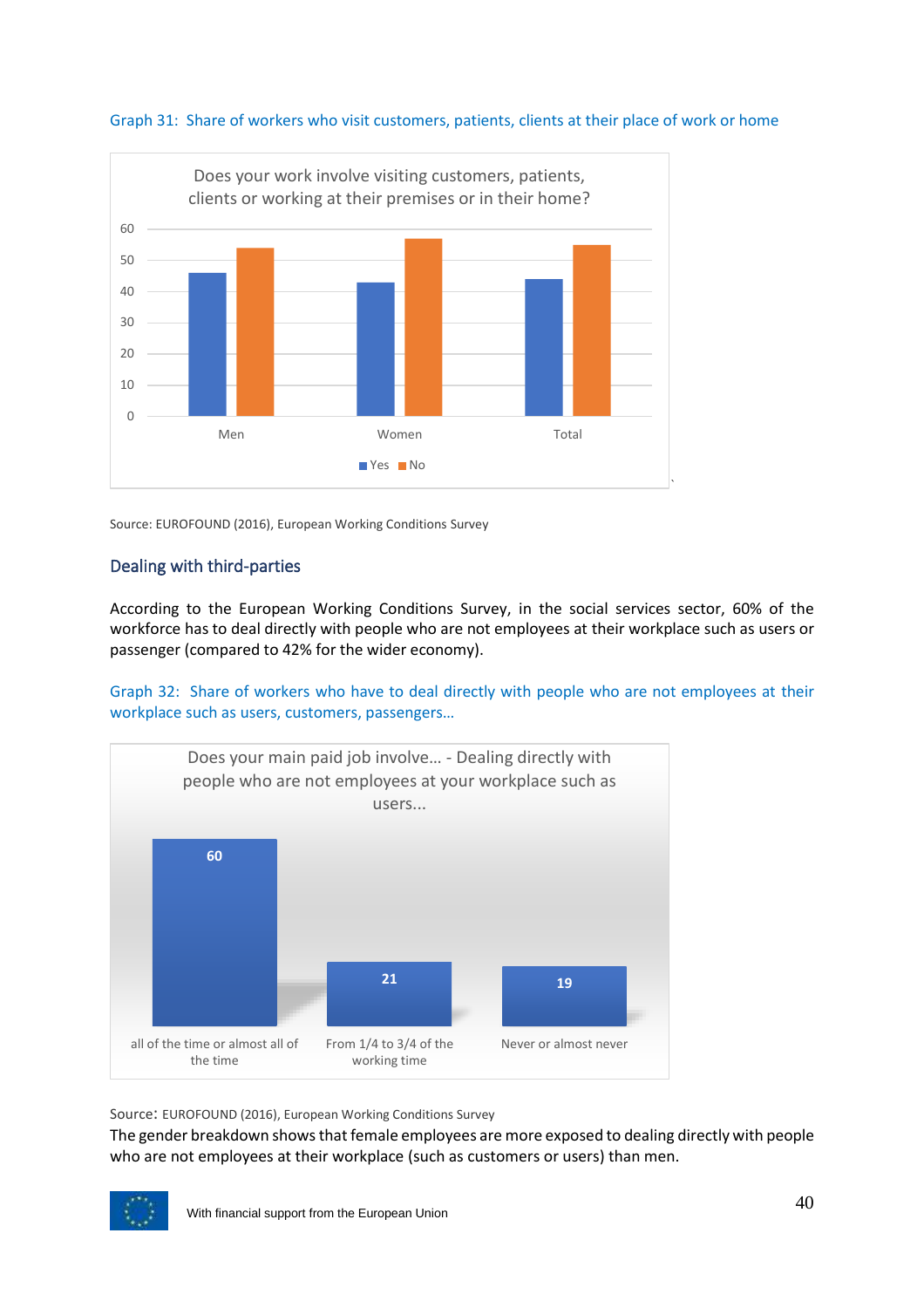#### Graph 33: Share of workers who have to deal directly all of the time or almost all of the time with people who are not employees at their workplace, gender breakdown



Source: EUROFOUND (2016), European Working Conditions Survey

## <span id="page-41-0"></span>Dealing with angry third-parties

In the entire economy, 63% of the workforce never (or almost never) has to handle angry clients, customers, patients, pupils… This rate is lower in the social services sector (46%). 35% of the workforce faces such a situation between  $\frac{1}{4}$  and  $\frac{1}{4}$  of their working time (compared to 25% in the whole economy).





Source: EUROFOUND (2016), European Working Conditions Survey

### <span id="page-41-1"></span>Emotionally disturbing situations

In the economy as a whole, **70% of the workforce has never (or almost never) been involved in situations that are emotionally disturbing for them. The rate is of course lower in the social services sector (35%). 51% of the workforce faces such situation between ¼ and ¾ of their working time (compared to 25% in the wider economy).**

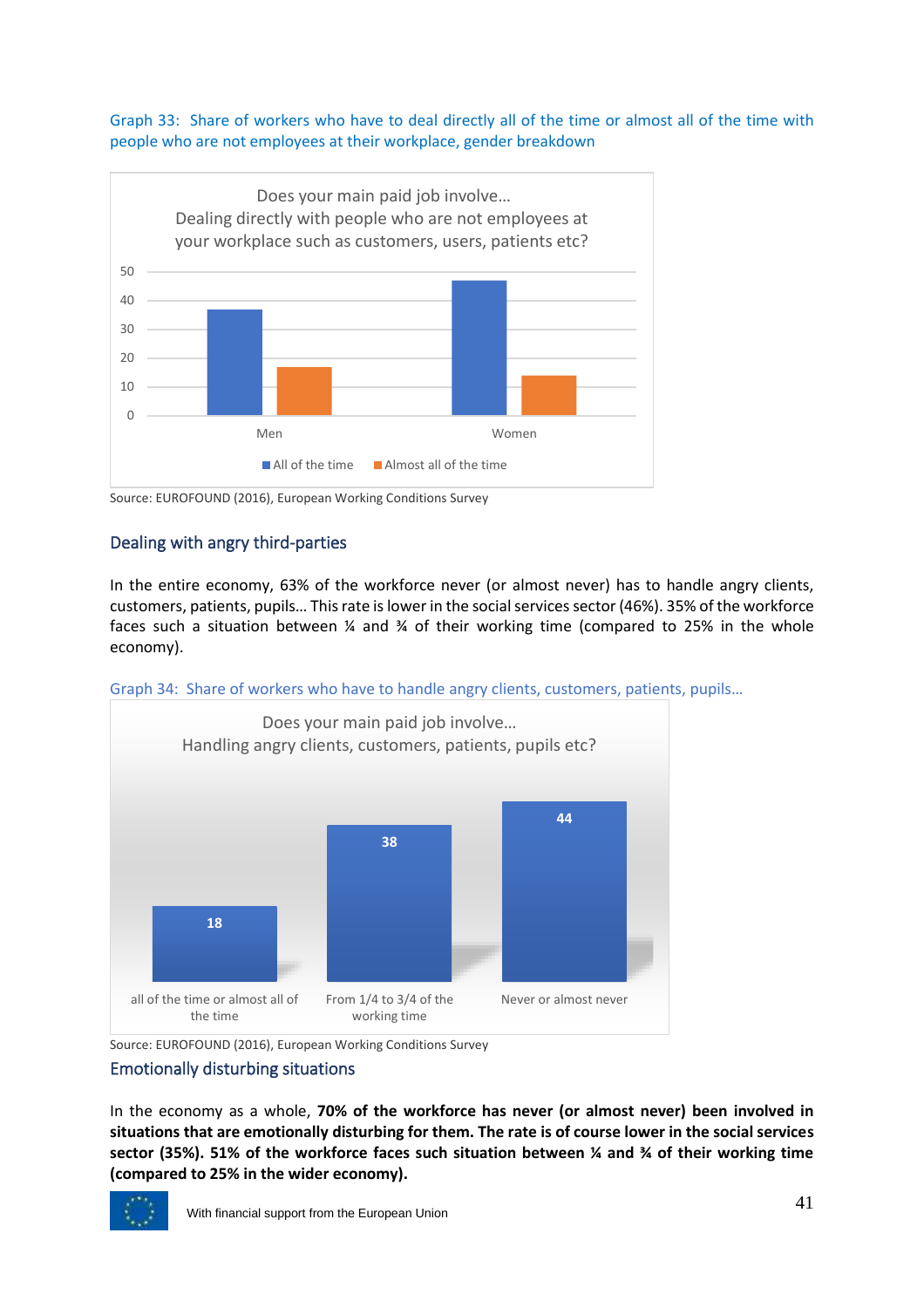



Source: EUROFOUND (2016), European Working Conditions Survey

## <span id="page-42-0"></span>4.5 Physical risks

## <span id="page-42-1"></span>Tiring or painful positions

According to the European Working Conditions Survey, 13% of the employees in the social services sector experience tiring or painful positions all the time, or almost all the time (the rate is the same in the broader economy). 33% face tiring or painful positions between ¼ and 3/4 of the time (30% in the broader economy) while 54% feel that they have never or almost never experienced a tiring or painful position (57% in the broader economy).

Interestingly, **women are more exposed to tiring or painful positions, than men**. Though these data must be taken with caution due to the sample size, national level data shows significant variations between countries. For instance, 57% of the employees in the Netherland never or almost never are in a tiring or painful position at work while the share decreased to 34% in Spain. In Germany and Netherlands, the exposure to painful positions seems lower than in France or Poland.

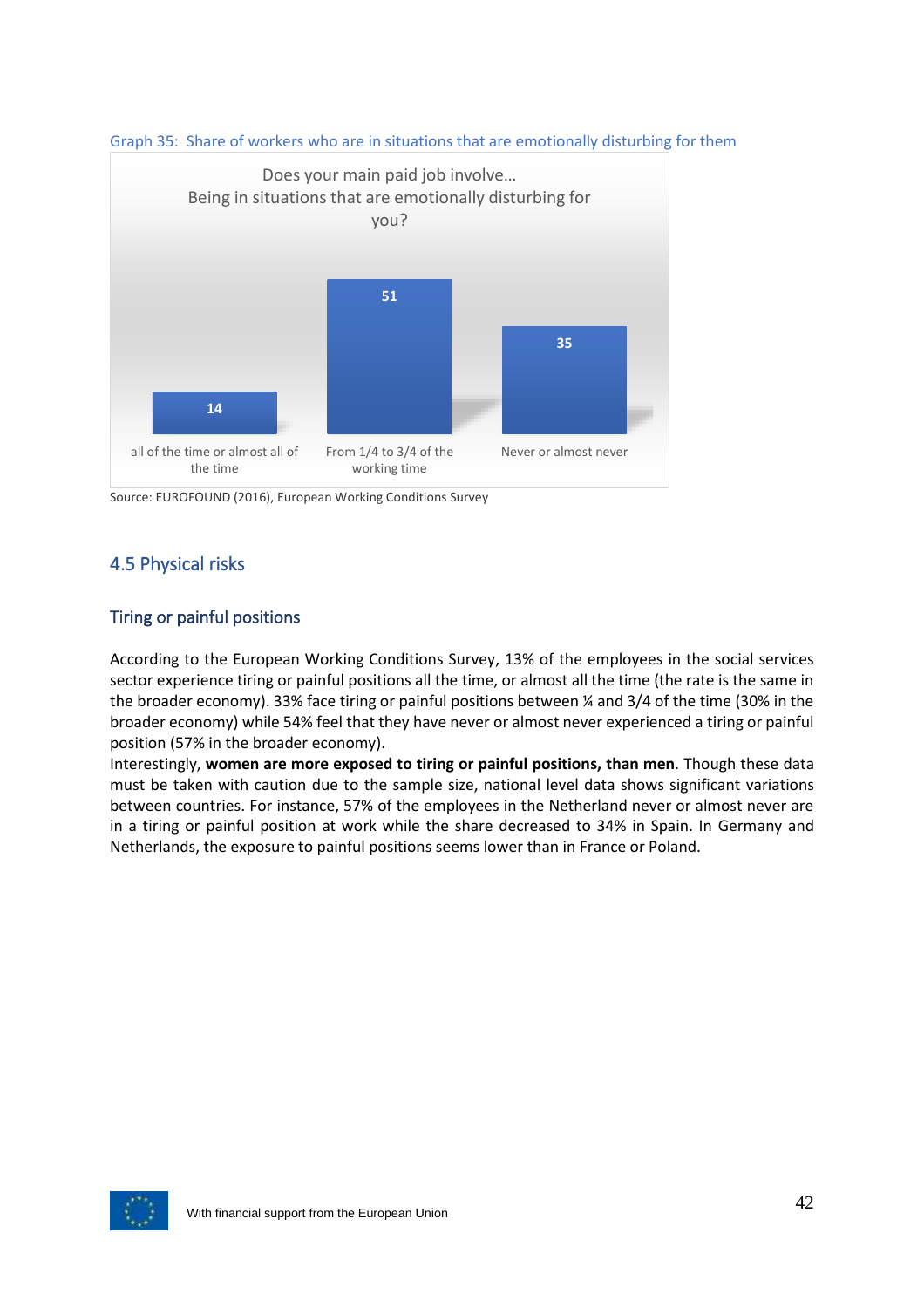



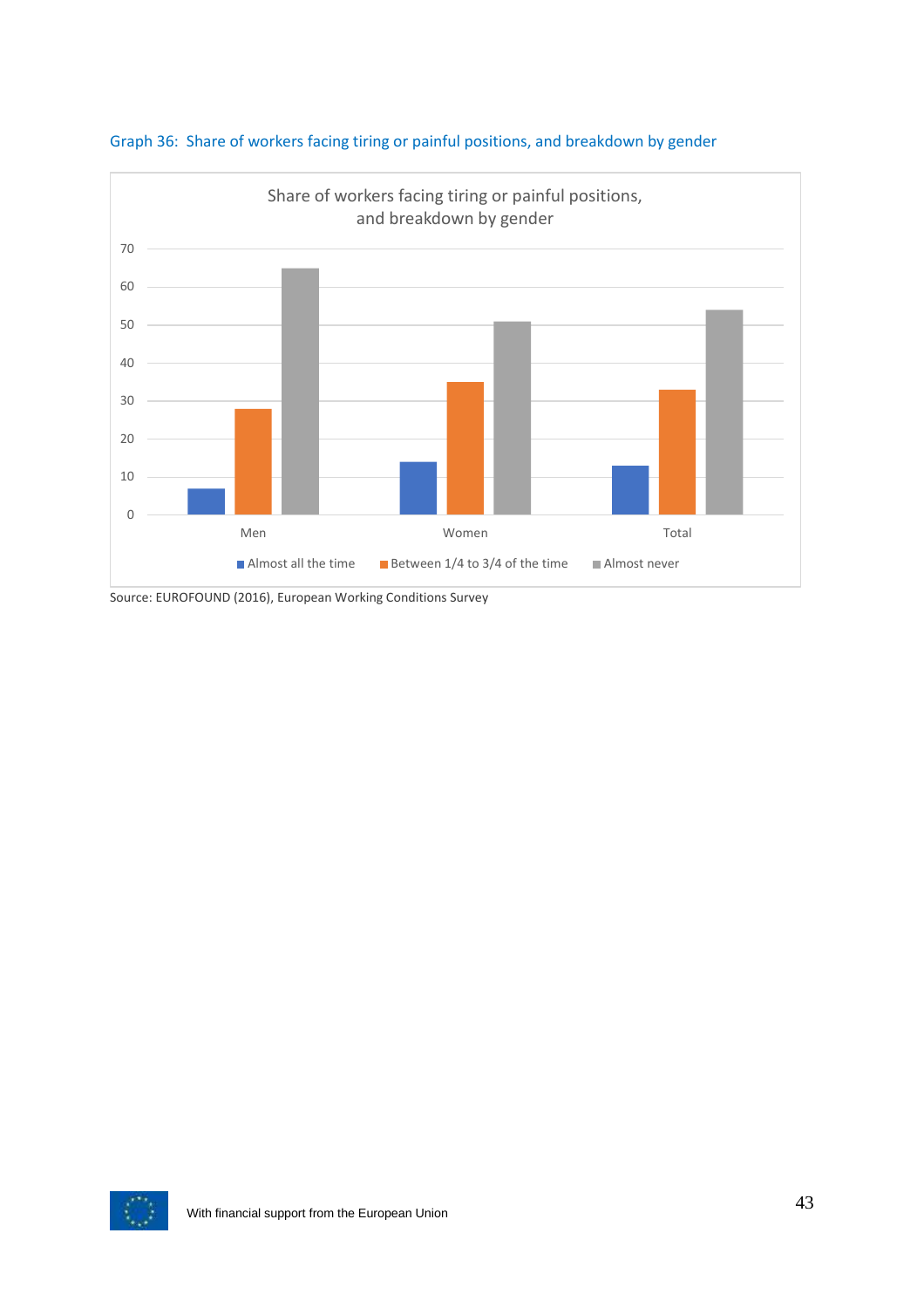



## <span id="page-44-0"></span>Lifting or moving people

According to the European Working Conditions Survey in the social services sector, **almost the half of the employees (48%) never (35%) or less than ¼ of their working time (13%) have to lift or to move people. A third of the workforce in the social services sector frequently has to lift or move people (33%)** including 15% all the time and 11% almost all the time. Important variation exists between the countries, with some, such as France or Spain, having a large share of people lifting or moving all the time (37% in Spain, 28% in France) and some other countries with almost a majority of employees never having to do this (49% in Poland, 45% in the Netherlands, 42% in France). Once again, these national data must be taken with caution, due to the sample size.

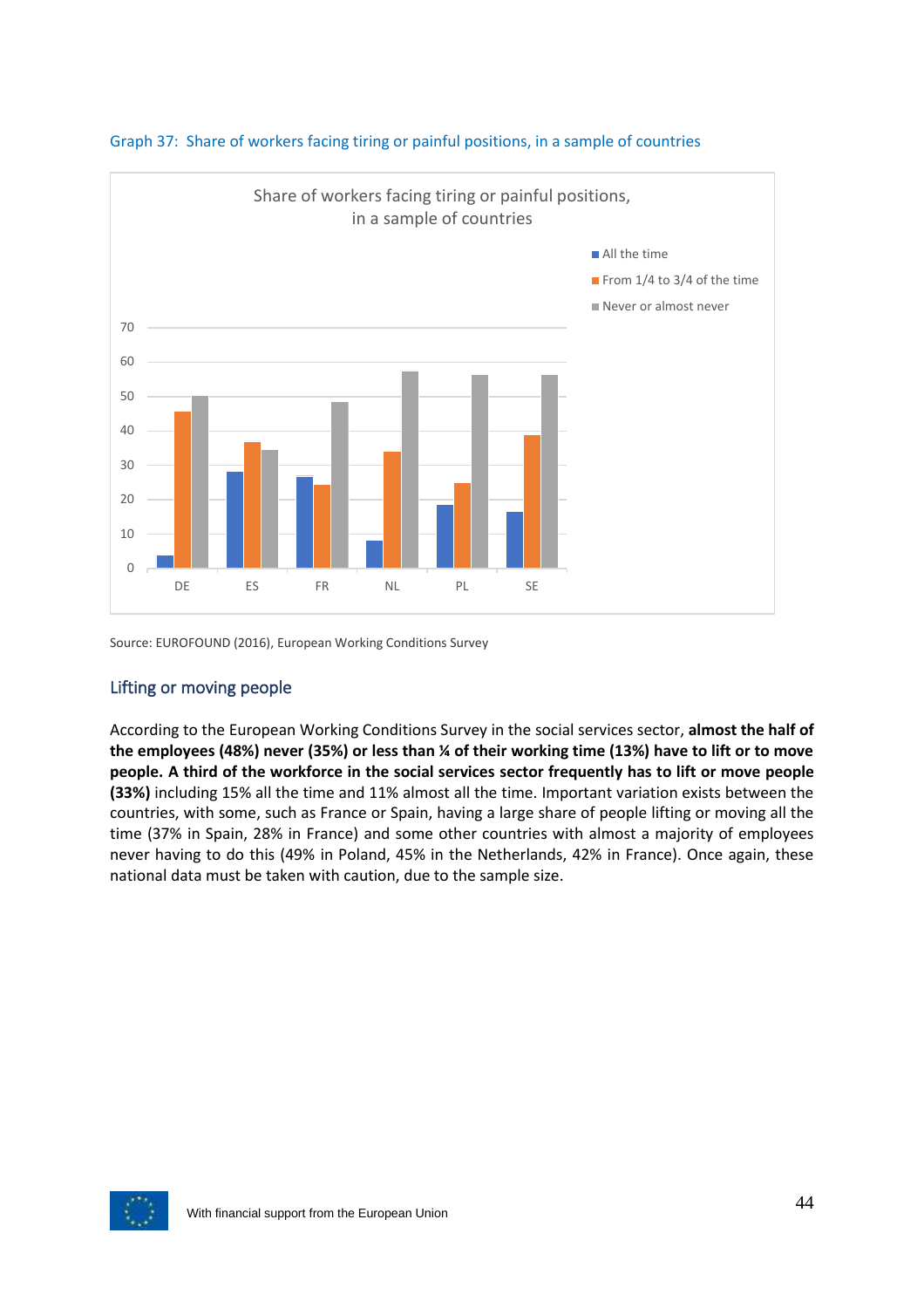







The gender breakdown shows that female employees are more exposed to lifting or moving people than men (see Graph 40). For instance, 69% of male employees never (or almost never) have to lift or move people, in comparison to 45% of female employees.

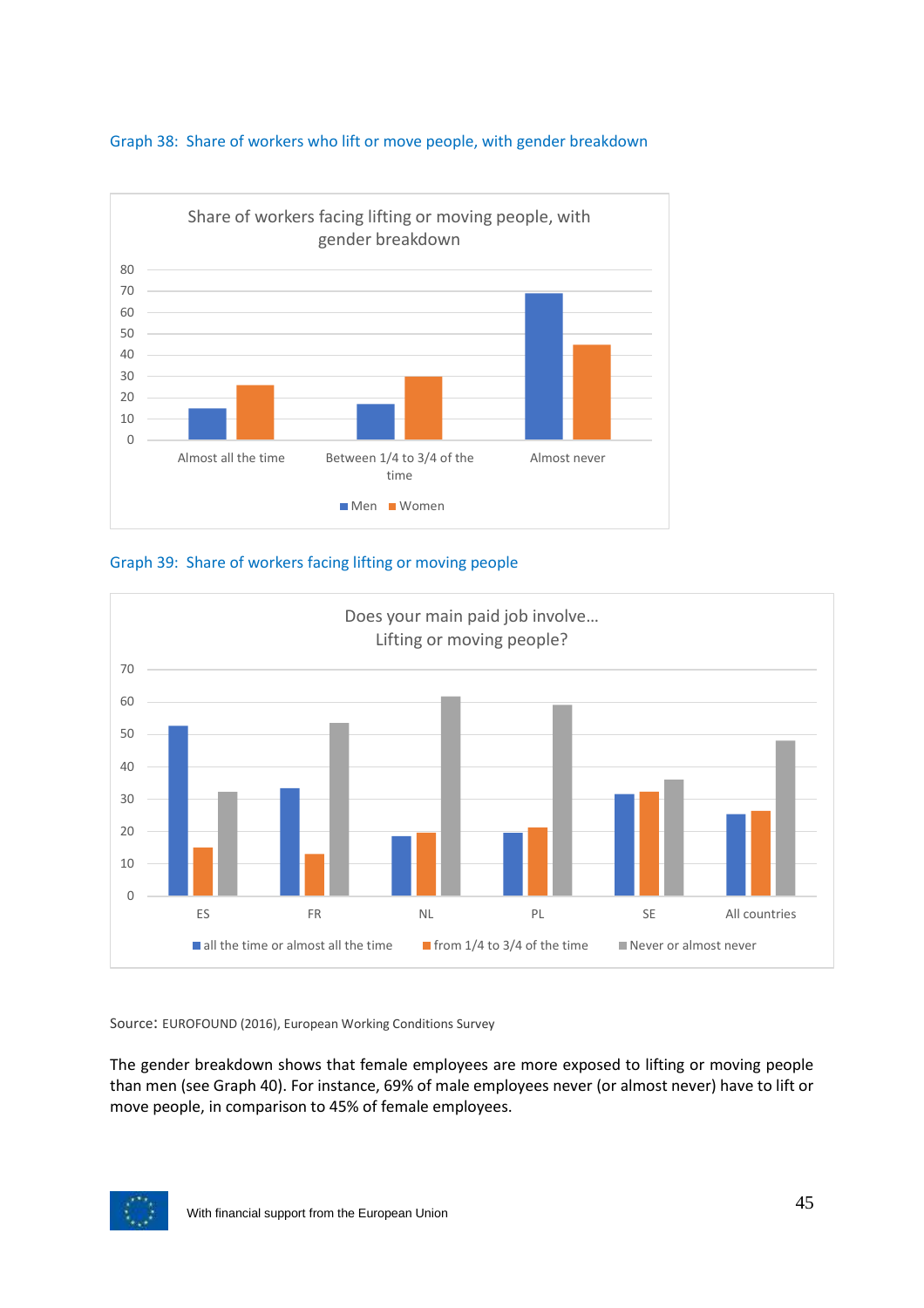## <span id="page-46-0"></span>Carrying or moving heavy loads

#### Graph 40: Share of workers facing carrying or moving heavy loads

According to the European Working Conditions Survey, in the social services sector, 70% of the employees never (44%) or almost never (26%) carry or move heavy loads, which is similar to the EU workforce average (68%).



Source: EUROFOUND (2016), European Working Conditions Survey

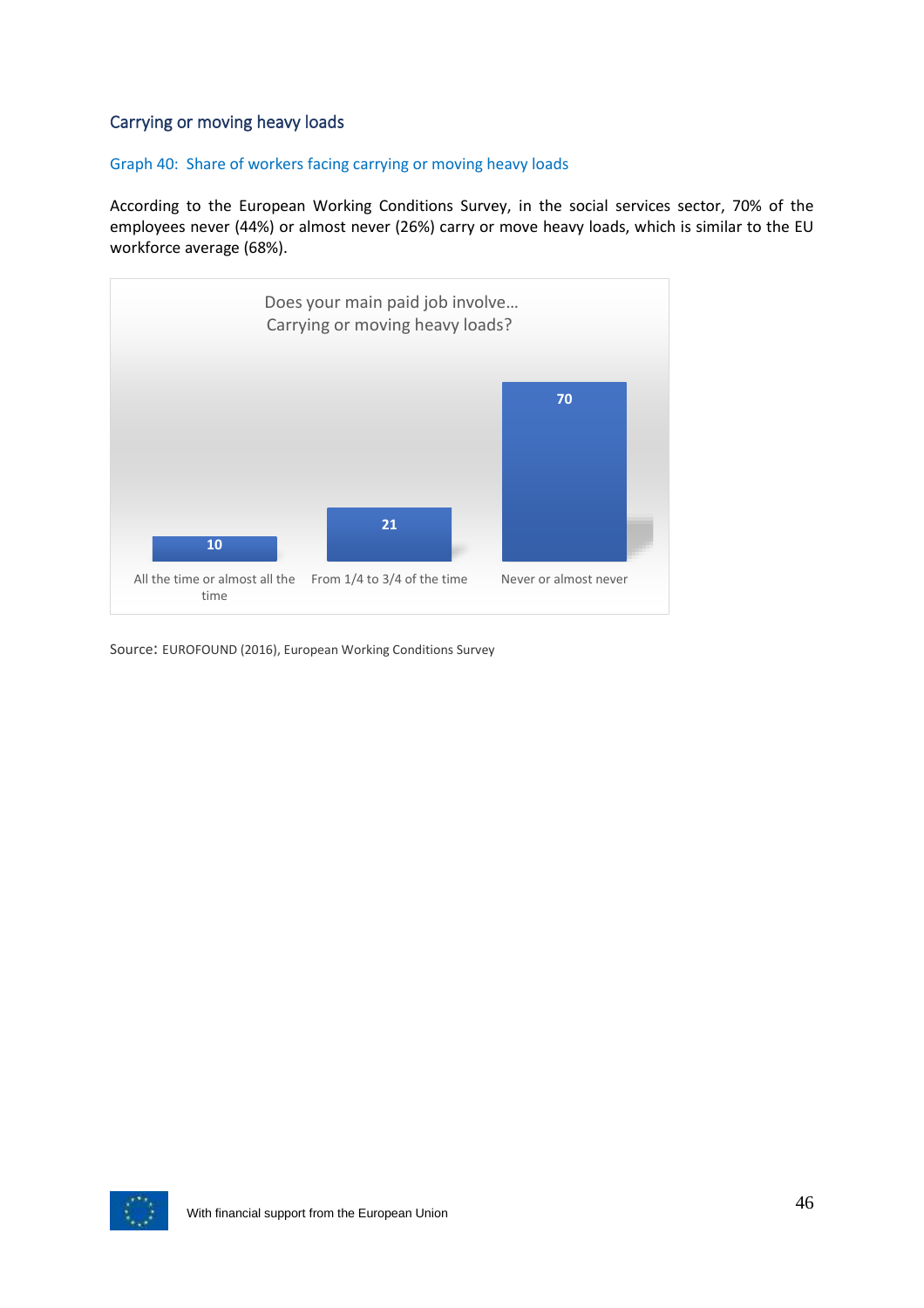## <span id="page-47-0"></span>Repetitive hand or arm movements

According to the European Working Conditions Survey, in the social services sector, 21% of the workforce experiences repetitive hand or arm movement all the time or almost all the time (compared to 31% in the broader economy). 27% of the workforce experiences repetitive hand or arm movement between ¼ and 3/4 of their working time (compared to 30% in the economy as a whole) and 51% never or almost never face such situation (39% in the broader economy).



#### Graph 41: Share of workers experiencing repetitive hand or arm movements

**The gender breakdown shows that female employees are more exposed repetitive hand or arm movements than men.**



#### Graph 42: Share of workers facing repetitive hand or arm movements, breakdown by gender

Source: EUROFOUND (2016), European Working Conditions Survey



Source: EUROFOUND (2016), European Working Conditions Survey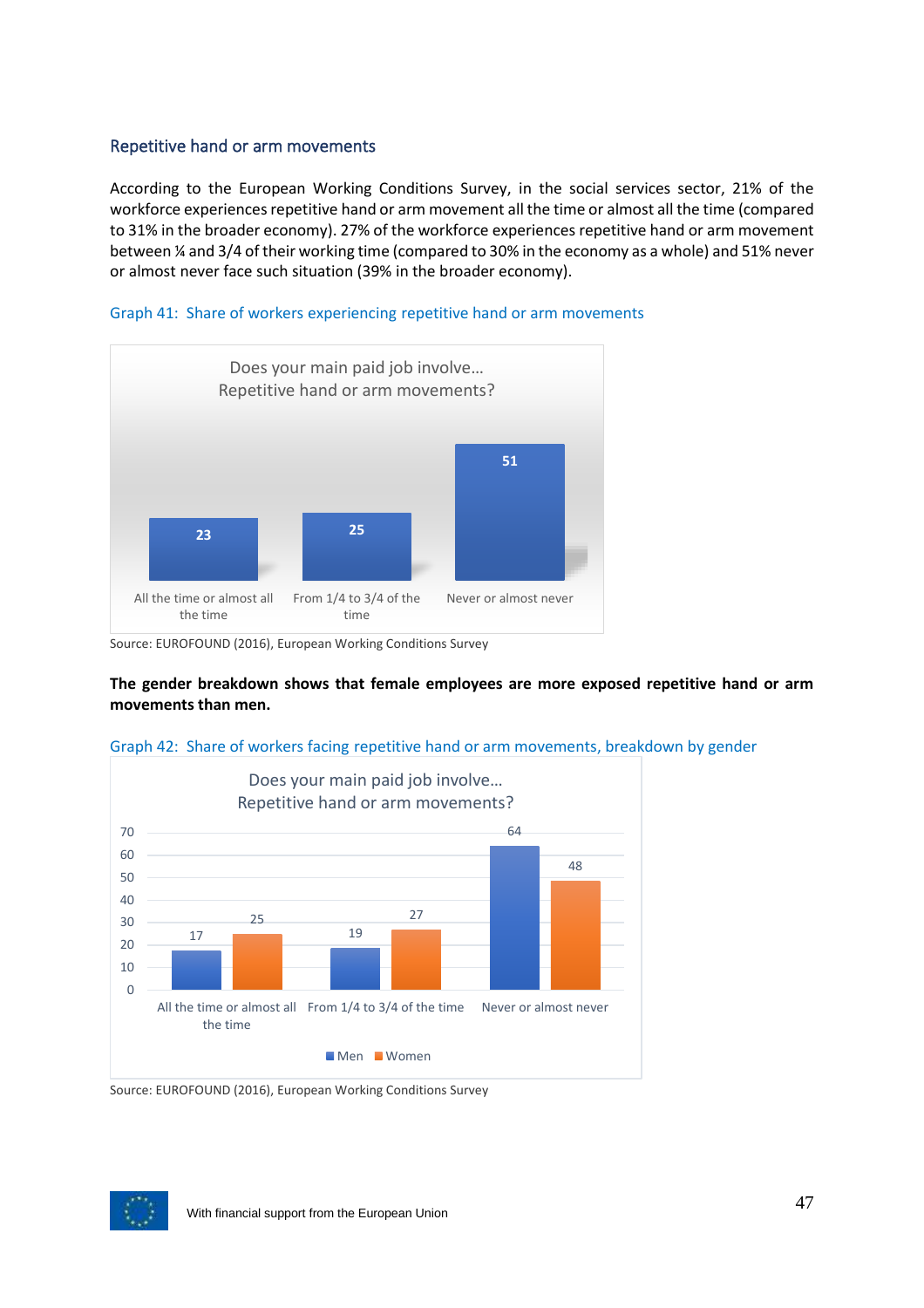## <span id="page-48-0"></span>Absenteeism and health

In the economy as a whole, 37% of the workforce in social services has taken between 1-15 days over the past 12 months for sick leave or health-related leave (in comparison to 36.54% in the whole economy). In the social services sector, on average, employees took 7.59 days over the past 12 months for health reasons. There are important differences between the countries, as is highlighted in graphs 45 and 46.





Source: EUROFOUND (2016), European Working Conditions Survey





Source: EUROFOUND (2016), European Working Conditions Survey

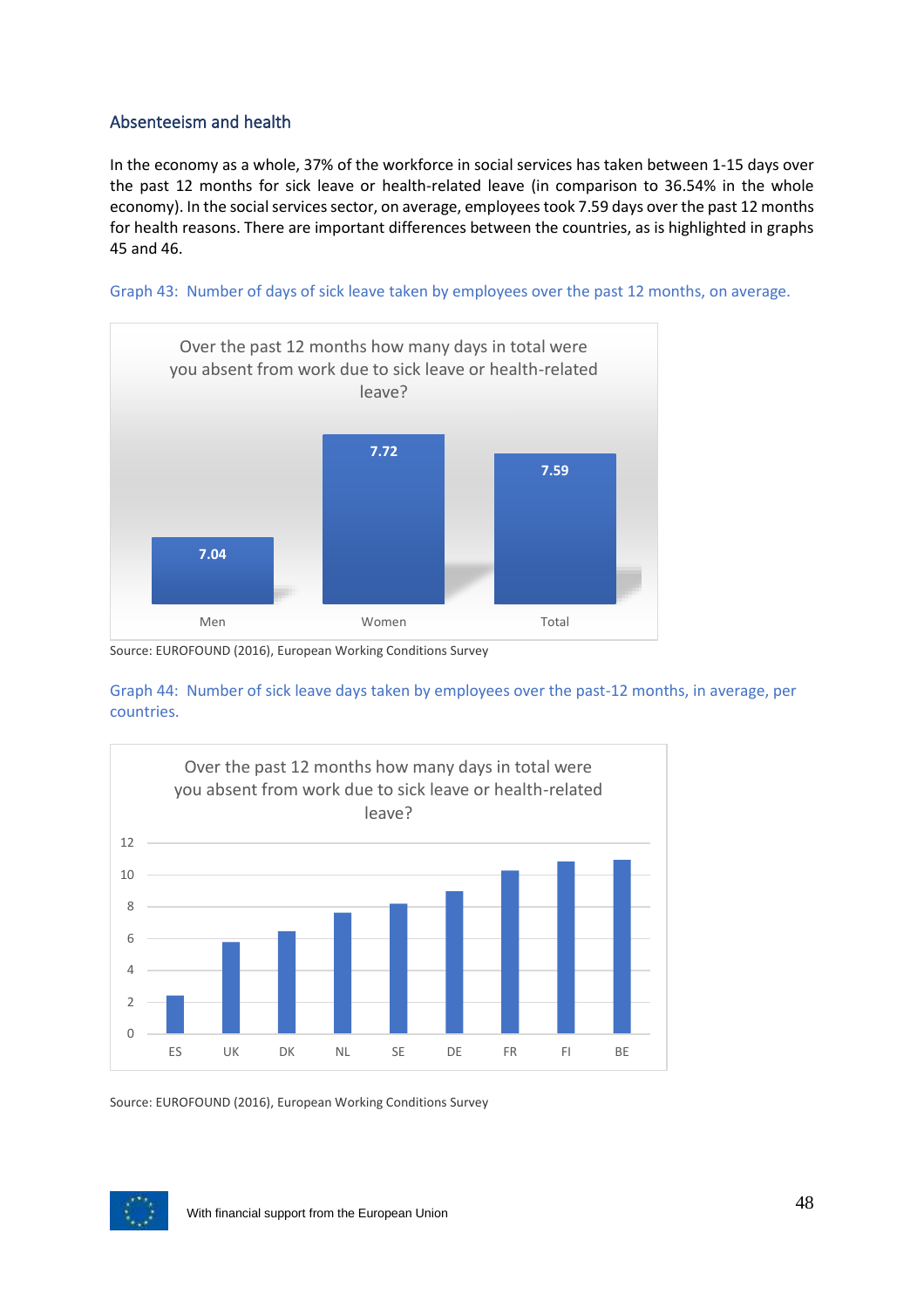## <span id="page-49-0"></span>4.6 Global evaluation of working conditions

In comparison to the broader economy, the workforce in the social services sector seems to be as satisfied with their working conditions as the whole EU workforce. 27% are very satisfied (compared to 26% for the broader economy) and 58% are satisfied (compared to 60% of the whole economy).

Graph 45: Share of workers who are very satisfied, satisfied, not very satisfied or not at all satisfied with their job



Source: EUROFOUND (2016), European Working Conditions Survey

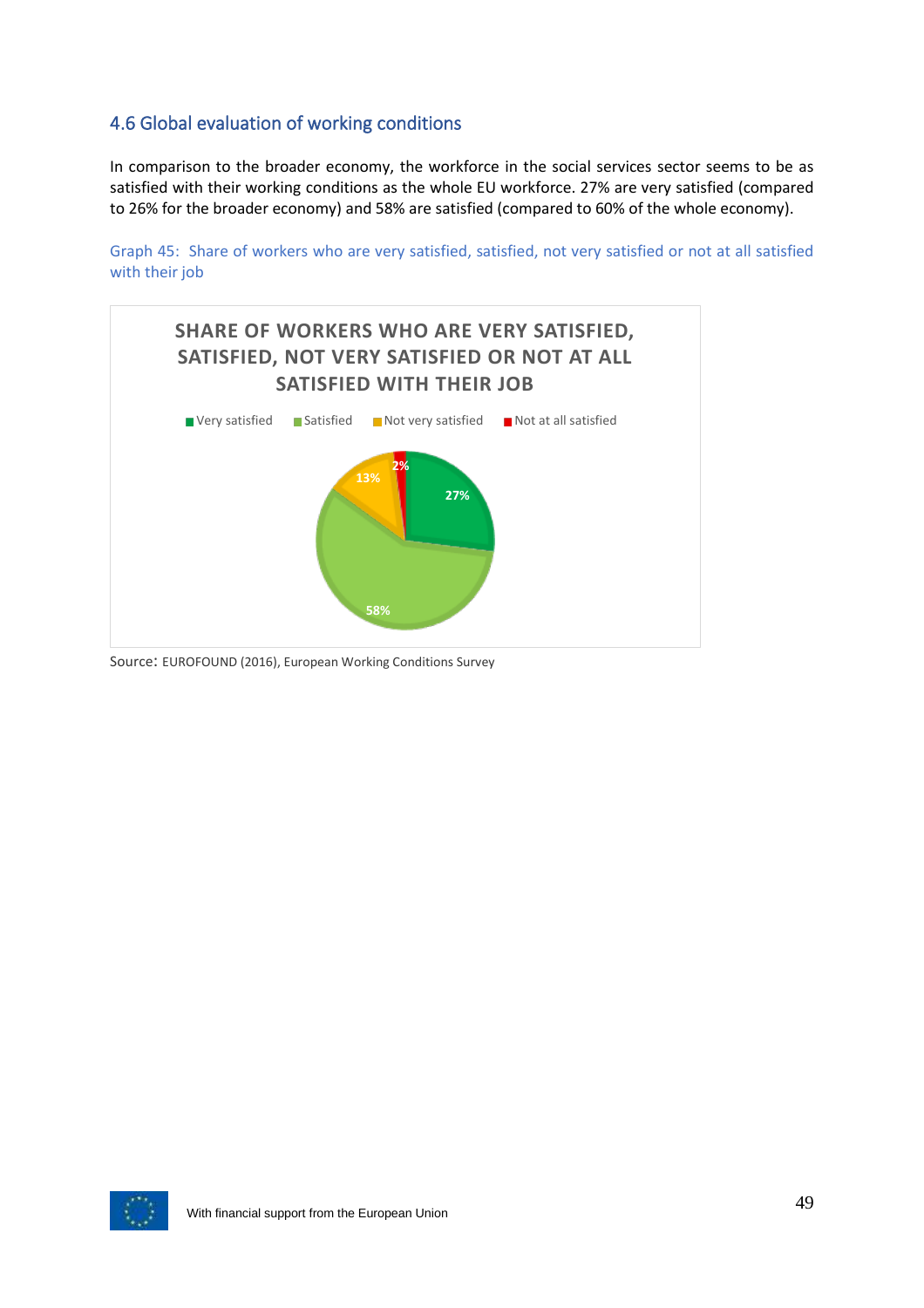# <span id="page-50-0"></span>5. Wage and purchase power

## <span id="page-50-1"></span>Wage setting

According to the Social employers' survey, wages are generally determined by a classification grid which is fixed by the applicable collective agreement (BE, DE, ES, FI, FR, NL, LU), but which does not prevent an individual bargaining (ES, FI, NL). The collective agreement generally sets a minimum wage, but this is not always the case. In some countries the minimum wage is only set by law (NL) sometimes because there is no collective agreement (SK). Note that in Slovakia, for non-public employers the sectoral minimum wage equals the legal minimum wage set yearly by a regulation multiplied by a difficulty coefficient which is also determined by the law. Wages in the sector are below the national average. For instance, in Finland, average wages in private social sector are 2650 €/month. This is below the national average which is around 3200 €/month, due to higher salaries in other industries.

## <span id="page-50-2"></span>Minimum wage

As explained above, in general a minimum wage is set by collective agreement. In Germany there is a minimum wage for the social services employees and a specific minimum wage (higher for employees working in the elderly healthcare specialty). The minimum rate differs between eastern and western Germany. In 2019, in western Germany, the minimum wage is generally €9.19 and €11.05 for employees working to provide healthcare to elderly people. In Lithuania, there is no collective agreed minimum wage, which is fixed by the law at €560 per months in the private social services and 1,041.49 in the public sector. Minimum wage also differs in Slovakia depending the sector: Minimum legal wage in the country is €2,99 per hours (2019) which also applies to public providers of social services. The rate increases to €3.59 for non-public providers with lowest difficulty coefficient. In Luxembourg, the social services sector minimum wage for unqualified employees reaches 124% of legal unqualified minimum wage and the social sector minimum wage for qualified employees reaches 136% of legal qualified wage. Most of the differences result from the 13th month paid in social sector.

## <span id="page-50-3"></span>Contribution to the household income

In the social services sector, 45% of the employees stress that in their household, they are the person who contributes the most to the household income. The breakdown by gender highlights an important difference between men and women: while 64% of the male employees are the person in their household who contributes the most to the household income, the rate decreases to 40% for female employees.

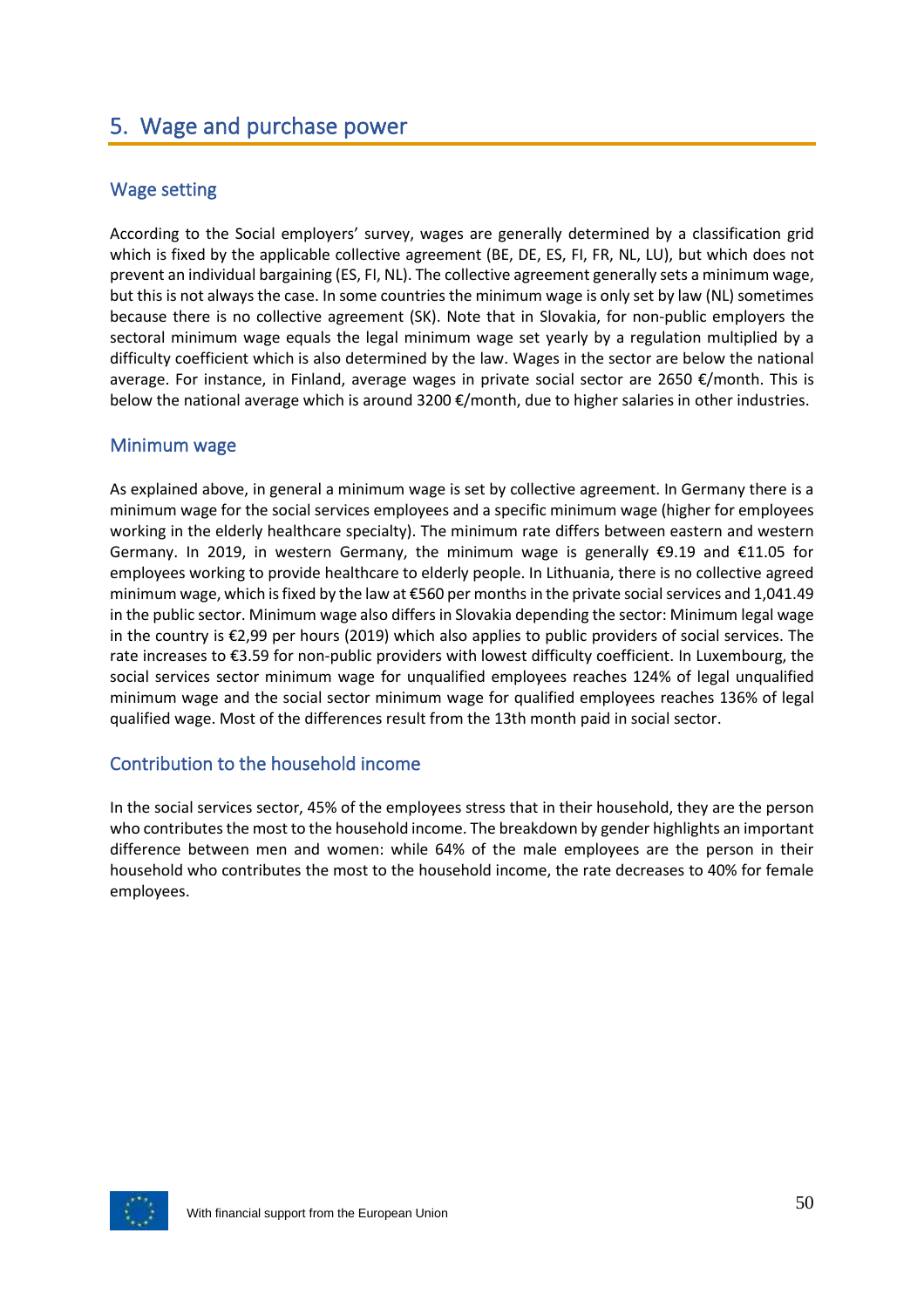

#### Graph 46: Person who contributes the most to the household income

Source: EUROFOUND (2016), European Working Conditions Survey

## <span id="page-51-0"></span>Net monthly income

In the social services sector, according the interviewed workers, their net monthly earnings from their main paid job reached €1,247.19, with a difference between female (€1191.55) and male employees (€1,495.87)





Source: EUROFOUND (2016), European Working Conditions Survey

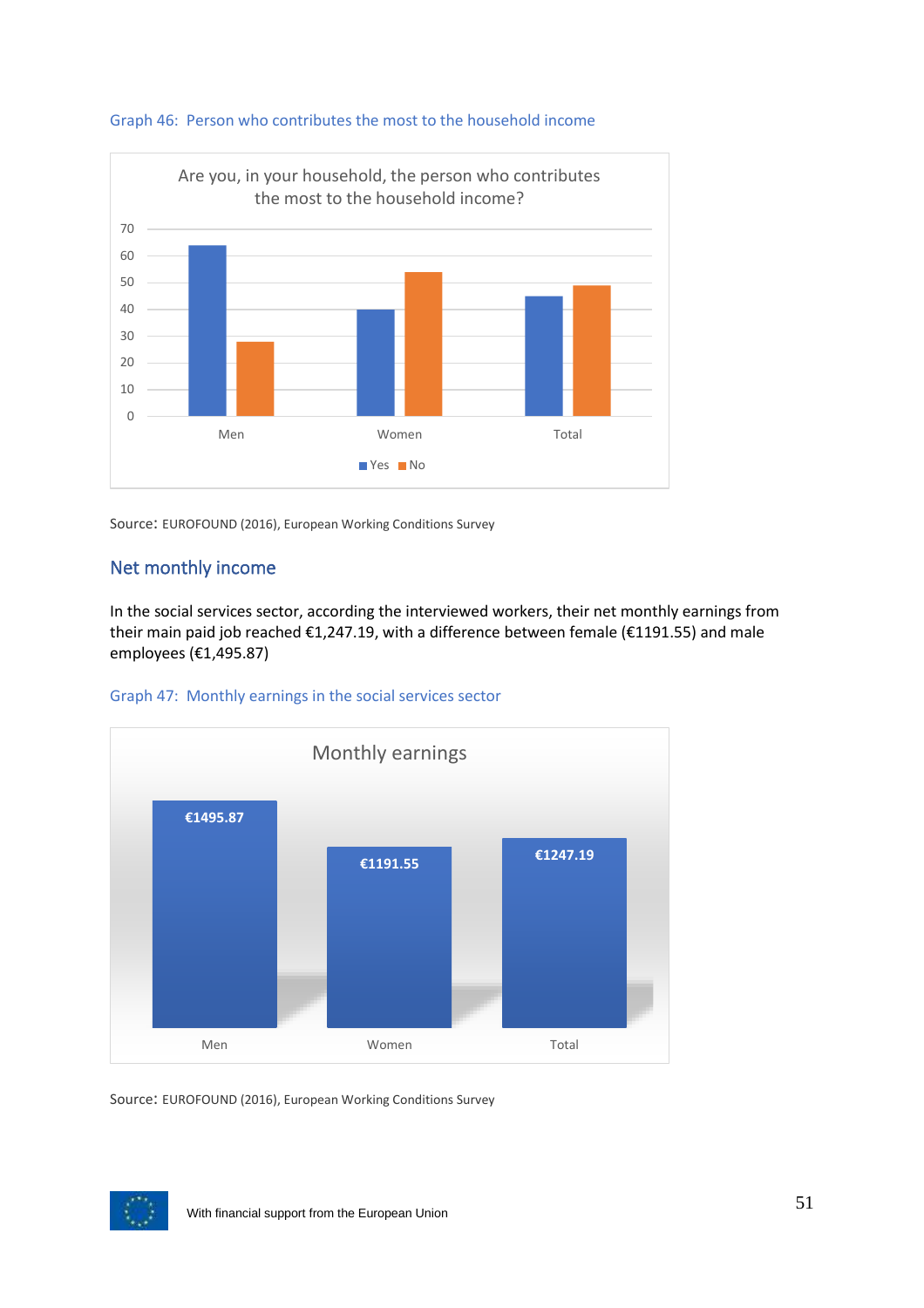According to European Working Conditions Survey, the job quality index monthly (JQI) earnings<sup>26</sup> varied from €1,583 to €1,056 in the largest countries in terms of number of employees. The lowest incomes were mainly recorded in the new Member States, with the exception of Portugal.



Graph 48: Monthly earnings in the social services sector, by countries.

Source: EUROFOUND (2016), European Working Conditions Survey



#### Graph 49: Countries with the lowest monthly earnings in the social services sector

Source: EUROFOUND (2016), European Working Conditions Survey

<sup>&</sup>lt;sup>26</sup> Monthly earnings from the main paid job, in euro, corrected for price differences between the countries.

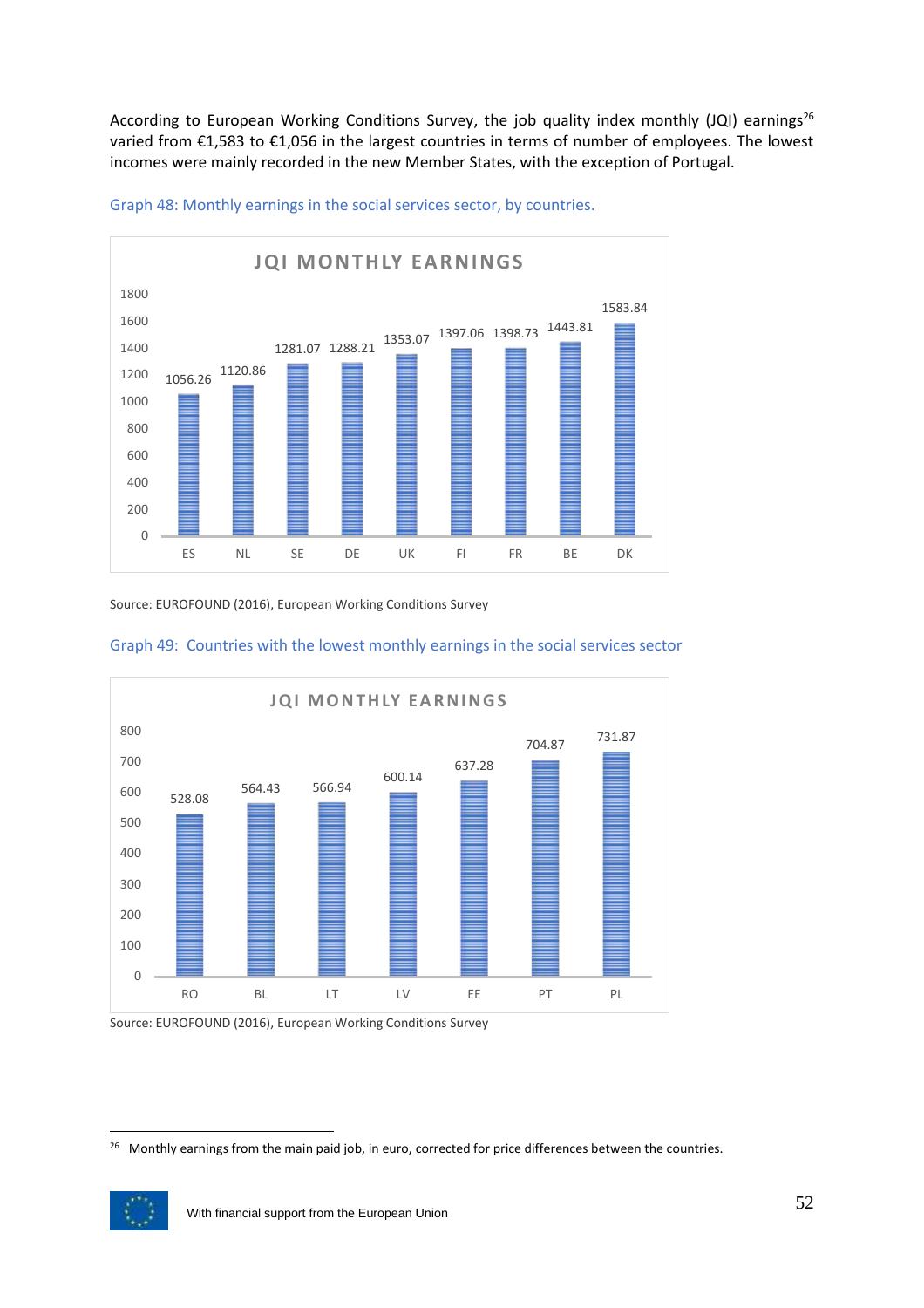## <span id="page-53-0"></span>6. Human resources challenges

This last section is mainly dedicated to the survey launched by Social employers to their national correspondents. A total of 10 countries responded to the questionnaire and have provided some comments that provide information on sectoral policies and challenges.

## <span id="page-53-1"></span>**Discrimination**

In the various countries that participated in the Social employers' study, the issue of combating discrimination is mainly addressed through the law. Few initiatives are reported in this area both at the sector and company level (CZ, DE, SK). However, some initiatives specific to the social services sector have been reported:

- In France, where there are two inter-branch collective agreements on gender equality and on diversity which apply to employers in the social economy, which covers part of social services.
- In the **Netherlands**, the employer organisation ActiZ has not developed an anti-discrimination policy, but it has implemented diversity programs. In the diversity programs, research has been done, a lot of material has been developed, courses have been set out, methodologies have been tested and adapted, working visits have been organized, knowledge has been shared and good examples have been made accessible.
- In **Lithuania**, some organisations have regulations at work to ensure gender parity, ethics, and disability equality. For instance, 19 institutions in the sector have reached Equass Assurance Quality provision of social services and in this framework, they have regulated these topics.
- In **Slovakia**, Quality standards set by the social law 448 / 2008 were to be implemented in all social services organisations by 31 August 2019. These quality standards also ensure gender parity, ethics and disability equality.

## <span id="page-53-2"></span>Harassment prevention

With the exception of **Luxembourg**, there is no sectoral agreement on combating harassment or stress prevention in the countries that responded to the Social employers' study. However, contractual provisions may be provided by company agreement in **France**, though this remains rare. In **Belgium**, collective sectoral or company agreements, which do not deal specifically with this subject, may provide protection against dismissal for the person lodging the complaint. In the **Netherlands**, factors such as stress and well-being are integrated into risk management tools, which are studied and evaluated twice a year. Initiatives are reported in **Germany**. In **Slovakia**, quality standards set by the law 448/ 2008 (see above) provide standards for combatting harassment and stress. Several countries do not report any innovative practices (BE, ES, LT).

## <span id="page-53-3"></span>**Disabilities**

The employment of people with disabilities is promoted in some countries through an obligation to employ a minimum number of disabled workers. According to the Social employers' survey, in **France**, there is a legal obligation to include disabled employees at a rate of 6% in the company workforce. Though, according to Social employers' national correspondent (Nexem), the rate is closer to 3.5% in the private sector. This obligation can be replaced by a collective agreement that allows for specific measures. It can also be completed by contracting with certain types of services, often run by social services, as sheltered workshops or rehabilitation centres. In **Slovakia**, employers with more than 20 employees must employ disabled persons, otherwise they have to pay a penalty. 3,2% of the total number of employees must be disabled. In **Luxembourg**, employers must also recruit a minimum

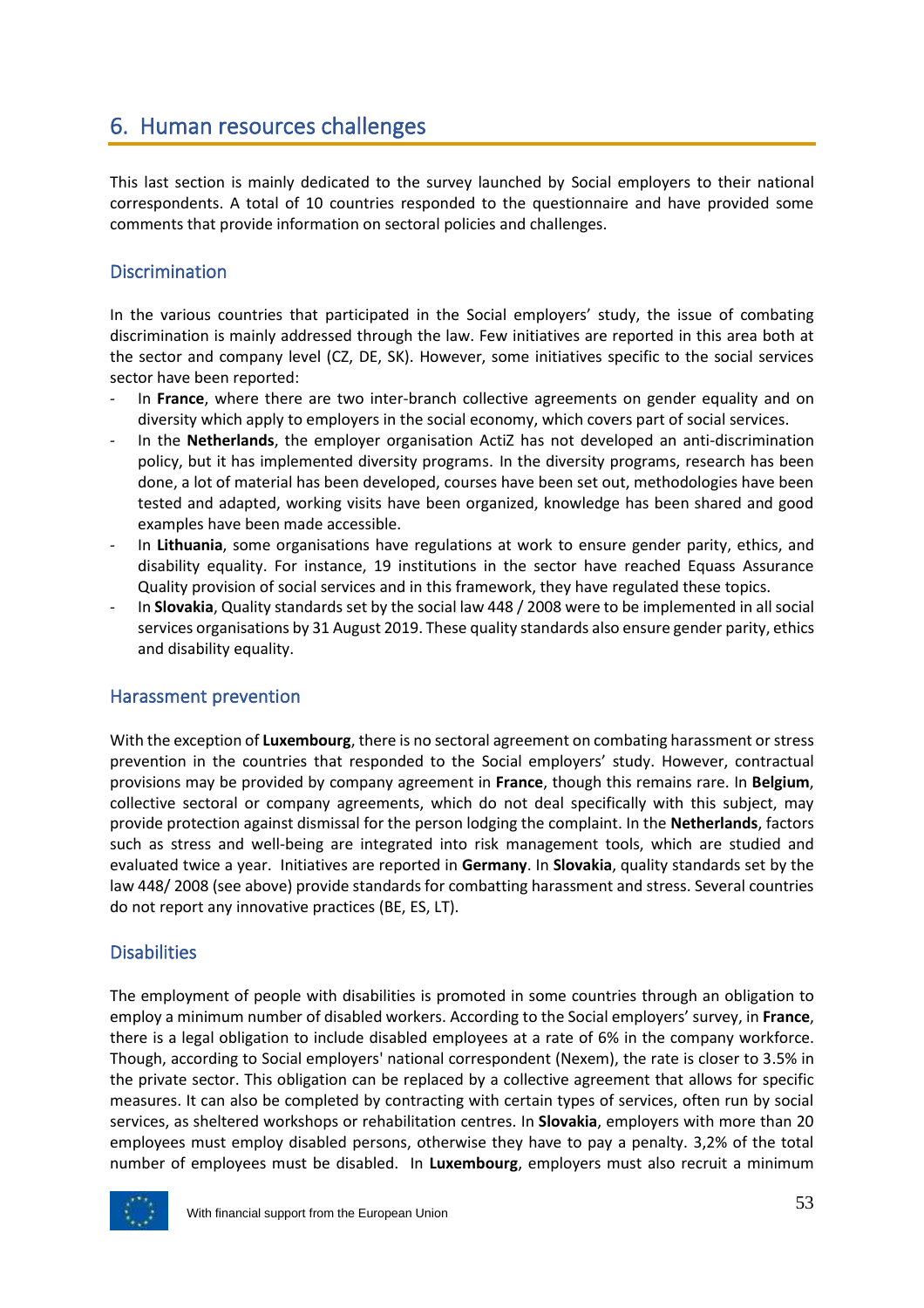number of disabled people. There are no quota measures or hiring obligations in several countries (BE, DE, FI, LT) or a voluntary quota set at national level (NL).

## <span id="page-54-0"></span>Sectoral transformation and its impact on HR management

When asked about the public policies that will have the greatest impact on employment in the social services sector, several countries that participated in the Social employers survey highlighted the disinvestment of public authorities in financing social services in a context where the need of labour force to cope with an ageing population will increase (BE, FR, FI, SK). Countries are facing subsidy cuts (BE, FR) as well as the systematic use of tenders that drive prices down and increase controls on expenses rather than qualitative performance evaluations (BE).

The increase in need and labour shortages will lead social services to invest in digitalisation/e-health on a large scale, particularly to enable older people to live independently (BE, NL). Another approach mentioned is to organize communities of services and continuity of care (NL, LT, LU) and to organize a patient plan with an increased effort to coordinate among professionals (FR, LU). **These perspectives require increased skills of staff to use these new opportunities and tools** (NL) **and to strengthen their autonomy** (FR). **The necessary investment in training may make it difficult to manage working hours to compensate for absence**s (LU).

## <span id="page-54-1"></span>Recruitment difficulties

All the countries covered by the Social employers' study recognize recruitment difficulties. This is especially the case for Social and educational intervention (front line support) as well as healthcare (NL, DE, LT, SK) or essentially healthcare (ES) activities. In France, the difficulties concern mainly healthcare (nurses, doctors, etc.) and certain regions (where life is expensive, in the countryside or in border areas with countries offering better salaries).

The reasons given for these recruitment difficulties are the low salaries (ES, FR), the sometimes difficult working conditions (FR), the insufficient number of students trained in certain health specialities (FR), the poor reputation of a sector in which it is difficult to make a career (NL, SK), the lower value of care provided to the elderly compared to hospital care (NL), the attraction of the labour market offering higher salaries (SK) and the increasing need for the social sector workforce in an ageing society (FI).

### <span id="page-54-2"></span>Skills shortage

All the countries covered by the Social employers' study recognize skill shortages. These skill shortages mainly affect health care staff (BE, CZ, DE, FI, FR, FR, LT, NL, SK) and social and educational intervention staff (DE, ES, FI, LT, NL, SK). The main shortages identified relate to hygiene, security, comfort (CZ, ES, FR, LT, SK) and medical care (ES, FR, LT, NL, SK) before dealing with difficult situations and supporting life path setting (3 countries each). Each correspondent was asked to select 2 or 3 main shortages, but two countries selected more, stressing a huge difficulty on a national scale regarding this issue.

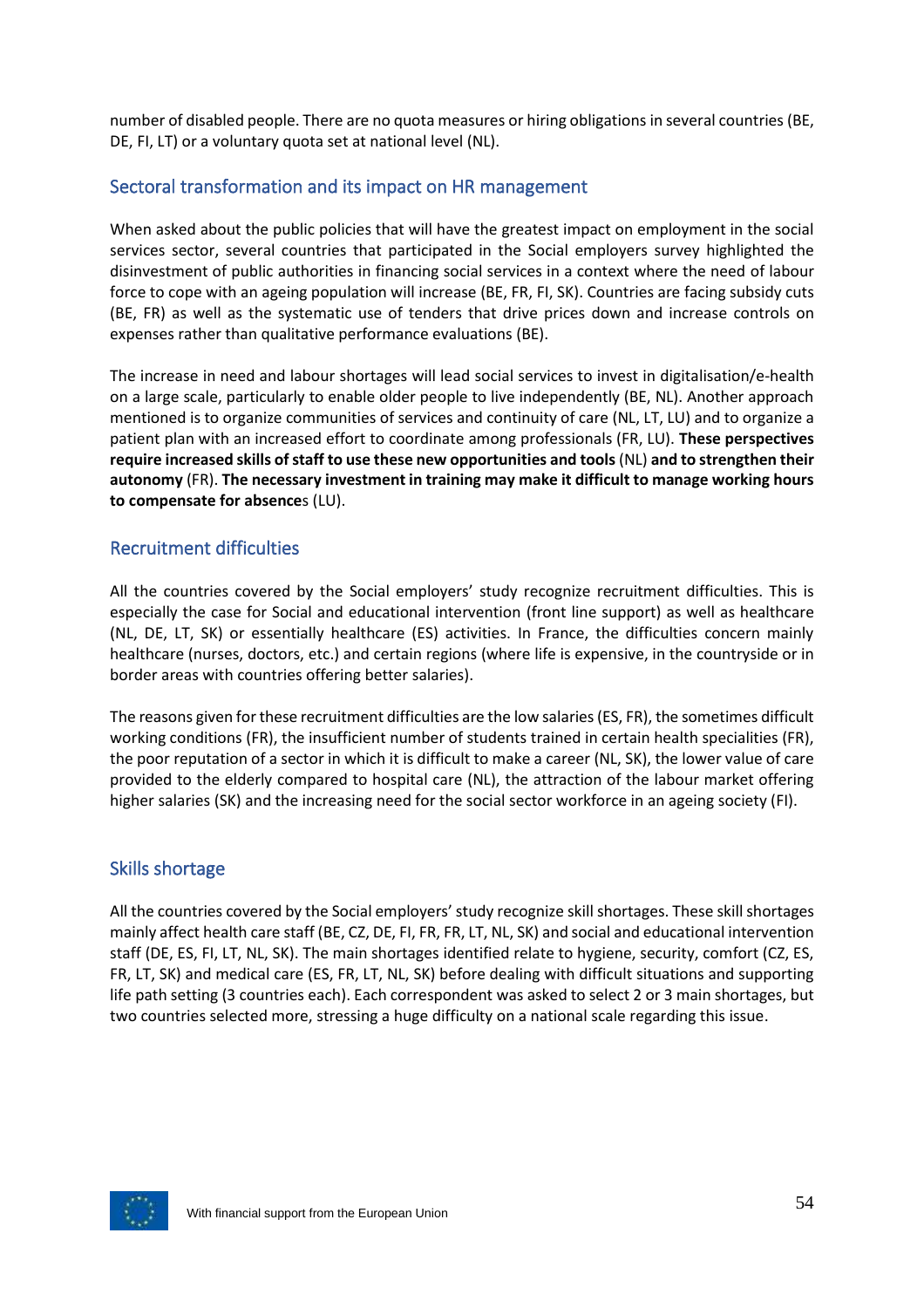## Tables 5: Main skill shortages

|                               | BE | <b>CZ</b>    | DE | ES | FI           | <b>FR</b>    | LU       | LT           | <b>NL</b>    | <b>SK</b>    |
|-------------------------------|----|--------------|----|----|--------------|--------------|----------|--------------|--------------|--------------|
| - Persons' hygiene,           |    | $\mathsf{x}$ |    | X  |              | X            |          | X            |              | X            |
| security and comfort          |    |              |    |    |              |              |          |              |              |              |
| Dealing with difficult        |    |              |    |    | X            |              |          | $\mathsf{x}$ |              | $\mathsf{x}$ |
| situations                    |    |              |    |    |              |              |          |              |              |              |
| Analyse, evaluation,          |    |              |    |    |              |              |          | $\mathsf{x}$ |              | $\mathsf{x}$ |
| investigation in order        |    |              |    |    |              |              |          |              |              |              |
| to make a decision            |    |              |    |    |              |              |          |              |              |              |
| Support to person's           |    |              |    |    |              |              |          | $\mathsf{x}$ | $\mathsf{x}$ | $\mathsf{x}$ |
| life path setting             |    |              |    |    |              |              |          |              |              |              |
| Vocational                    |    |              |    |    |              |              |          |              |              | $\mathsf{x}$ |
| communication and             |    |              |    |    |              |              |          |              |              |              |
| collaboration                 |    |              |    |    |              |              |          |              |              |              |
| Project management            |    |              |    |    |              |              |          |              |              | $\mathsf{x}$ |
| Team / group                  |    |              |    |    |              |              |          |              |              | X            |
| management                    |    |              |    |    |              |              |          |              |              |              |
| <b>Medical care provision</b> |    |              |    |    | $\mathsf{x}$ | $\mathsf{x}$ |          | $\mathsf{x}$ | $\mathsf{x}$ | $\mathsf{x}$ |
| Ability to work               |    |              |    |    |              |              |          | $\mathsf{x}$ |              | X            |
| without supervision /         |    |              |    |    |              |              |          |              |              |              |
| autonomy                      |    |              |    |    |              |              |          |              |              |              |
| Other                         |    |              |    |    |              |              | $X^{27}$ |              |              |              |

 $27$  Reporting and statistical skills especially in relation with obligations fixed by public authorities

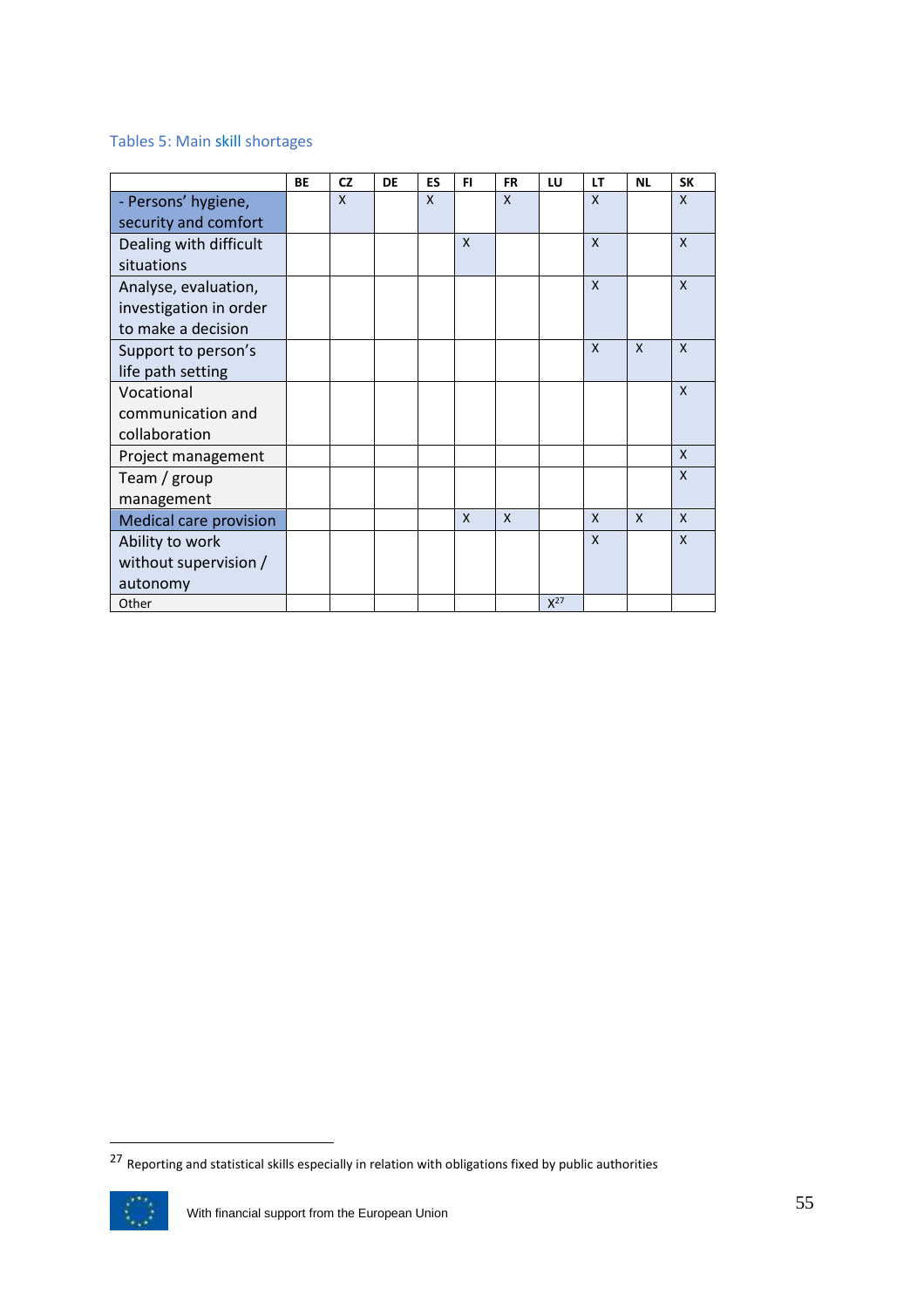## <span id="page-56-0"></span>Retention difficulties

All the countries covered by the Social employers' survey face retention difficulties mainly for Healthcare (FR, DE), social and educational intervention activities (ES) or both (FI, NL, SK). Slovakia also faces retention difficulties in management and administration as well as accounting and logistics.

## <span id="page-56-1"></span>Existing collective agreements and/or practices

To cope with skills, qualification or workforce shortages, social partners may have developed initiatives. The table below shows the responses from the 10 countries that participated in the Social employers' survey regarding collective agreements and/or practices at their disposal to combat the different issues (see table 6, below). The three main challenges recorded are occupational health and safety (Graph 52), gender equality (Graph 53) and disabled people (Graph 54).





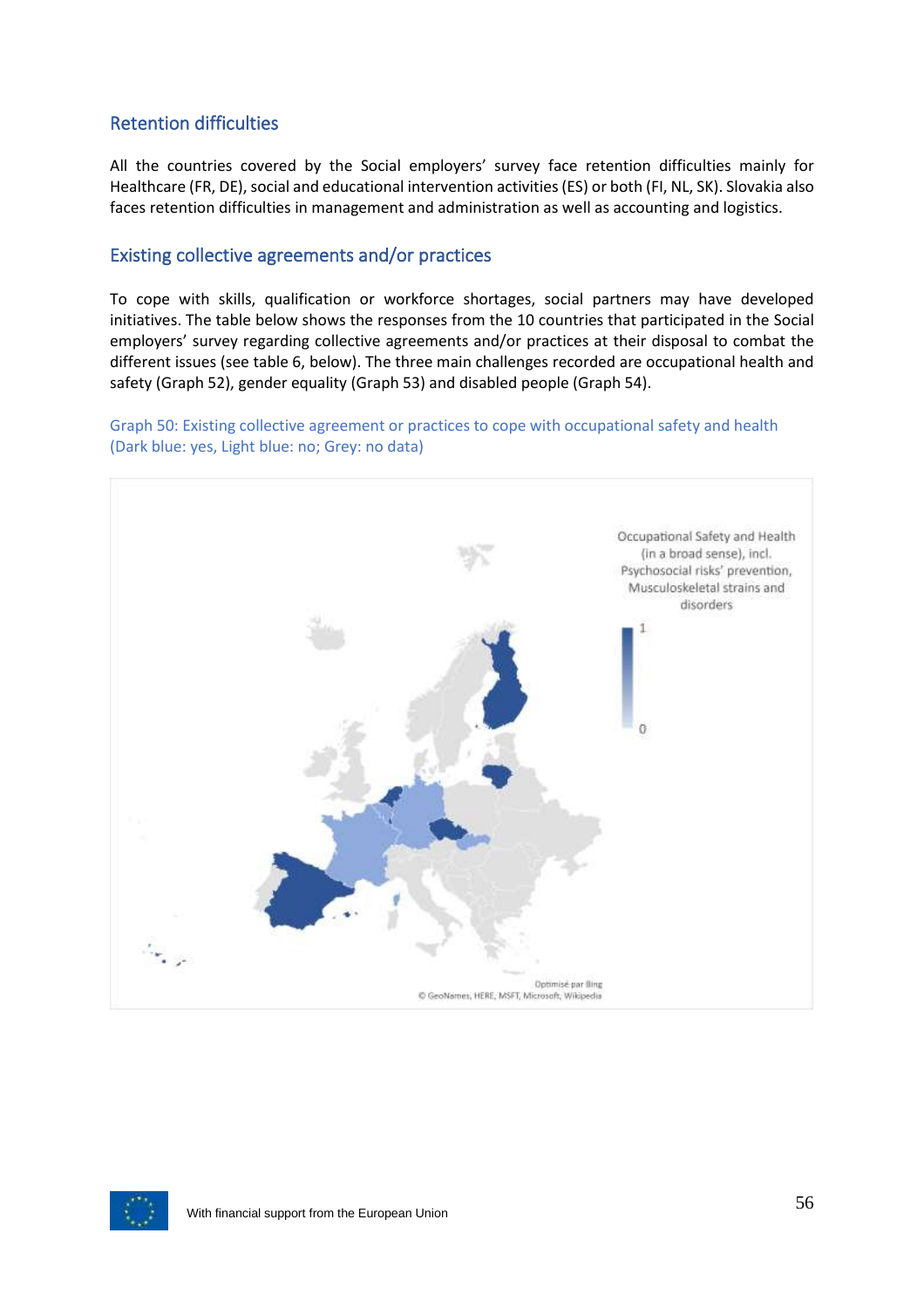

Graph 51: Existing collective agreement or practices to cope with gender equality (Dark blue: yes, Light blue: no; Grey: no data)

Graph 52: Existing collective agreement or practices to cope with disabled people employment (Dark blue: yes, Light blue: no ; Grey: no data)



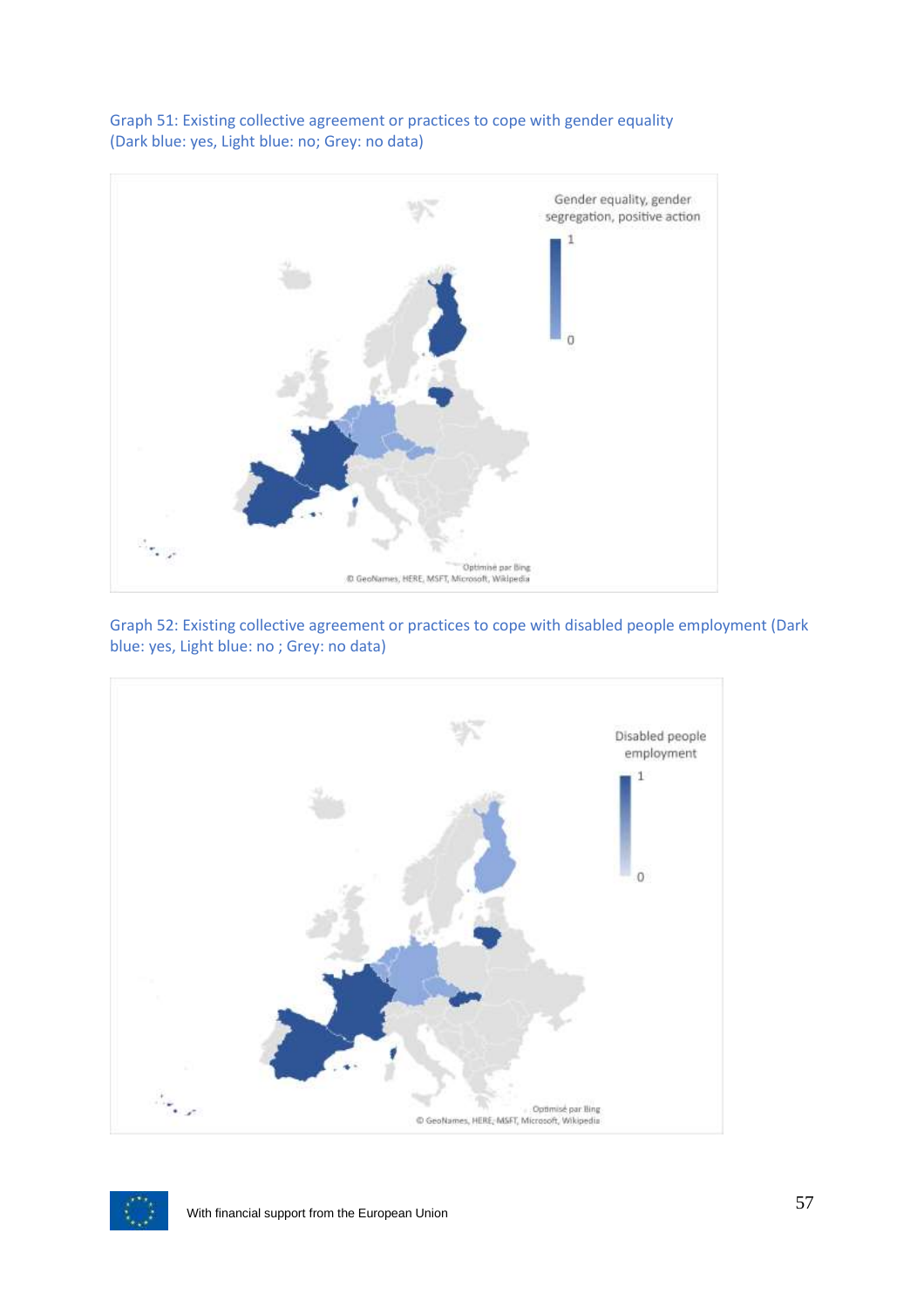|  | Tables 6: Existing collective agreements or practices to cope with employment and skill challenges |  |  |  |
|--|----------------------------------------------------------------------------------------------------|--|--|--|
|--|----------------------------------------------------------------------------------------------------|--|--|--|

|                             | BE | <b>CZ</b>    | DE | ES           | FI           | <b>FR</b>    | LU           | LT           | <b>NL</b>    | <b>SK</b>    |
|-----------------------------|----|--------------|----|--------------|--------------|--------------|--------------|--------------|--------------|--------------|
| Recruitment and             | X  |              |    | X            | X            |              |              |              |              |              |
| integration procedures      |    |              |    |              |              |              |              |              |              |              |
| Forward looking             |    |              |    | $\mathsf{x}$ |              |              |              |              |              |              |
| employment and skills       |    |              |    |              |              |              |              |              |              |              |
| management                  |    |              |    |              |              |              |              |              |              |              |
| Occupational Safety and     |    | X            |    | X            | X            |              | X            | $\mathsf{x}$ | $\mathsf{x}$ |              |
| Health (in a broad          |    |              |    |              |              |              |              |              |              |              |
| sense), incl. Psychosocial  |    |              |    |              |              |              |              |              |              |              |
| risks' prevention,          |    |              |    |              |              |              |              |              |              |              |
| Musculoskeletal strains     |    |              |    |              |              |              |              |              |              |              |
| and disorders               |    |              |    |              |              |              |              |              |              |              |
| Wellbeing / quality of life |    | $\mathsf{x}$ |    |              | $\mathsf{x}$ |              |              |              |              |              |
| at work / occupational      |    |              |    |              |              |              |              |              |              |              |
| exhaustion prevention       |    |              |    |              |              |              |              |              |              |              |
| Absenteeism's               |    |              |    |              | $\mathsf{x}$ | $\mathsf{x}$ |              |              | $\mathsf{x}$ |              |
| prevention                  |    |              |    |              |              |              |              |              |              |              |
| Gender equality, gender     |    |              |    | $\mathsf{x}$ | X            | $\mathsf{x}$ | X            | $\mathsf{x}$ |              |              |
| segregation, positive       |    |              |    |              |              |              |              |              |              |              |
| action                      |    |              |    |              |              |              |              |              |              |              |
| Disabled people             |    |              |    | $\mathsf{x}$ |              | $\mathsf{x}$ | $\mathsf{x}$ | $\mathsf{x}$ |              | $\mathsf{x}$ |
| employment                  |    |              |    |              |              |              |              |              |              |              |
| Ageing of the workforce     |    |              | X  | X            | X            |              |              |              |              |              |
| Sustainable                 |    |              |    | X            | X            |              |              |              |              |              |
| development at              |    |              |    |              |              |              |              |              |              |              |
| company/organisation        |    |              |    |              |              |              |              |              |              |              |
| level                       |    |              |    |              |              |              |              |              |              |              |

A few details have been given by the national correspondent.

- **Recruitment and integration procedures:** In Belgium, two studies have been launched, one in Wallonia on the recruitment and retention of staff in the aid and care sectors. The other in Flanders, on the growing recruitment needs.
- **Absenteeism:** in France, social partners have taken action to prevent absenteeism through the collective health insurance. In the Netherlands, at the request of the social partners, an offer of support for the absence approach for employers has been developed that is offered by 5 (advice) organisations. Various instruments and methods have been developed to promote sustainable employability for the Nursing and Home Care Sector.
- **Gender equality:** in France, there is a framework agreement on gender equality in the social economy which applies partially to the social services.
- **Ageing workforce:**
	- $\circ$  in the Netherlands, social partners have agreed to avoid nightshifts for employees who are 55 years old or over, and to allow them extra hours of leave. The employers' organisation ActiZ has also developed an HR tool for the senior staff: the use and stimulate senior staff in healthcare through examples.
	- $\circ$  In Germany, there are a few collective agreements which try to address the ageing workforce as a growing issue in collective bargaining. There is not a national policy which addresses this topic, but some companies do partake in programs on their own.
	- $\circ$  In Spain, the employers' organisation Lares promotes employment of senior workers. Some years ago, Lares even achieved the inclusion of a specific clause against age discrimination in the national collective agreement for senior care, a clause that still exists (last paragraph of art. 18 of the VII *Convenio Colectivo Estatal de Servicios de*

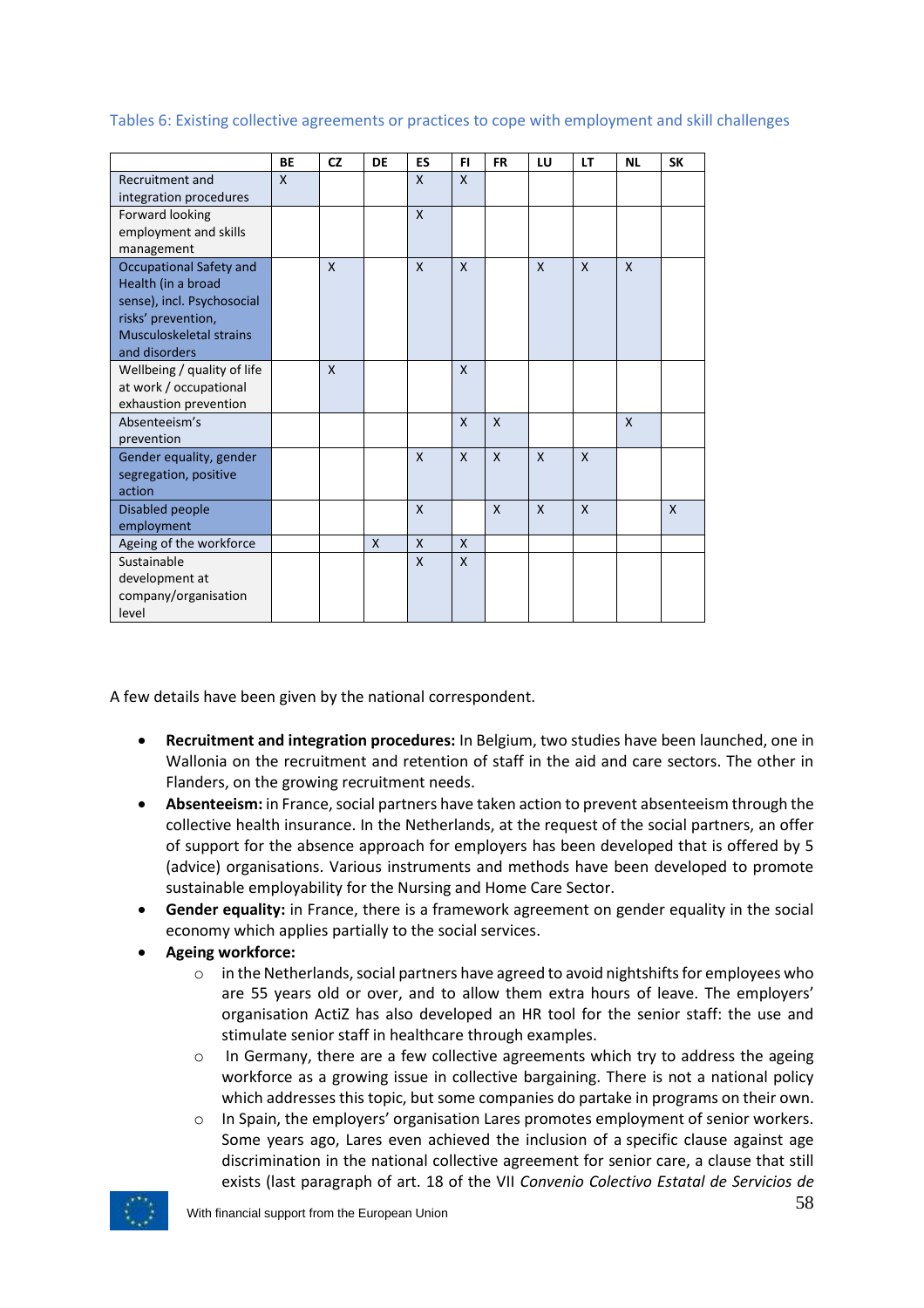*Atención a las Personas Dependientes y Desarrollo de la Promoción de la Autonomía Personal*). This clause was a direct consequence of our participation in a European Project called "Seniors and Workplaces, SAW", with different employers' organisations and trade unions, e.g. SIPTU from Ireland. But on the other hand, Lares understands that many of the jobs in senior care and in other sub-sectors of the social services sector involve intense physical effort and that this may be an important problem for senior workers. This is why Lares would also like to see an improvement in the retirement laws for this type of workers, making earlier retirement possible without damaging effects on pensions.

• **Sustainable development at company/organisation level:** in the Netherlands, there is a collaboration of ActiZ in a partnership of employers and employees' organisations that focuses on the joint interests of employers and employees. There are also aims to improve and promote the functioning of the labour market in the branch at a national level and offer various services, tools and products in the context of HR management such as: innovative measures focused on quality improvement of both care and work ; working smarter with less manpower and measures and instruments to make employability of staff more sustainable.

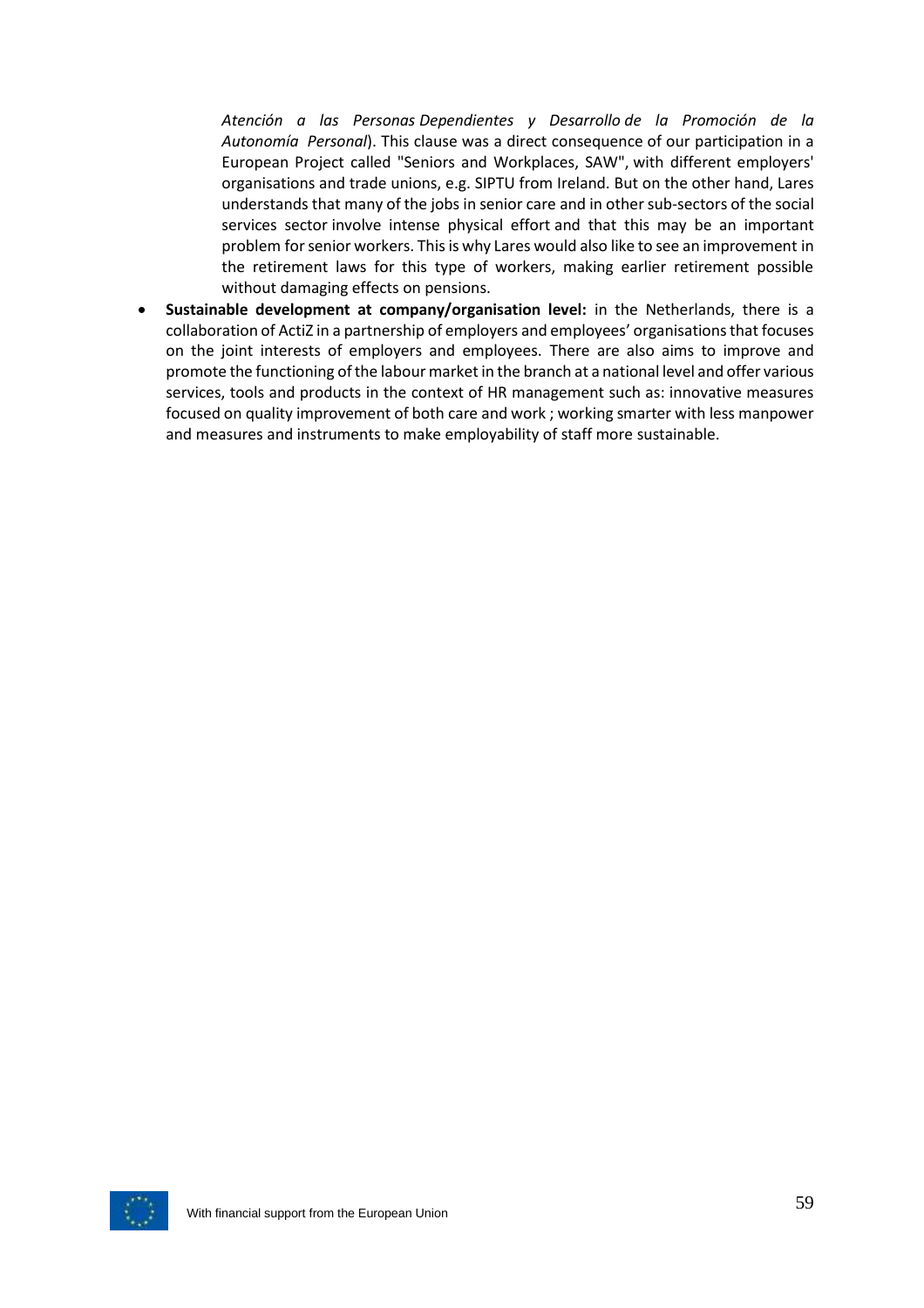## <span id="page-60-0"></span>Future sectoral challenges

The national correspondents were asked to list the main developments or challenges they have had to cope with. Retention difficulties and ageing workforce were the most frequently cited (respectively 7 and 6 time) before migration, public policies, skills shortages and qualification shortages.





Graph 54: Countries where Social employers' organisations have to cope with an ageing workforce (Dark blue: yes, Light blue: no, Grey; no data)



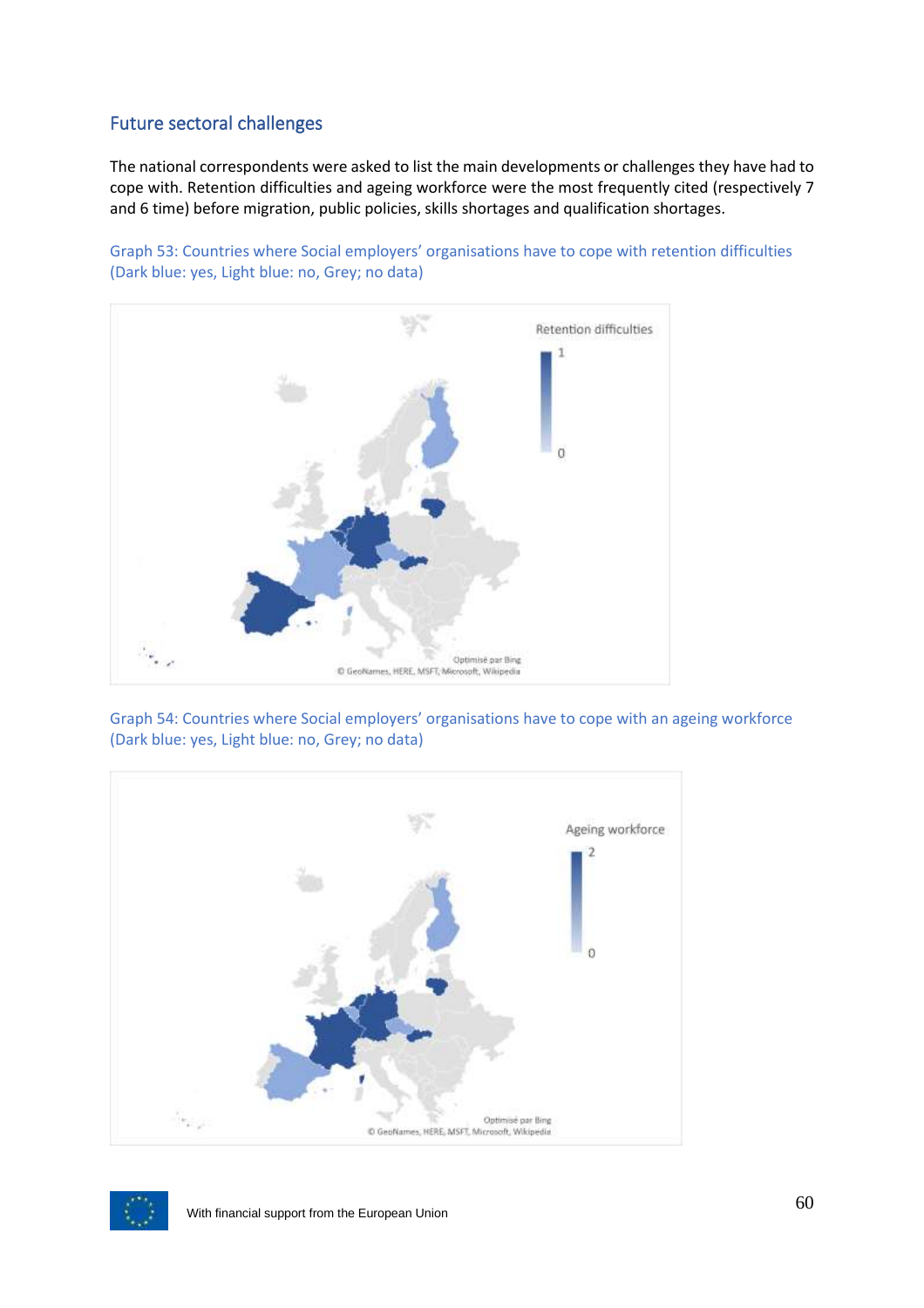|                   | BE           | <b>CZ</b> | DE           | ES           | FI.          | <b>FR</b>    | LU           | LT           | <b>NL</b>                 | <b>SK</b>    |
|-------------------|--------------|-----------|--------------|--------------|--------------|--------------|--------------|--------------|---------------------------|--------------|
| <b>Migrations</b> | $\mathsf{x}$ |           |              | $\mathsf{x}$ |              |              | $\mathsf{X}$ | $\mathsf{x}$ |                           | $\mathsf{x}$ |
| Public policies   | $\mathsf{X}$ |           |              | $\mathsf{x}$ |              | X            | $\mathsf{X}$ |              |                           | X            |
| Skills shortage   | $\mathsf{X}$ |           |              | $\mathsf{x}$ |              | X            |              |              | $\mathsf{x}$              | $\mathsf{x}$ |
| Qualifications    |              |           | $\mathsf{x}$ | $\mathsf{x}$ | $\mathsf{x}$ |              |              |              | $\mathsf{x}$              | $\mathsf{x}$ |
| shortage          |              |           |              |              |              |              |              |              |                           |              |
| Retention         | $\mathsf{x}$ |           | $\mathsf{X}$ | $\mathsf{x}$ |              | X            |              | $\mathsf{x}$ | $\boldsymbol{\mathsf{X}}$ | $\mathsf{X}$ |
| difficulties      |              |           |              |              |              |              |              |              |                           |              |
| Gender gap        | $\mathsf{X}$ |           |              |              |              | X            |              |              |                           |              |
| Ageing            |              |           | $\mathsf{x}$ |              |              | X            | $\mathsf{x}$ | $\mathsf{x}$ | $\mathsf{x}$              | $\mathsf{x}$ |
| workforce         |              |           |              |              |              |              |              |              |                           |              |
| Society's         | $\mathsf{x}$ |           | $\mathsf{X}$ |              |              | X            |              |              | $\mathsf{x}$              |              |
| transformations   |              |           |              |              |              |              |              |              |                           |              |
| Social inclusion  |              |           |              |              |              | $\mathsf{x}$ | $\mathsf{x}$ | $\mathsf{x}$ |                           | $\mathsf{x}$ |
| and trend to      |              |           |              |              |              |              |              |              |                           |              |
| more person's     |              |           |              |              |              |              |              |              |                           |              |
| centred services  |              |           |              |              |              |              |              |              |                           |              |
| rise of people in |              |           |              |              |              |              |              |              |                           |              |
| needs?            |              |           |              |              |              |              |              |              |                           |              |
| Other? if so,     |              |           |              |              |              |              | $X^{28}$     |              |                           | $X^{29}$     |
| which one?        |              |           |              |              |              |              |              |              |                           |              |

#### Tables 7: The main developments or challenges for employers' organisations

Unequal wage conditions given by different laws for wage valuation of public (2,99 EUR/ hr) and non-public (3,59 EUR/ hr.) workers in social services.



<sup>&</sup>lt;sup>28</sup> New forms of living structures for elderly people. New forms of living structures for elderly disabled people. Use of public transport for employees (public transport will be free of charge up from March 2020 in Luxembourg). Multiplication /proliferation of educational programs in the EU

<sup>&</sup>lt;sup>29</sup> Inequality in financing of public and non-public social services providers.

Unequal accounting for public and non-public providers resulting in non-transparency of financing and expenses of public providers that are funded by towns/ municipalities.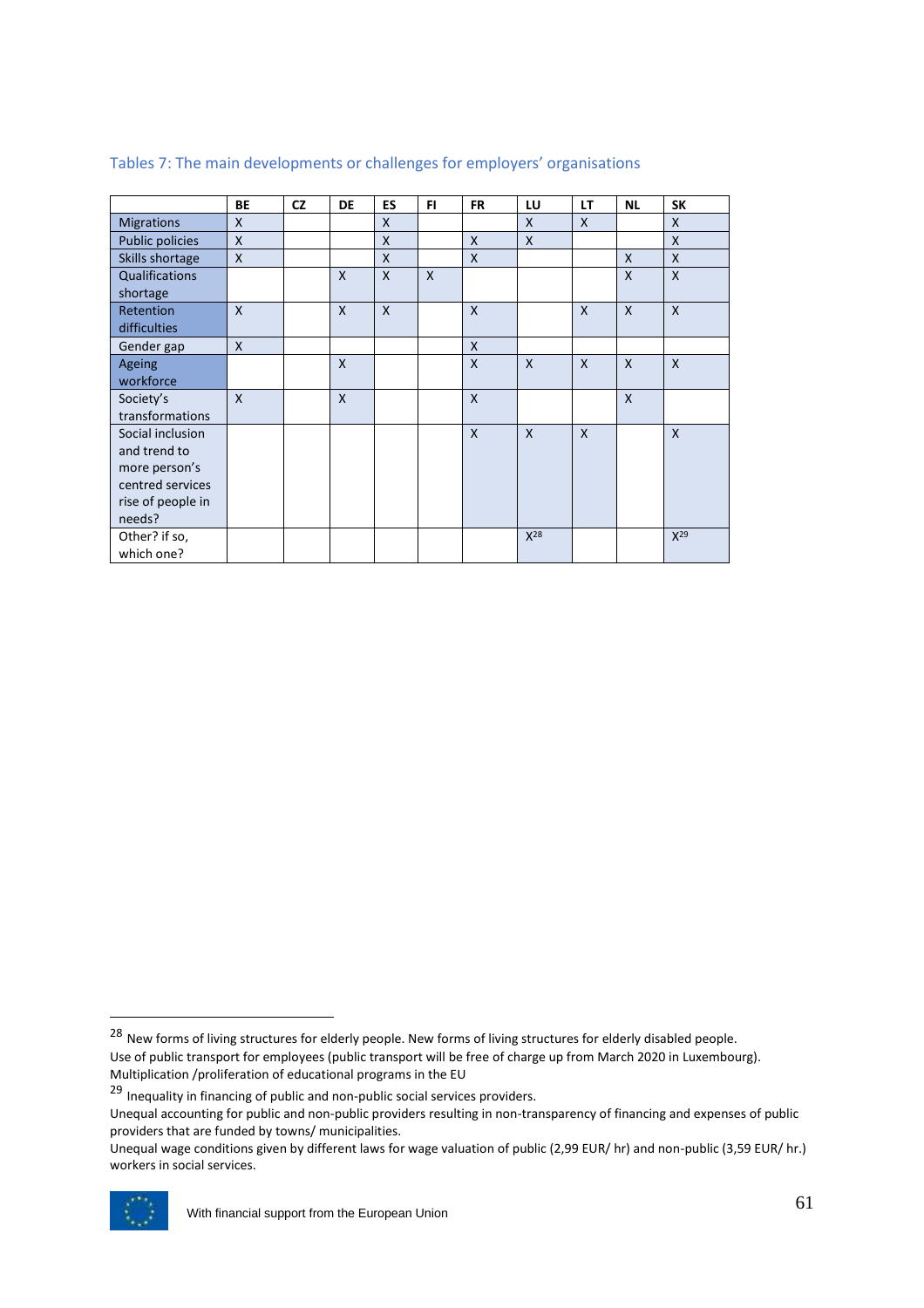# <span id="page-62-0"></span>7. Summary

## <span id="page-62-1"></span>An important and increasing workforce

In 2018, the social services sector employed about **10.9 million people in the EU**, with a total labour force of 230.4 million, according to Eurostat's Labour Force Survey. The sector represents **4.7% of the EU labour force**.

Furthermore, the sector has a **strong employment dynamic** with an increase in the number of people employed for 15 years or **more (24% between 2009 and 2018)**, while the EU workforce as a whole increased about 1.21% in the same period.

**No decline was recorded during the 2008 economic and financial crisis**. However, there are significant variations between Member States: nine countries recorded an employment growth of more than 30% over this period (IE, HU, LU, HR, SK, AT, PT, LV, MT) and two countries experienced staff reductions NL, RO). Similarly, a large majority of countries experienced a reduction in their workforce after the 2008 crisis before returning to growth (except Denmark and the Netherlands).

According to the survey launched by the Federation of European Social Employers (Social employers), almost all the interviewed employers' organisations believe that **the number of employees is expected to increase further in the next two years**.

Employment in the social services sector remains **overwhelmingly female**. In the EU, women represent **81.56% of total employment**. The norm remains the permanent employment contract. This type of contract accounts for more than half of the workforce in six of the ten countries that participated in the survey.

The **50-64 age group represents more than a third of total employment** in the social services sector (34.6%), compared to 29.6% for the broader economy, and poses many challenges for operators in the sector, in terms of active ageing and recruitment to replace those staff who will retire in the coming years.

## <span id="page-62-2"></span>Industrial relations

In the private sector, the **social dialogue is strong**. All the national correspondents of the Social employers who responded to the survey highlighted that collective bargaining exists in their sector. Furthermore, in some countries, collective bargaining practices are observed at all existing levels.

Concerning the **affiliation to EU employers' organisations**, according to the responses provided by 10 Member States, it appears that national employers' organisations in the social services sector are rarely affiliated to other EU organisations.

## <span id="page-62-3"></span>Qualifications and training

Applicable collective agreements generally **include job classification**. Access to jobs in the sector is in principle reserved for people with a qualification recognised by the branch collective agreement and/or the law.

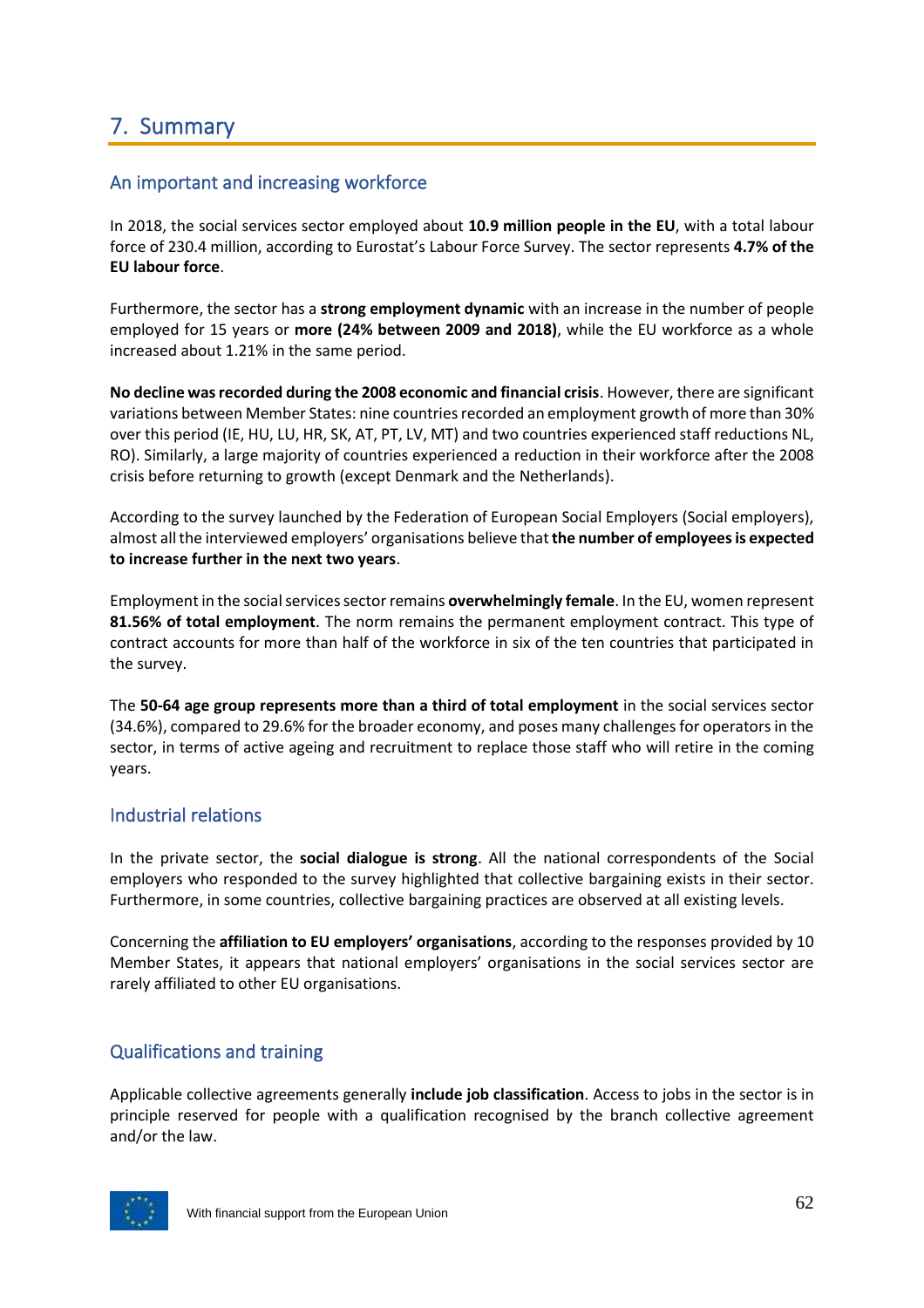A large majority of employees in the social services sector estimate that their present skills correspond well with their duties (53%). However, almost **a quarter of the workforce feels that they need further training to cope well with their duties**. According to national correspondents, in general, employers are not required to organise a minimum number of training actions or to finance a minimum number of training hours per year but in some countries, employees legally enjoy an individual right to several days of training per year. Employees in the social sector are **more often involved in training paid by the employers than employees in the whole economy**.

Employers are generally not required to contribute to the financing of vocational training by devoting a certain proportion of the pay-roll and because of this, all employers' organisations feel that the **budget for vocational training is too low**.

**50% of the workforce never (or almost never) works with computer, laptops, smartphones**, (compared to 43% in the whole economy), but national correspondents estimate that the use of these tools will increase in the forthcoming years.

## <span id="page-63-0"></span>Working time: impact of part time work

According to the European Working Conditions Survey, workers in the social services sector work an average of **31,37 hours per week** in their main paid job. The main reason for the low average working time is the **importance of part-time work in the sector**. On average, workers in the social services sector work about **4.63 hours per day** at their main paid job.

On average, the workforce works **at night 1.49 times per month,** for at least 2 hours between 10.00 pm and 05.00 am. The practices of **standby time** and of **on-call work** are important, but not in all countries. The workforce works on average 1.09 **Sundays** and 1.24 **Saturdays** per month.

Concerning **working time flexibility**, the data from the social services sector and the economy as a whole are quite similar; 67% of the workforce has fixed starting and finishing hours (compared to 61% in the broader economy), 57% of the workforce works the same number of hours every day (compared to 56%); 64% works the same number of days every week (compared to 63%) ; 59% of the workforce never faces **short notice changes** of their working time arrangements , but when its happens, it is usually **only the day before for 10% of the workers or the day of for 7% of them which is significantly higher than the EU average (less than 1%).** 

However, a large part of the workforce considers that their **working hours fit well** (48%, but 7 points less in comparison to the EU average) or **very well** (33%) with their family or social commitments outside work.

## <span id="page-63-1"></span>Working conditions

In comparison to the entire economy, the workforce in the social services sector seems to be as **satisfied with its working conditions** as the EU workforce more broadly. 27% feel very satisfied (compared to 26% for the whole economy) and 58% are satisfied (compared to 60% of the whole economy). The **exposure to physical risks is quite similar in the social services as in the broader economy** (even though **female workers are more exposed to such risks**than male workers). However, the social services workforce is **more exposed to psychological risks**. **For instance, 15% of the workforce feel that they do not have enough time to get their job done (compared to 10% in the whole economy).**